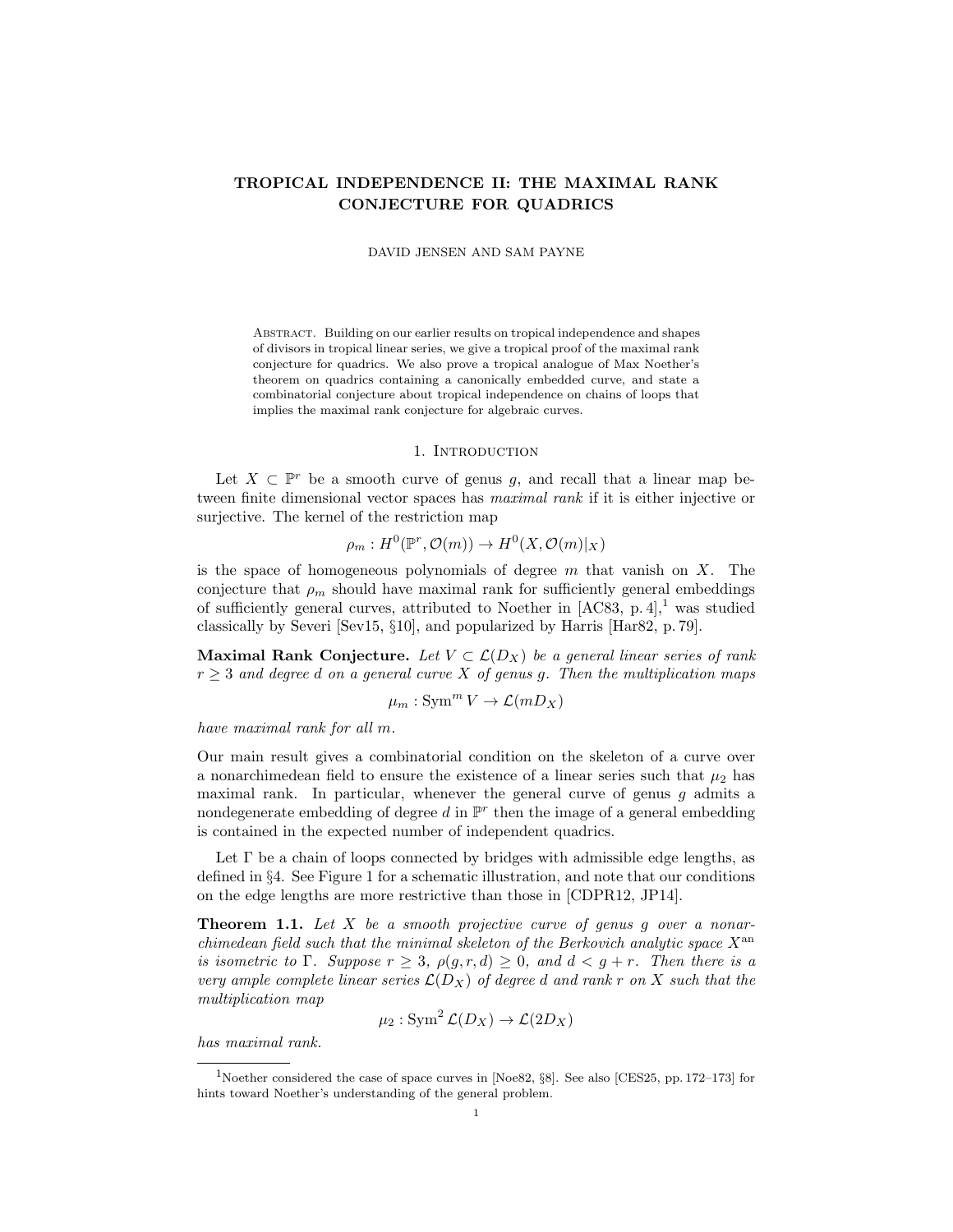Such curves do exist, over fields of arbitrary characteristic, and the condition that  $X<sup>an</sup>$  has skeleton  $\Gamma$  ensures that X is Brill–Noether–Petri general [JP14]. As explained in §2, to prove the maximal rank conjecture for fixed g, r, d, and m it is enough to produce a single linear series  $V \subset \mathcal{L}(D_X)$  on a single Brill–Noether– Petri general curve for which  $\mu_m$  has maximal rank. In particular, the maximal rank conjecture for  $m = 2$ , and arbitrary g, r, and d, follows from Theorem 1.1.

Surjectivity of  $\mu_m$  for small values of m can often be used to prove surjectivity for larger values of m. See, for instance, [ACGH85, pp. 140–141]. In characteristic zero, when Theorem 1.1 gives surjectivity of  $\mu_2$ , we apply standard arguments from linear series on curves to deduce surjectivity of  $\mu_m$  for all m.

**Theorem 1.2.** Let X and  $D_X$  be as in Theorem 1.1, and suppose  $\mu_2$  is surjective. Then  $\mu_m$  is surjective for all  $m \geq 2$ .

This confirms the maximal rank conjecture for all m in the range where  $\mu_2$  is surjective. In particular, a general nondegenerate embedding of a general curve over an algebraically closed field of characteristic zero is projectively normal if and only if  $\binom{r+2}{2} \ge 2d-g+1$ .

**Remark 1.3.** The maximal rank conjecture is known, for all m, when  $r = 3$ [BE87a], and in the non-special case  $d \geq r + q$  [BE87b]. There is a rich history of partial results on the maximal rank conjecture for  $m = 2$ , including some with significant applications. Voisin proved the case of adjoint bundles of gonality pencils and deduced the surjectivity of the Wahl map for generic curves [Voi92,  $\S4$ . Teixidor proved that  $\mu_2$  is injective for all linear series on the general curve when  $d < g + 2$  [TiB03]. Farkas proved the case where  $\rho(g, r, d)$  is zero and  $\dim \text{Sym}^2 \mathcal{L}(D_X) = \dim \mathcal{L}(2D_X)$ , and used this to deduce an inifinite sequence of counterexamples to the slope conjecture [Far09, Theorem 1.5]. Another special case is Noether's theorem on canonically embedded curves, discussed below. Furthermore, Larson has proved an analogue of the maximal rank conjecture for hyperplane sections of curves [Lar12]. This is only a small sampling of prior work on the maximal rank conjecture. We note, in particular, that the literature contains many short articles by Ballico based on classical degeneration methods, and the maximal rank conjecture for quadrics in characteristic zero appears as Theorem 1 in [Bal12].

Two key tools in the proof of Theorem 1.1 are the lifting theorem from [CJP15] and the notion of tropical independence developed in [JP14]. The lifting theorem allows us to realize any divisor D of rank r on  $\Gamma$  as the tropicalization of a divisor  $D_X$ of rank r on X. Our understanding of tropical linear series on  $\Gamma$ , together with the nonarchimedean Poincaré-Lelong formula, produces rational functions  $\{f_0, \ldots, f_r\}$ in the linear series  $\mathcal{L}(D_X)$  whose tropicalizations  $\{\psi_0, \ldots, \psi_r\}$  are a specific wellunderstood collection of piecewise linear functions on Γ. We then show that a large subset of the piecewise linear functions  $\{\psi_i + \psi_j\}_{0 \leq i \leq j \leq r}$  is tropically independent. Since  $\psi_i + \psi_j$  is the tropicalization of  $f_i \cdot f_j$ , the size of this subset is a lower bound for the rank of  $\mu_2$ , and this is the bound we use to prove Theorem 1.1.

There is no obvious obstruction to proving the maximal rank conjecture in full generality using this approach, although the combinatorics become more challenging as the parameters increase. We state a precise combinatorial conjecture in §4, which, for any given  $q, r, d$ , and  $m$ , implies the maximal rank conjecture for the same g, r, d, and m. We prove this conjecture not only for  $m = 2$ , but also for  $md < 2g + 4.$  (See Theorem 5.3.)

We also present advances in understanding multiplication maps by tropical methods on skeletons other than a chain of loops. Recall that Noether's theorem on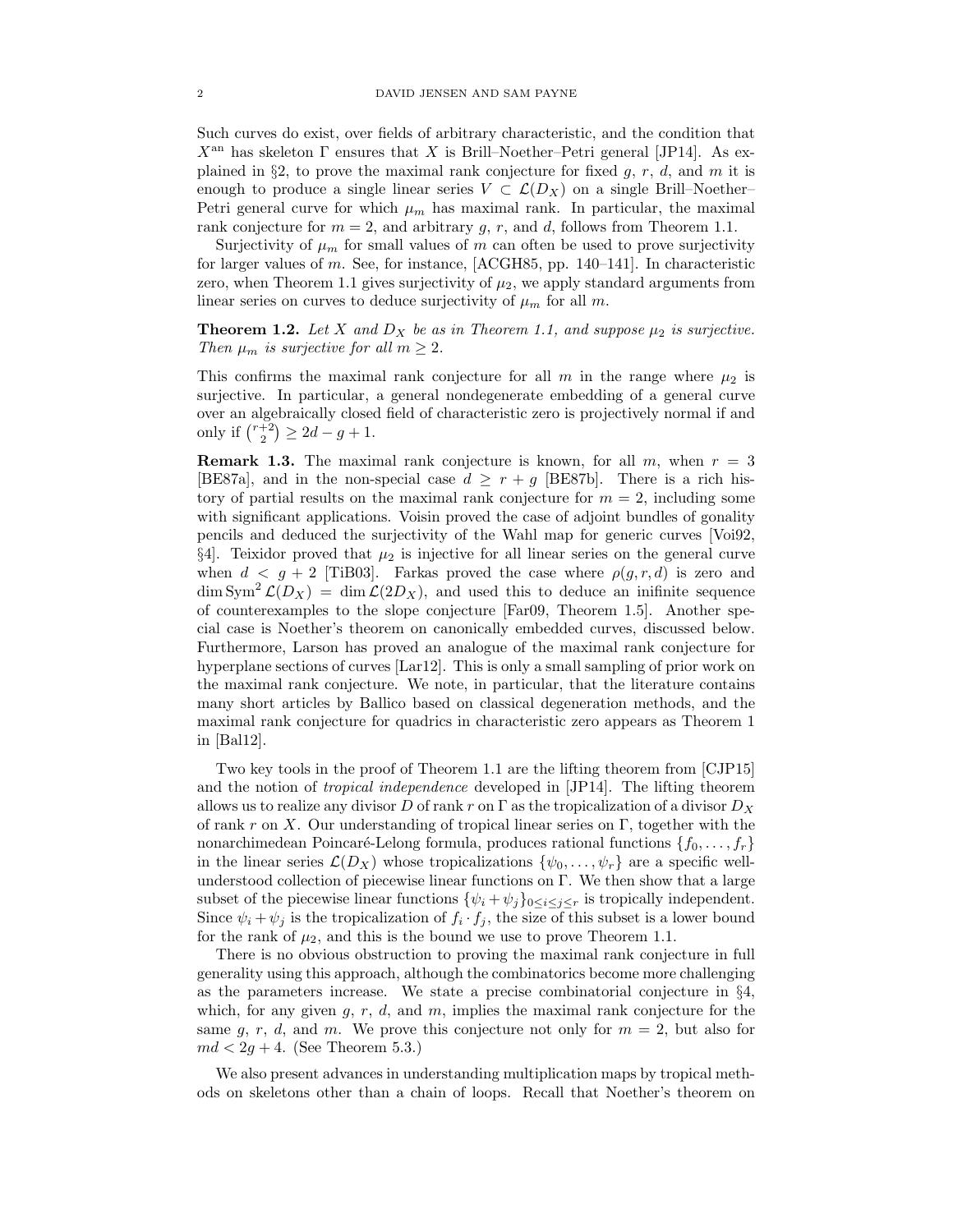canonically embedded curves says that  $\mu_2 : Sym^2 \mathcal{L}(K_X) \to \mathcal{L}(2K_X)$  is surjective whenever  $X$  is not hyperelliptic. This may be viewed as a strong form of the maximal rank conjecture for quadrics in the case where  $r = g - 1$  and  $d = 2g - 2$ .

On the purely tropical side, we prove an analogue of Noether's theorem for trivalent, 3-edge-connected graphs.

**Theorem 1.4.** Let  $\Gamma$  be a trivalent, 3-edge-connected metric graph. Then there is a tropically independent set of  $3q-3$  functions in  $2R(K_{\Gamma})$ .

Furthermore, we prove the appropriate lifting statements to leverage this tropical result into a maximal rank statement for canonical embeddings of curves with trivalent and 3-connected skeletons.

**Theorem 1.5.** Let  $X$  be a smooth projective curve of genus  $g$  over a nonarchimedean field such that the minimal skeleton  $\Gamma$  of  $X^{\text{an}}$  is trivalent and 3-edgeconnected with first Betti number g. Then there are  $3g - 3$  rational functions in the image of  $\mu_2$ :  $Sym^2 \mathcal{L}(K_X) \rightarrow \mathcal{L}(2K_X)$  whose tropicalizations are tropically independent. In particular,  $\mu_2$  is surjective.

The last statement, on surjectivity of  $\mu_2$ , also follows from Noether's theorem, because trivalent, 3-edge connected graphs are never hyperelliptic [BN09, Lemma 5.3].

Remark 1.6. The present article is a sequel to [JP14], further developing the method of tropical independence. This is just one aspect of the tropical approach to linear series, an array of techniques for handling degenerations of linear series over a one parameter family of curves where the special fiber is not of compact type, combining discrete methods with computations on skeletons of Berkovich analytifications. Seminal works in the development of this theory include [BN07, Bak08, AB15]. Combined with techniques from p-adic integration, this method also leads to uniform bounds on rational points for curves of fixed genus with small Mordell–Weil rank [KRZB15].

This tropical approach is in some ways analogous to the theory of limit linear series, developed by Eisenbud and Harris in the 1980s, which systematically studies the degeneration of linear series to singular curves of compact type [EH86]. This theory led to simplified proofs of the Brill–Noether and Gieseker–Petri theorems [EH83], along with many new results about the geometry of curves, linear series, and moduli [EH87a, EH87b, EH87c, EH89]. Tropical methods have also led to new proofs of the Brill–Noether and Gieseker–Petri theorems [CDPR12, JP14]. Some progress has been made toward building frameworks that include both classical limit linear series and also generalizations of limit linear series for curves not of compact type [AB15, Oss14a, Oss14b], which are helpful for explaining connections between the tropical and limit linear series proofs of the Brill–Noether theorem. These relations are also addressed in [JP14, Remark 1.4] and [CLMTiB14]. The nature of the relations between the tropical approach and more classical approaches for results involving multiplication maps, such as the Gieseker–Petri theorem and other maximal rank results, remain unclear, as do the relations between such basic and essential facts as the Riemann–Roch theorems for algebraic and tropical curves.

Note that several families of curves appearing in proofs of the Brill–Noether and Gieseker–Petri theorems are not contained in the open subset of  $\overline{\mathcal{M}}_q$  for which the maximal rank condition holds. For example, the sections of K3 surfaces used by Lazarsfeld in his proof of the Brill–Noether and Gieseker–Petri theorems without degenerations [Laz86] do not satisfy the maximal rank conjecture for  $m = 2$  [Voi92, Theorem 0.3 and Proposition 3.2]. Furthermore, the stabilizations of the flag curves used by Eisenbud and Harris are limits of such curves [FP05, Proposition 7.2].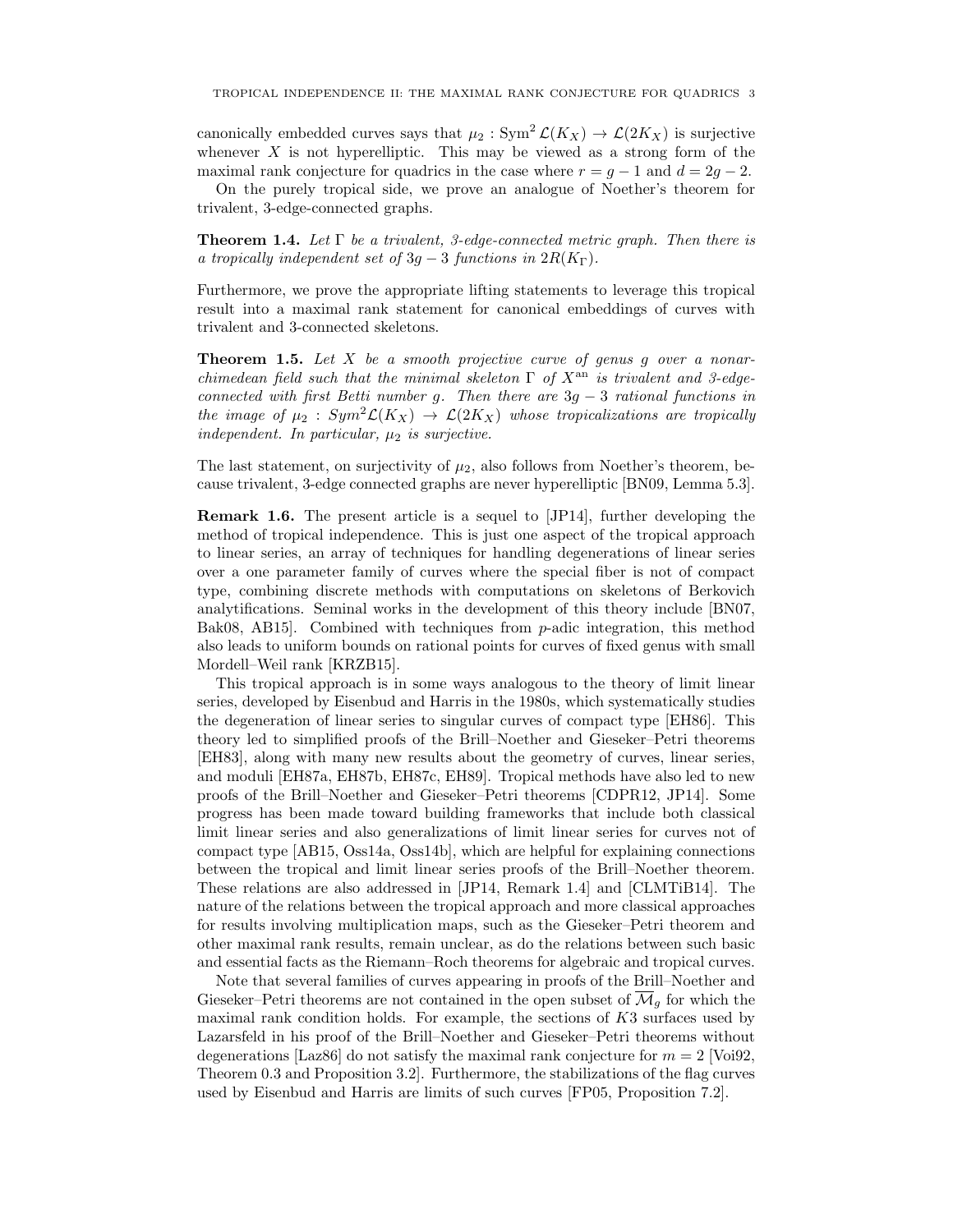Acknowledgments. We thank D. Abramovich, E. Ballico, and D. Ranganathan for helpful comments on an earlier version of this paper.

The second author was supported in part by NSF CAREER DMS–1149054 and is grateful for ideal working conditions at the Institute for Advanced Study in Spring 2015.

# 2. Preliminaries

Recall that a general curve  $X$  of genus  $g$  has a linear series of rank  $r$  and degree d if and only if the Brill–Noether number

$$
\rho(g, r, d) = g - (r + 1)(g - d + r)
$$

is nonnegative, and the scheme  $\mathcal{G}^r_d(X)$  parametrizing its linear series of degree d and rank r is smooth of pure dimension  $\rho(g, r, d)$ . This scheme is irreducible when  $\rho(g, r, d)$  is positive, and monodromy acts transitively when  $\rho(g, r, d) = 0$ . Therefore, if  $U \subset \mathcal{M}_q$  is the dense open set parametrizing such *Brill–Noether–Petri general* curves, then  $\mathcal{G}_d^r(U)$ , the universal linear series of rank r and degree d over U, is smooth and irreducible of relative dimension  $\rho(q, r, d)$ . The general linear series of degree d and rank r on a general curve of genus g appearing in the statement of the maximal rank conjecture refers simply to a general point in the irreducible space  $\mathcal{G}_d^r(U)$ .

When X is Brill–Noether–Petri general and  $D_X$  is a basepoint free divisor of rank at least 1, the basepoint free pencil trick shows that its multiples  $mD_X$  are nonspecial for  $m \geq 2$  (see Remark 2.1). Therefore, by standard upper semincontinuity arguments from algebraic geometry and the fact that  $\mathcal{G}_d^r$  is defined over Spec  $\mathbb{Z}$ , to prove the maximal rank conjecture for fixed g, r, d, and m, over an arbitrary algebraically closed field of given characteristic, it suffices to produce a single Brill–Noether–Petri general curve  $X$  of genus  $g$  over a field of the same characteristic with a linear series  $V \subset \mathcal{L}(D_X)$  of degree d and rank r such that  $\mu_m$ has maximal rank. As mentioned in the introduction, the maximal rank conjecture is known when the linear series is nonspecial. In the remaining cases, the general linear series is complete, so we can and do assume that  $V = \mathcal{L}(D_X)$ .

**Remark 2.1.** Suppose  $D_X$  is a basepoint free special divisor of rank  $r \geq 1$  on a Brill–Noether–Petri general curve X. The fact that  $mD_X$  is nonspecial for  $m \geq 2$ is an application of the basepoint free pencil trick, as follows. Choose a basepoint free pencil  $V \subset \mathcal{L}(D_X)$ . Then the trick identifies  $\mathcal{L}(K_X - 2D_X)$  with the kernel of the multiplication map

$$
\mu: V \otimes \mathcal{L}(K_X - D_X) \to \mathcal{L}(K_X).
$$

The Petri condition says that this multiplication map is injective, even after replacing V by  $\mathcal{L}(D_X)$ . Therefore, there are no sections of  $K_X$  that vanish on  $2D_X$ and hence no sections that vanish on  $mD_X$  for  $m \geq 2$ , which means that  $mD_X$  is nonspecial.

**Remark 2.2.** When  $r \geq 3$  and  $\rho(q, r, d) \geq 0$ , the general linear series of degree d on a general curve of genus g defines an embedding in  $\mathbb{P}^r$ , and hence the conjecture can be rephrased in terms of a general point of the corresponding component of the appropriate Hilbert scheme. One can also consider analogues of the maximal rank conjecture for curves that are general in a given irreducible component of a given Hilbert scheme, rather than general in moduli. However, the maximal rank condition can fail when the Hilbert scheme in question does not dominate  $\mathcal{M}_q$ . Suppose, for example, that X is a curve of genus 8 and degree 8 in  $\mathbb{P}^3$ . Then  $h^0(\mathcal{O}_X(2)) = 9$ , and hence X is contained in a quadric surface. It follows that the kernel of  $\mu_3$  has dimension at least 4, and therefore  $\mu_3$  is not surjective. This does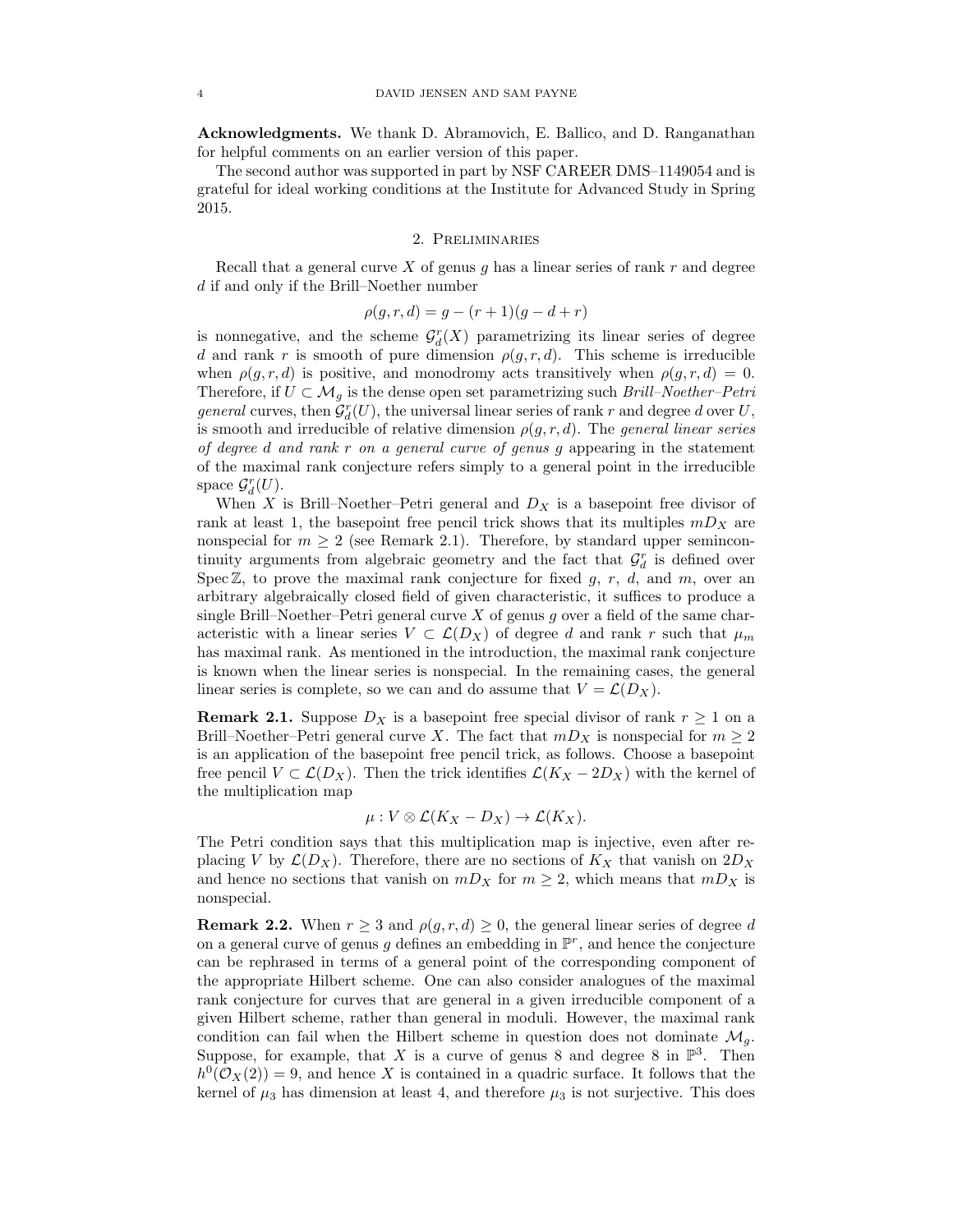not contradict the maximal rank conjecture, since the general curve of genus 8 has no linear series of rank 3 and degree 8.

*Proof of Theorem 1.2.* Suppose  $r \geq 4$ . We begin by showing that  $\mu_3$  is surjective. Note the polynomial identity

$$
\binom{r+2}{2} - (2d - g + 1) = \binom{d-g}{2} - \binom{g-d+r}{2} - \rho(g, r, d).
$$

(This identity reappears as Lemma 8.2, in the special case  $\rho(g, r, d) = 0$ .) By assumption, the left hand side is nonnegative, as are  $\rho(g, r, d)$  and  $g - d + r$ . It follows that  $d \geq g$ . By [ACGH85, Exercise B-6, p. 138]<sup>2</sup>, it follows that the dimension of the linear series spanned by sums of divisors in  $|D_X|$  and  $|2D_X|$  is at least

$$
\min\{4d - 2g, 3d - g\} = 3d - g.
$$

Therefore, if  $\mu_2$  is surjective then  $\mu_3$  is also surjective.

We now show, by induction on m, that  $\mu_m$  is surjective for all  $m > 3$ . Let  $V \subset \mathcal{L}(D_X)$  be a basepoint free pencil. By the basepoint free pencil trick, we have an exact sequence

$$
0 \to \mathcal{L}((m-1)D_X) \to V \otimes \mathcal{L}(mD_X) \to \mathcal{L}((m+1)D_X).
$$

Since  $(m-1)D_X$  and  $mD_X$  are both nonspecial, the image of the right hand map has dimension

$$
2(md - g + 1) - ((m - 1)d - g + 1) = (m + 1)d - g + 1,
$$

hence it is surjective.

It remains to consider the cases where  $r = 3$ . By assumption, the divisor  $D<sub>X</sub>$ is special, so  $d < g + 3$ . Furthermore,  $\mu_2$  is surjective, so  $2d - g + 1 \leq 10$ , and  $\rho(q, r, d) \geq 0$ , so  $3q \leq 4d-12$ . This leaves exactly two possibilities for  $(q, d)$ , namely  $(4, 6)$  and  $(5, 7)$ . In each of these cases,  $h^1(\mathcal{O}(D_X)) = 1$  and, since X is Brill– Noether general, Cliff(X) =  $\left\lfloor \frac{g-1}{2} \right\rfloor$ . Then  $d = 2g + 1 - h^1(\mathcal{O}(D_X)) - \text{Cliff}(X)$  and hence  $\mathcal{O}(D_X)$  gives a projectively normal embedding, by [GL86, Theorem 1].

Remark 2.3. In the above argument, the characteristic zero assumption is used only to show that  $\mu_3$  is surjective. Even in positive characteristic, if  $\mu_k$  is surjective for some  $k > 2$ , then  $\mu_m$  is surjective for all  $m > k$ .

Since we are trying to produce a single sufficiently general curve of each genus over a field of each characteristic, we may, for simplicity, assume that we are working over an algebraically closed field that is spherically complete with respect to a valuation that surjects onto the real numbers. Any metric graph  $\Gamma$  of first Betti number q appears as the skeleton of a smooth projective genus q curve  $X$  over such a field (see, for instance, [ACP12]).

Recall that the skeleton is a subset of the set of valuations on the function field of X, and evaluation of these valuations, also called tropicalization, takes each rational function f on X to a piecewise linear function with integer slopes on Γ, denoted trop $(f)$ .

Our primary tool for using the skeleton of a curve and tropicalizations of rational functions to make statements about ranks of multiplication maps is the notion of tropical independence developed in [JP14].

<sup>&</sup>lt;sup>2</sup>The statement of the exercise is missing a necessary hypothesis, that  $D$  has rank at least 3. The solution following the hint requires the uniform position lemma, which is known for  $r \geq 3$  in characteristic zero [Har80] and, over arbitrary fields, when  $r \geq 4$  [Rat87].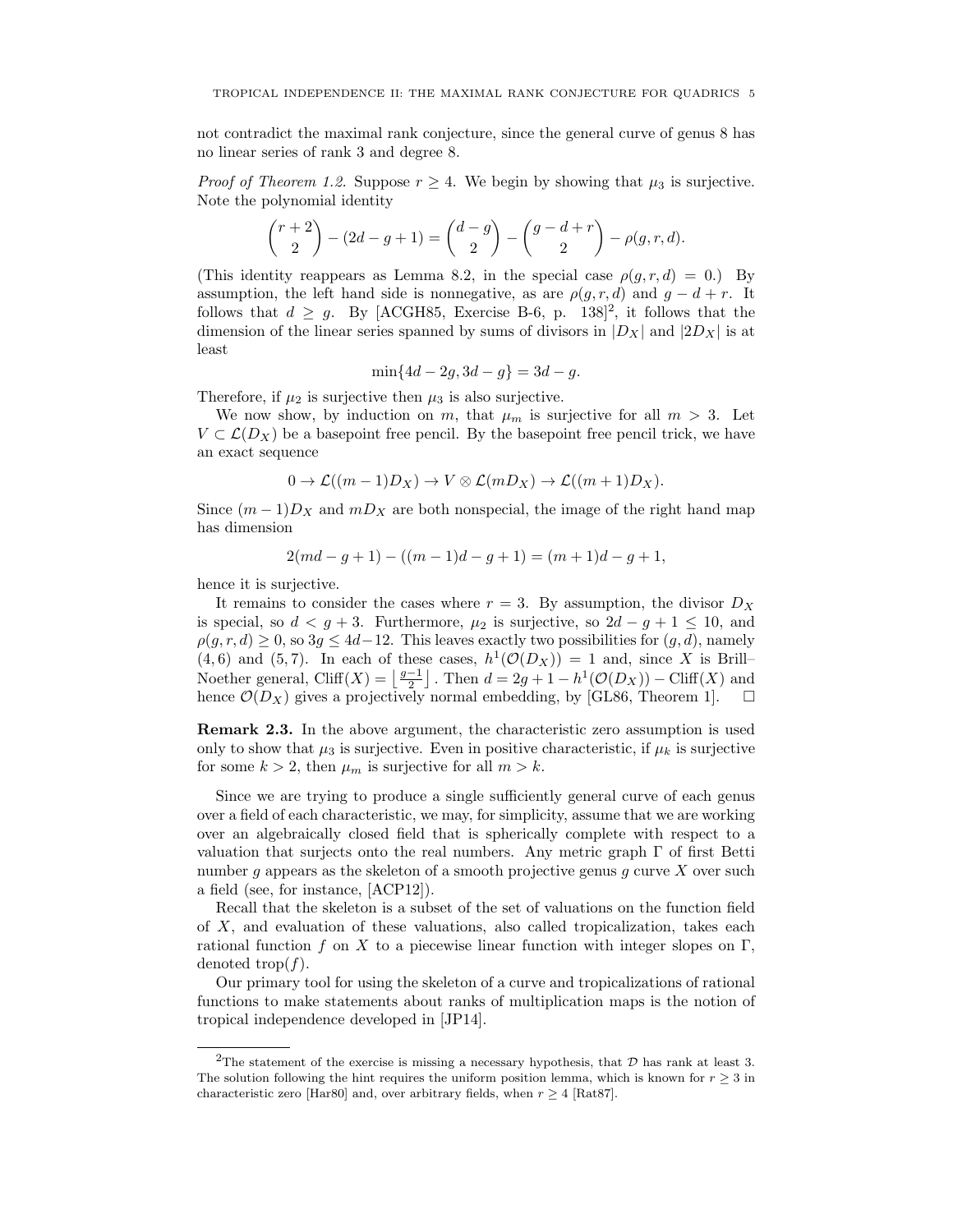**Definition 2.4.** A set of piecewise linear functions  $\{\psi_0, \ldots, \psi_r\}$  on a metric graph  $\Gamma$  is tropically dependent if there are real numbers  $b_0, \ldots, b_r$  such that for every point v in  $\Gamma$  the minimum

$$
\min\{\psi_0(v)+b_0,\ldots,\psi_r(v)+b_r\}
$$

occurs at least twice. If there are no such real numbers then  $\{\psi_0, \ldots, \psi_r\}$  is tropically independent.

One key basic property of this notion is that if  $\{\text{trop}(f_i)\}_i$  is tropically independent on Γ, then the corresponding set of rational functions  $\{f_i\}_i$  is linearly independent in the function field of X [JP14,  $\S3.1$ ]. Note also that if f and g are rational functions, then  $\text{trop}(f \cdot q) = \text{trop}(f) + \text{trop}(q)$ .

Remark 2.5. Adding a constant to each piecewise linear function does not affect the tropical independence of a given collection. When  $\{\psi_0, \ldots, \psi_r\}$  is tropically dependent, we often replace each  $\psi_i$  with  $\psi_i + b_i$  and assume that the minimum of the set  $\{\psi_0(v), \ldots, \psi_r(v)\}\$  occurs at least twice at every point  $v \in \Gamma$ .

**Lemma 2.6.** Let  $D_X$  be a divisor on X, and let  $\{f_0, \ldots, f_r\}$  be rational functions in  $\mathcal{L}(D_X)$ . If there exist k multisets  $I_1, \ldots, I_k \subset \{0, \ldots, r\}$ , each of size m, such that  $\{\sum_{i\in I_j} \operatorname{trop}(f_i)\}_j$  is tropically independent, then the multiplication map

$$
\mu_m:Sym^m \mathcal{L}(D_X) \to \mathcal{L}(mD_X)
$$

has rank at least k.

*Proof.* The tropicalization of  $\prod_{i \in I_j} f_i$  is the corresponding sum  $\sum_{i \in I_j} \text{trop}(f_i)$ . If these sums  $\{\sum_{i\in I_j} \text{trop}(f_i)\}_j$  are tropically independent then the rational functions  ${\{\prod_{i\in I_j} f_i\}_j}$  are linearly independent. These k rational functions are in the image of  $\mu_m$ , and the lemma follows.

**Remark 2.7.** If  $f_0, \ldots, f_r$  are rational functions in a linear series  $\mathcal{L}(D_X)$ , and  $b_0, \ldots, b_r$  are real numbers, then the pointwise minimum

$$
\theta = \min\{\operatorname{trop}(f_0) + b_0, \dots, \operatorname{trop}(f_r) + b_r\}
$$

is the tropicalization of a rational function in  $\mathcal{L}(D_X)$ . The rational function may be chosen of the form  $a_0 f_0 + \cdots + a_r f_r$  where  $a_i$  is a sufficiently general element of the ground field such that  $val(a_i) = b_i$ .

We will also repeatedly use the following basic fact about the shapes of divisors associated to a pointwise minimum of functions in a tropical linear series.

Shape Lemma for Minima. [JP14, Lemma 3.4] Let D be a divisor on a metric graph  $\Gamma$ , with  $\psi_0, \ldots, \psi_r$  piecewise linear functions in  $R(D)$ , and let

$$
\theta = \min\{\psi_0, \ldots, \psi_r\}.
$$

Let  $\Gamma_j \subset \Gamma$  be the closed set where  $\theta$  is equal to  $\psi_j$ . Then  $\text{div}(\theta) + D$  contains a point  $v \in \Gamma_j$  if and only if v is in either

- (1) the divisor div $(\psi_j) + D$ , or
- (2) the boundary of  $\Gamma_i$ .

This shape lemma for minima is combined with another lemma about shapes of canonical divisors to reach the contradiction that proves the Gieseker–Petri theorem in [JP14].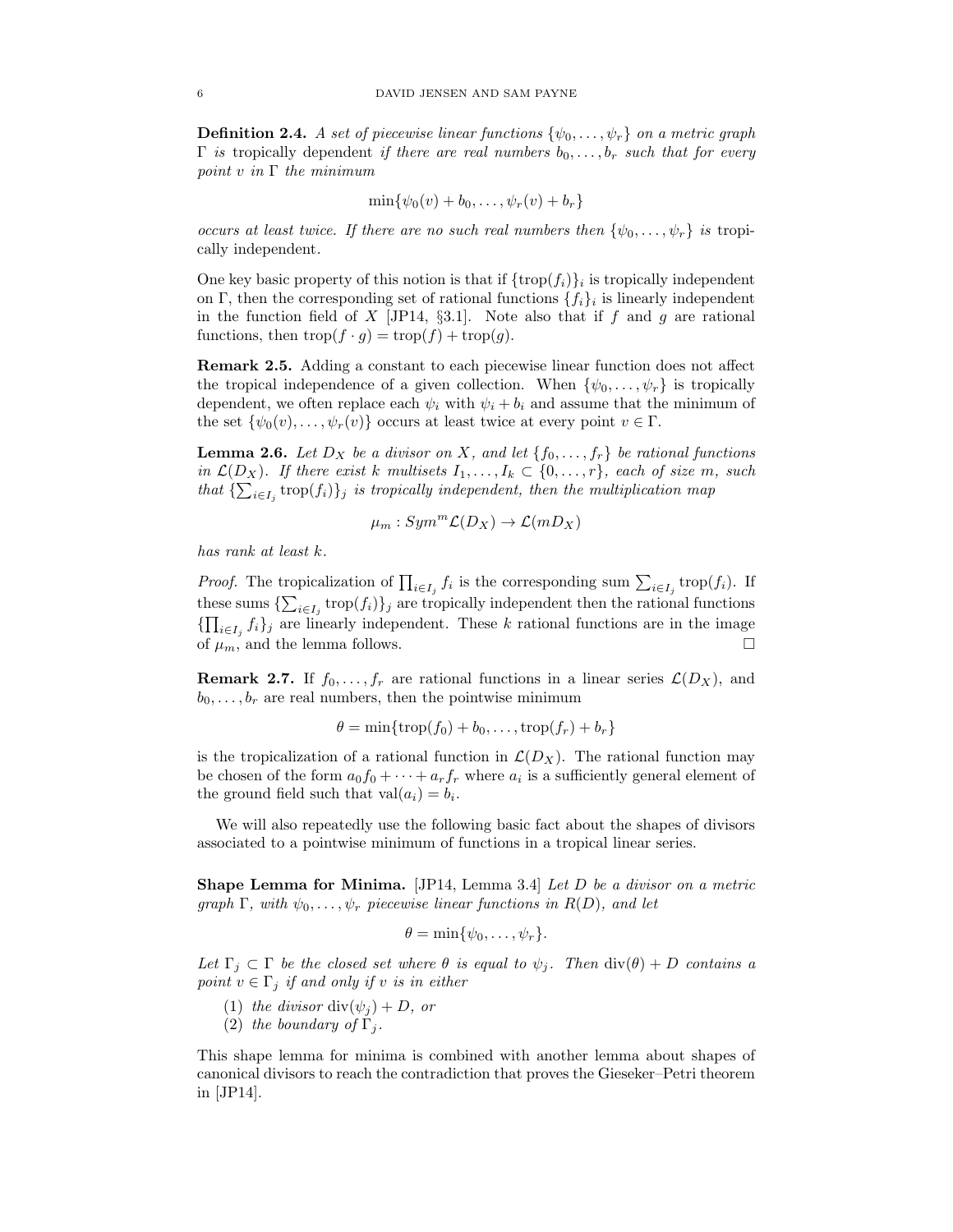#### 3. Max Noether's theorem

Here we examine functions in the canonical and 2-canonical linear series using trivalent and 3-edge-connected graphs. This section is not logically necessary for the proof of Theorem 1.1, and can be safely skipped by a reader who is interested only in the proof of the maximal rank conjecture for quadrics. Nevertheless, the two are not unrelated and we include this section because, as explained in the introduction, Noether's theorem is a strong form of one case of the maximal rank conjecture for quadrics. Also, the arguments presented here illustrate the potential for applying our methods to the study of linear series and multiplication maps using skeletons other than a chain of loops, which may be important for future work.

Our arguments in this section depend on a careful analysis of the loci where piecewise linear functions attain their minima. Recall that, for a divisor D on a metric graph Γ, the tropical linear series  $R(D)$  is the set of piecewise linear functions with integer slope  $\psi$  on  $\Gamma$  such that  $\text{div}(\psi) + D$  is effective. The tropical linear series  $R(D)$  is a tropical module, which means that it is closed under scalar addition and pointwise minimum [HMY12, Lemma 4]. For  $v \in \Gamma$ , we write  $\text{deg}_v(D)$  for the coefficient of v in the divisor D, and for a piecewise linear function  $\psi$ , we write

$$
\Gamma_{\psi} = \{ v \in \Gamma \mid \psi(v) = \min_{w \in \Gamma} \psi(w) \}
$$

for the subgraph on which  $\psi$  attains its global minimum.

**Lemma 3.1.** Let D be a divisor on  $\Gamma$  with  $\psi \in R(D)$ . Then, for any point  $v \in \Gamma_{\psi}$ ,

$$
outdeg_{\Gamma_{\psi}}(v) \le deg_v(D).
$$

*Proof.* Since  $\psi$  obtains its minimum value at v, all of the outgoing slopes of  $\psi$  at v are nonnegative, and those along edges that are not in  $\Gamma_{\psi}$  are strictly positive. Since all of these slopes are integers and  $\text{div}(\psi) + D$  is effective, it follows that outde $g_{\Gamma_{\psi}}(v)$  is at most deg<sub>v</sub>  $(D).$ 

Recall that the canonical divisor  $K_{\Gamma}$  is given by

$$
deg_v(K_{\Gamma}) = val(v) - 2,
$$

where val(v) is the valence (or number of outgoing edges) of v in Γ. The following lemma restricts the loci on which functions in  $R(K_{\Gamma})$  attain their minimum.

**Lemma 3.2.** Let  $\psi$  be a piecewise linear function in  $R(K_{\Gamma})$ . Then the subgraph  $\Gamma_{\psi}$  on which  $\psi$  attains its minimum is a union of edges in  $\Gamma$  and has no leaves.

*Proof.* By Lemma 3.1, the outdegree outdeg<sub>v</sub> $(\Gamma_{\psi})$  is at most deg(v) – 2 at each point  $v \in \Gamma_{\psi}$ . It follows that any edge which contains a point of  $\Gamma_{\psi}$  in its interior is entirely contained in  $\psi$ , and the number of edges in  $\Gamma_{\psi}$  containing any vertex v is at least two, so  $\Gamma_{\psi}$  has no leaves.

As a first application, we show that every loop in  $\Gamma$  is the locus where some function in  $R(K_{\Gamma})$  attains its minimum, and that this function lifts to a canonical section on any totally degenerate curve whose skeleton is Γ. Here, a *loop* is an embedded circle in  $\Gamma$  or, equivalently, a connected subgraph in which every point has valence 2.

**Proposition 3.3.** Let  $\Gamma$  be a metric graph and let  $\Gamma' \subset \Gamma$  be a loop. Then there is a function  $\psi \in R(K_{\Gamma})$  such that the subgraph  $\Gamma_{\psi}$  on which  $\psi$  attains its minimum is exactly  $\Gamma'$ .

Furthermore, if X is a smooth projective curve over a nonarchimedean field such that the minimal skeleton of the Berkovich analytic space  $X^{an}$  is isometric to  $\Gamma$ ,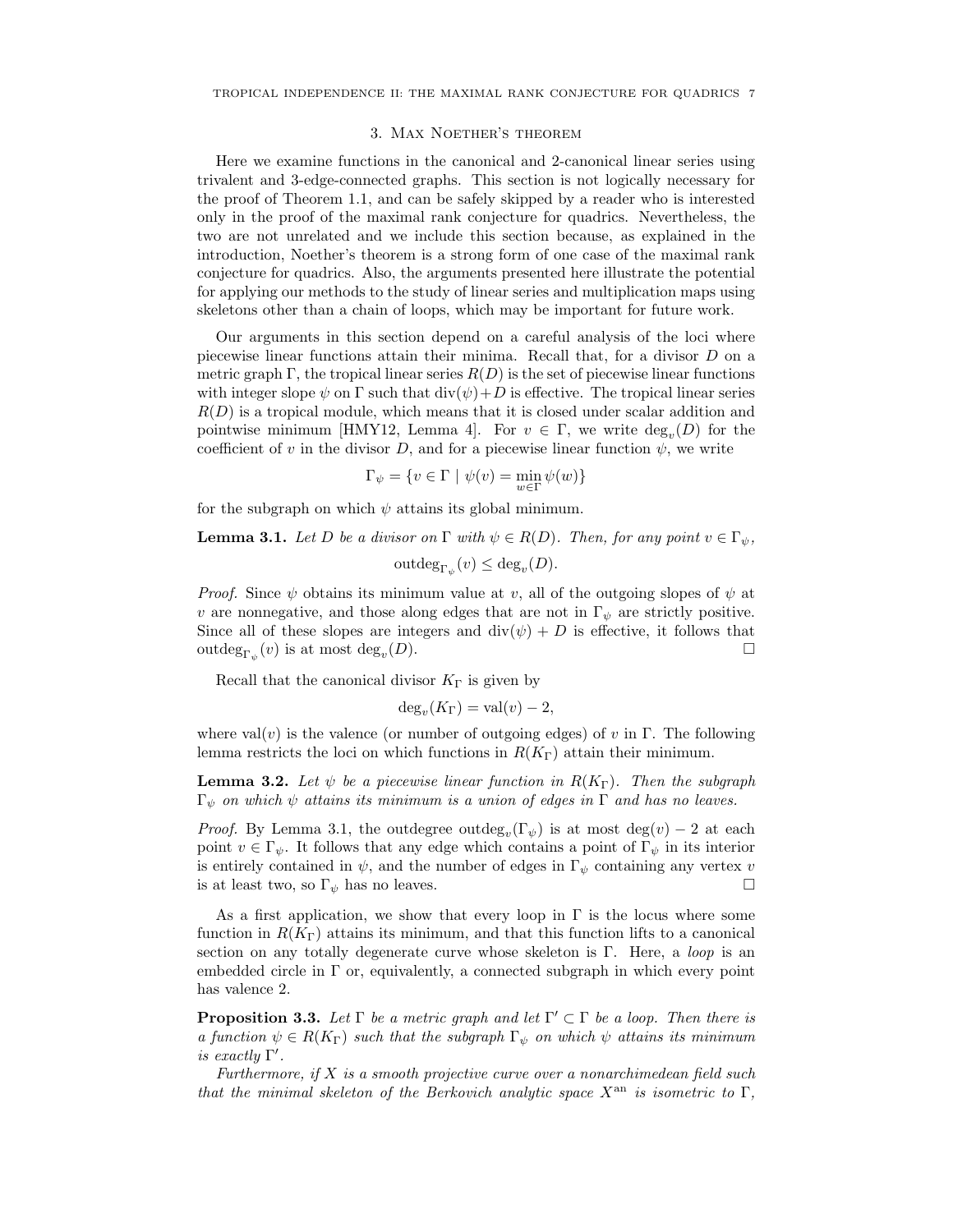and  $K_X$  is a canonical divisor that tropicalizes to  $K_{\Gamma}$ , then  $\psi$  can be chosen to be trop(f) for some  $f \in \mathcal{L}(K_X)$ .

*Proof.* Let g be the first Betti number of Γ. Choose points  $v_1, \ldots, v_{q-1}$  of valence 2 in  $\Gamma \setminus \Gamma'$  such that  $\Gamma \setminus \{v_1, \ldots, v_{g-1}\}$  is connected. Since  $K_{\Gamma}$  has rank  $g-1$ , there is a divisor  $D \sim K_{\Gamma}$  such that  $D - v_1 - \cdots - v_{g-1}$  is effective. Let  $\psi$  be a piecewise linear function such that  $K_{\Gamma} + \text{div}(\psi) = D$ .

By Lemma 3.1, the subgraph  $\Gamma_{\psi} \subset \Gamma$  where  $\psi$  attains its minimum is a union of edges of  $\Gamma$  and has no leaves. Since  $\text{ord}_{v_i}(\psi)$  is positive for  $1 \leq i \leq g-1$ , it follows that  $\Gamma_{\psi}$  does not contain any of the points  $v_1, \ldots, v_{g-1}$ . Being a subgraph of  $\Gamma \setminus \{v_1, \ldots, v_{g-1}\},$  the first Betti number of  $\Gamma_{\psi}$  is at most 1. On the other hand, every point has valence at least two in  $\Gamma_{\psi}$ . It follows that  $\Gamma_{\psi}$  is a loop, and hence must be the unique loop  $\Gamma'$  contained in  $\Gamma \setminus \{v_1, \ldots, v_{g-1}\}.$ 

We now prove the last part of the proposition. Let  $p_1, \ldots, p_{g-1}$  be points in X specializing to  $v_1, \ldots, v_{g-1}$ , respectively. Since  $K_X$  has rank  $g-1$ , there is a rational function  $f \in \mathcal{L}(K_X)$  such that  $\text{div}(f) + K_{\Gamma} - p_1 - \cdots - p_{g-1}$  is effective. From this we see that  $\text{div}(\text{trop}(f)) + K_{\Gamma} - v_1 - \cdots - v_{g-1}$  is effective, and the proposition follows.  $\Box$ 

Our next lemma controls the locus where a piecewise linear function in  $R(2K_{\Gamma})$ attains its minimum, when Γ is trivalent.

**Lemma 3.4.** Suppose  $\Gamma$  is trivalent and let  $\psi$  be a piecewise linear function in  $R(2K_{\Gamma})$ . Then  $\Gamma_{\psi}$  is a union of edges in  $\Gamma$ .

*Proof.* If  $v \in \Gamma_{\psi}$  lies in the interior of an edge of  $\Gamma$  then, by Lemma 3.1, we have outdeg<sub> $\Gamma_{\psi}(v) = 0$ , so  $\Gamma_{\psi}$  contains the entire edge. On the other hand, if  $v \in \Gamma_{\psi}$  is</sub> a trivalent vertex of  $\Gamma$  then Lemma 3.1 says that  $\text{outdeg}_{\Gamma_{\psi}}(v) \leq 2$ . It follows that  $\Gamma_{\psi}$  contains at least one of the three edges adjacent to v.

We conclude this section by applying this lemma and the preceding proposition together with Menger's theorem to prove Theorem 1.4, the analogue of Noether's theorem for trivalent 3-connected graphs.

Remark 3.5. A similar application of Menger's theorem is used to prove an analogue of Noether's theorem for graph curves in [BE91, §4].

*Proof of Theorems 1.4 and 1.5.* Assume  $\Gamma$  is trivalent and 3-edge-connected. Let  $e \subset \Gamma$  be an edge with endpoints v and w. Since  $\Gamma$  is 3-edge-connected, Menger's theorem says that there are two distinct paths from  $v$  to  $w$  that do not share an edge and do not pass through e. Equivalently, there are two loops  $\Gamma_1$  and  $\Gamma_2$  in  $\Gamma$ such that  $\Gamma_1 \cap \Gamma_2 = e$ . By Proposition 3.3 there are functions  $\psi_1$  and  $\psi_2$  in  $R(K_{\Gamma})$ such that  $\Gamma_{\psi_i} = \Gamma_i$ . We write  $\psi_e = \psi_1 + \psi_2$ , which is a piecewise linear function in  $R(2K_{\Gamma})$ . Note that  $\Gamma_{\psi_e} = e$ . Furthermore, again by Proposition 3.3, if X is a curve with skeleton  $\Gamma$  and  $K_X$  is a canonical divisor tropicalizing to  $K_{\Gamma}$ , then we can choose  $f_1$  and  $f_2$  in  $\mathcal{L}(K_X)$  such that  $\psi_i = \text{trop}(f_i)$ , and hence  $\psi_e = \text{trop}(f_1 \cdot f_2)$  is the tropicalization of a function in the image of  $\mu_2 : Sym^2(\mathcal{L}(K_X)) \to \mathcal{L}(2K_X)$ .

We claim that the set of  $3g-3$  functions  $\{\psi_e\}_e$  is tropically independent. Suppose not. Then there are constants  $b_e$  such that  $\min_e \{ \psi_e + b_e \}$  occurs twice at every point of Γ. Let

$$
\theta = \min_e \{ \psi_e + b_e \},\
$$

which is a piecewise linear function in  $R(2K_{\Gamma})$ . By Lemma 3.4, the function  $\theta$ achieves its minimum along an edge, and hence there must be two functions in the set  $\{\psi_e + b_e\}_e$  that achieve their minima along this edge. However, by construction, the functions  $\psi_e + b_e$  achieve their minima along distinct edges, which is a contradiction. We conclude that  $\{\psi_e\}_e$  is tropically independent, as claimed.  $\square$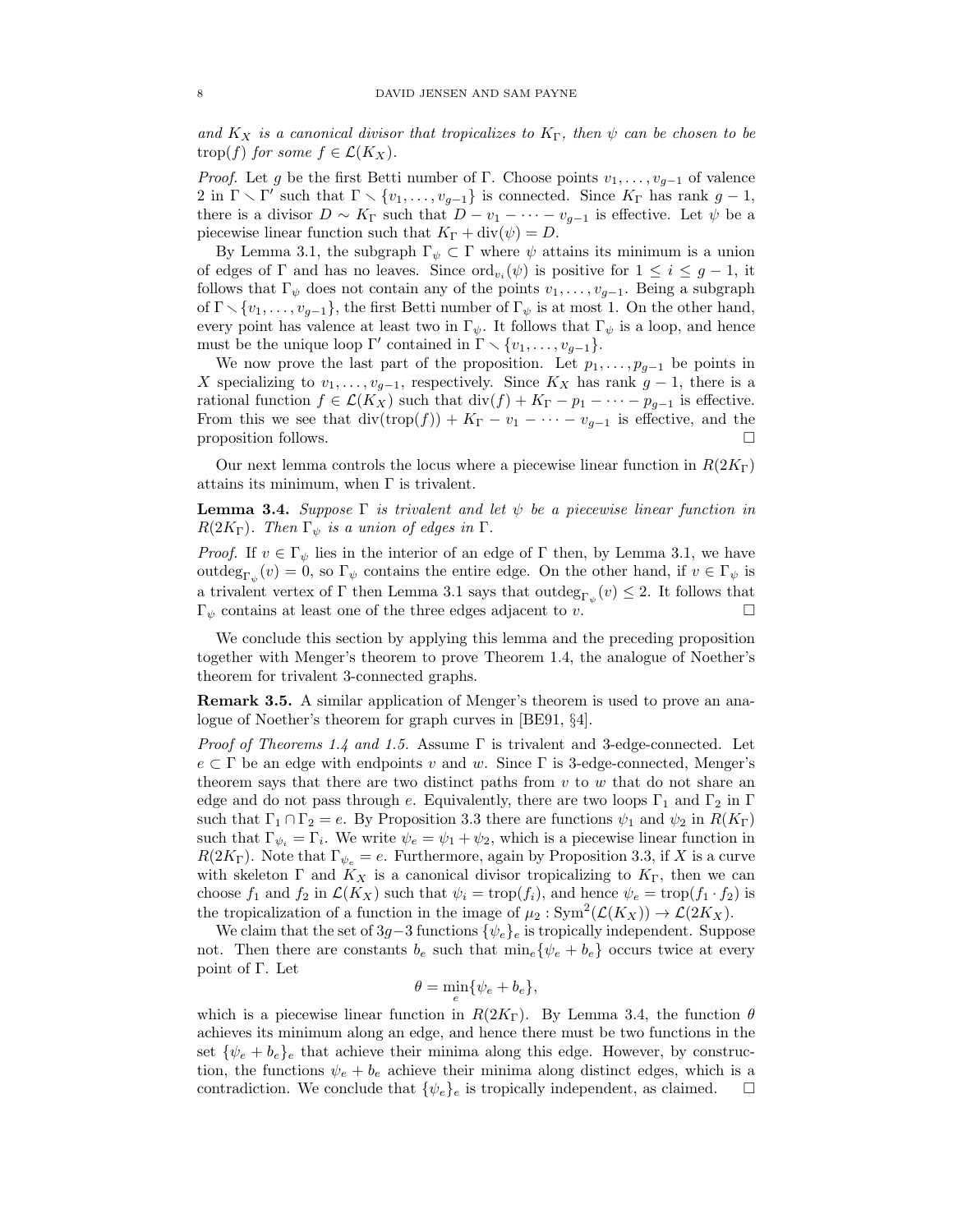#### 4. Special divisors on a chain of loops

For the remainder of the paper, we focus our attention on a chain of loops with bridges Γ, as pictured in Figure 1. Here, we briefly recall the classification of special divisors on Γ from [CDPR12], along with the characterization of vertex avoiding classes and their basic properties.

The graph  $\Gamma$  has  $2g + 2$  vertices, one on the lefthand side of each bridge, which we label  $w_0, \ldots, w_g$ , and one on the righthand side of each bridge, which we label  $v_1, \ldots, v_{q+1}$ . There are two edges connecting the vertices  $v_k$  and  $w_k$ , the top and bottom edges of the kth loop, whose lengths are denoted  $\ell_k$  and  $m_k$ , respectively, as shown schematically in Figure 1. For  $1 \leq k \leq g+1$  there is a bridge connecting



Figure 1. The graph Γ.

 $w_k$  and  $v_{k+1}$ , which we refer to as the kth bridge  $\beta_k$ , of length  $n_k$ . Throughout, we assume that  $\Gamma$  has admissible edge lengths in the following sense, which is stronger than the genericity conditions in [CDPR12, JP14].

**Definition 4.1.** The graph  $\Gamma$  has admissible edge lengths if

$$
4gm_k < \ell_k \ll \min\{n_{k-1}, n_k\} \text{ for all } k,
$$

and there are no nontrivial linear relations  $c_1m_1 + \cdots + c_qm_q = 0$  with integer coefficients of absolute value at most  $q + 1$ .

**Remark 4.2.** The inequality  $4gm_k < \ell_k$  is required to ensure that the shapes of the functions  $\psi_i$  and  $\psi_{ij}$  are as described in §6-7. Both inequalities are used in the proof of Lemma 6.2, and the required upper bound on  $\ell_k$  depends on the size of the multisets. For multisets of size m, we assume  $2m\ell_k < \min\{n_{k-1}, n_k\}$ . In particular, for Theorem 1.1, the inequality  $4\ell_k < \min\{n_{k-1}, n_k\}$  would suffice. The condition on integer linear relations is used in the proof of Proposition 7.6.

The special divisor classes on a chain of loops, i.e. the classes of effective divisors D such that  $r(D) > deg(D) - g$ , are explicitly classified in [CDPR12]. Every effective divisor on  $\Gamma$  is equivalent to an effective w<sub>0</sub>-reduced divisor  $D_0$ , which has  $d_0$  chips at the vertex  $w_0$ , together with at most one chip on every loop. We may therefore associate to each equivalence class the data  $(d_0, x_1, x_2, \ldots x_g)$ , where  $x_i \in \mathbb{R}/(\ell_i + m_i)\mathbb{Z}$  is the distance from  $v_i$  to the chip on the *i*th loop in the counterclockwise direction, if such a chip exists, and  $x<sub>i</sub> = 0$  otherwise. The associated lingering lattice path in  $\mathbb{Z}^r$ , whose coordinates we number from 0 to  $r-1$ , is a sequence of points  $p_0, \ldots, p_g$  starting at

$$
p_0 = (d_0, d_0 - 1, \ldots, d_0 - r + 1),
$$

with the *i*<sup>th</sup> step given by

$$
p_{i} - p_{i-1} = \begin{cases} (-1, -1, \dots, -1) & \text{if } x_{i} = 0, \\ e_{j} & \text{if } x_{i} = (p_{i-1}(j) + 1)m_{i} \text{ mod } \ell_{i} + m_{i} \\ a_{i} & \text{and both } p_{i-1} \text{ and } p_{i-1} + e_{j} \text{ are in } C, \\ 0 & \text{otherwise,} \end{cases}
$$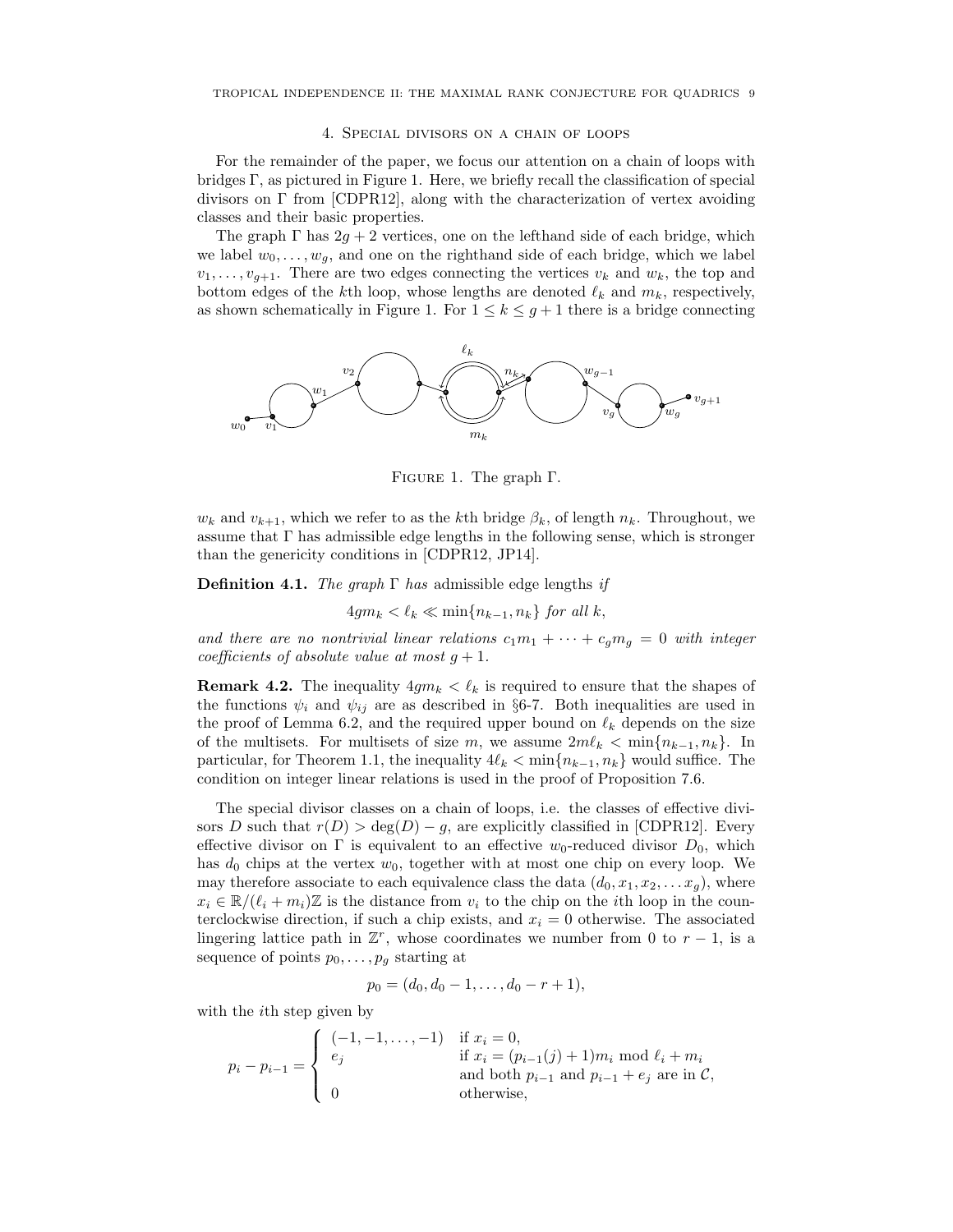where  $e_0, \ldots e_{r-1}$  are the basis vectors in  $\mathbb{Z}^r$  and  $\mathcal C$  is the open Weyl chamber

$$
C = \{ y \in \mathbb{Z}^r \mid y_0 > \cdots > y_{r-1} > 0 \}.
$$

By [CDPR12, Theorem 4.6], a divisor D on  $\Gamma$  has rank at least r if and only if the associated lingering lattice path lies entirely in the open Weyl chamber  $C$ .

The steps in the direction 0 are referred to as lingering steps, and the number of lingering steps cannot exceed the Brill–Noether number  $\rho(g, r, d)$ . In the case where  $\rho(q, r, d) = 0$ , such lattice paths are in bijection with rectangular tableaux of size  $(r + 1) \times (g - d + r)$ . This bijection is given as follows. We label the columns of the tableau from 0 to  $r$  and place  $i$  in the jth column when the *i*th step is in the direction  $e_i$ , and we place i in the last column when the i<sup>th</sup> step is in the direction  $(-1, \ldots, -1).$ 

An open dense subset of the special divisor classes of degree d and rank r on  $\Gamma$ are vertex avoiding, in the sense of [CJP15, Definition 2.3], which means that

- the associated lingering lattice path has exactly  $\rho(g, r, d)$  lingering steps,
- for any  $i, x_i \neq m_i \mod (\ell_i + m_i)$ , and
- for any i and j,  $x_i \neq (p_{i-1}(j))m_i \mod (\ell_i + m_i).$

Vertex avoiding classes come with a useful collection of canonical representatives. If D is a divisor of rank r on  $\Gamma$  whose class is vertex avoiding, then there is a unique effective divisor  $D_i \sim D$  such that  $\deg_{w_0}(D_i) = i$  and  $\deg_{v_{g+1}}(D_i) = r - i$ . Equivalently,  $D_i$  is the unique divisor equivalent to D such that  $D_i - iw_0 - (r-i)v_{g+1}$ is effective. Furthermore,

- the divisor  $D_i$  has no points on any of the bridges,
- for  $i < r$ , the divisor  $D_i$  fails to have a point on the *i*th loop if and only if the jth step of the associated lingering lattice path is in the direction  $e_i$ ,
- the divisor  $D_r$  fails to have a point on the jth loop if and only if the jth step of the associated lingering lattice path is in the direction  $(-1, \ldots, -1)$ .

Notation 4.3. Throughout, we let X be a smooth projective curve of genus  $g$ whose analytification has skeleton  $\Gamma$ . For the remainder of the paper, we let D be a  $w_0$ -reduced divisor on  $\Gamma$  of degree d and rank r whose class is vertex avoiding,  $D_X$  a lift of D to X, and  $\psi_i$  a piecewise linear function on  $\Gamma$  such that  $D + \text{div}(\psi_i) = D_i$ . By a lift of D to X, we mean that  $D_X$  is a divisor of degree d and rank r on X whose tropicalization is D.

Note that  $\psi_i$  is uniquely determined up to an additive constant, and for  $i < r$ the slope of  $\psi_i$  along the bridge  $\beta_j$  is  $p_j(i)$ . In this context, being w<sub>0</sub>-reduced means that  $D = D_r$ , so the function  $\psi_r$  is constant. In particular, the functions  $\psi_0, \ldots, \psi_r$ have distinct slopes along bridges, so  $\{\psi_0, \ldots, \psi_r\}$  is tropically independent. For convenience, we set  $p_i(r) = 0$  for all j.

**Proposition 4.4.** There is a rational function  $f_i \in \mathcal{L}(D_X)$  such that trop $(f_i) = \psi_i$ .

Proof. The proof is identical to the proof of [JP14, Proposition 6.5], which is the special case where  $\rho(g, r, d) = 0$ .

When  $\rho(g, r, d) = 0$ , all divisor classes of degree d and rank r are vertex avoiding. Note that, since  $\{\psi_0, \ldots, \psi_r\}$  is tropically independent of size  $r + 1$ , the set of rational functions  $\{f_0, \ldots, f_r\}$  is a basis for  $\mathcal{L}(D_X)$ .

For a multiset  $I \subset \{0, \ldots, r\}$  of size m, let  $D_I = \sum_{i \in I} D_i$  and let  $\psi_I$  be a piecewise linear function such that  $mD+div \psi_I = D_I$ . By construction, the function  $\psi_I$  is in  $R(mD)$  and agrees with  $\sum_{i\in I}\psi_i$  up to an additive constant.

Conjecture 4.5. Suppose  $r \geq 3$ ,  $\rho(g, r, d) \geq 0$ , and  $d < g + r$ . Then there is a divisor D of rank r and degree d whose class is vertex avoiding on a chain of loops Γ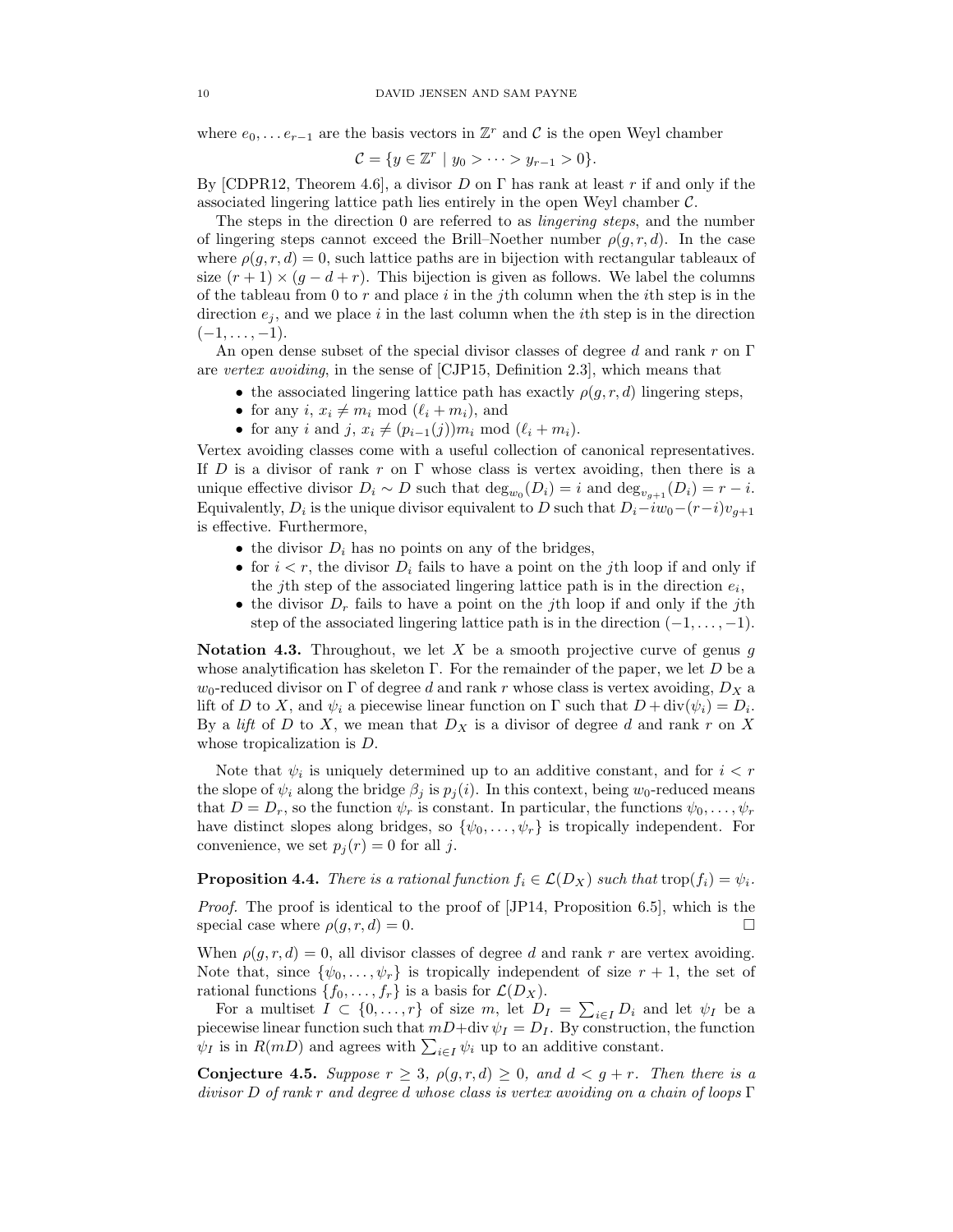with generic edge lengths, and a tropically independent subset  $\mathcal{A} \subset \{ \psi_I \mid \#I = m \}$ of size

$$
\#\mathcal{A} = \min\left\{ \binom{r+m}{m}, md-g+1 \right\}.
$$

The conjecture is trivial for  $r = 0$  and easy for  $r = 1$ , since the functions  $k\psi_0$ have distinct nonzero slopes on every bridge and hence  $\{0, \psi_0, \ldots, m\psi_0\}$  is tropically independent. Yet another easy case is  $m = 1$ , since  $\{\psi_0, \dots \psi_r\}$  is tropically independent. In the remainder of the paper we prove the conjecture for  $m = 2$  and for  $md < 2q+4$ .

**Proposition 4.6.** For any fixed  $g, r, d, and m$ , the maximal rank conjecture follows from Conjecture 4.5.

*Proof.* Choose a smooth projective curve  $X$  over a nonarchimedean field whose skeleton is Γ. Then X is Brill–Noether–Petri general [JP14] and D lifts to a divisor  $D_X$  of degree d and rank r on X [CJP15]. We may assume  $r \geq 1$ , and it follows that  $mD_X$  is nonspecial for  $m \geq 2$  by Remark 2.1. By Lemma 2.6, the rank of  $\mu_m$ is at least as large as any set A such that  $\{\psi_I \mid I \in \mathcal{A}\}\$ is tropically independent. Therefore, Conjecture 4.5 implies that  $\mu_m : \text{Sym}^m \mathcal{L}(D_X) \to \mathcal{L}(mD_X)$  has maximal rank and, as discussed in §2, the maximal rank conjecture for  $g, r, d$ , and m follows.  $\Box$ 

### 5. Two points on each loop

In this section, we show that any nontrivial tropical dependence among the piecewise linear functions  $\psi_I$ , for multisets I of size m, gives rise to a divisor equivalent to  $mD$  with degree at least 2 at  $w_0$ , degree at least 2 at  $v_{q+1}$ , and degree at least 2 on each loop. As a consequence, we deduce Theorem 5.3, which confirms Conjecture 4.5 and the maximal rank conjecture for  $md < 2g + 4$ .

We begin with the following observation.

**Lemma 5.1.** Let I and J be distinct multisets of size m. Then, for each loop  $\gamma^{\circ}$ in Γ, the restrictions  $D_I|_{\gamma}$ ° and  $D_J|_{\gamma}$ ° are distinct.

*Proof.* Suppose  $\gamma^{\circ}$  is the jth loop. Let  $q_i$  be the point on  $\gamma^{\circ}$  whose distance from  $v_j$  in the counterclockwise direction is  $x_j - p_{j-1}(i)m_j$ . Then the degree of  $q_i$  in  $D_I$ is equal to the multiplicity of i in the multiset I, unless the jth step of the lingering lattice path is in the direction  $e_i$ , in which case the degree of  $q_i$  in  $D_I$  is zero. It follows that the multiset I can be recovered from the restriction  $D_I |_{\gamma} \circ$ .

Let  $\theta$  be the piecewise linear function

$$
\theta = \min_{I} \{ \psi_I \},
$$

which is in  $R(mD)$ , and let  $\Delta$  be the corresponding effective divisor

$$
\Delta = mD + \operatorname{div} \theta.
$$

By Lemma 5.1, no two functions  $\psi_I$  can agree on an entire loop, so if the minimum occurs everywhere at least twice on a loop, then there are at least three functions  $\psi_I$  that achieve the minimum at some point of the loop. We will study  $\theta$  and  $\Delta$  by systematically using observations like this one, examining behavior on each piece of Γ and controlling which functions  $\psi_I$  can achieve the minimum at some point in each loop.

Recall that, for  $0 \leq k \leq g$ , the kth bridge  $\beta_k$  connects  $w_k$  to  $v_{k+1}$ . Let  $u_k$  be the midpoint of  $\beta_{k-1}$ . We then decompose Γ into  $g + 2$  locally closed subgraphs  $\gamma_0, \ldots, \gamma_{g+1}$ , as follows. The subgraph  $\gamma_0$  is the half-open interval  $[w_0, u_1)$ . For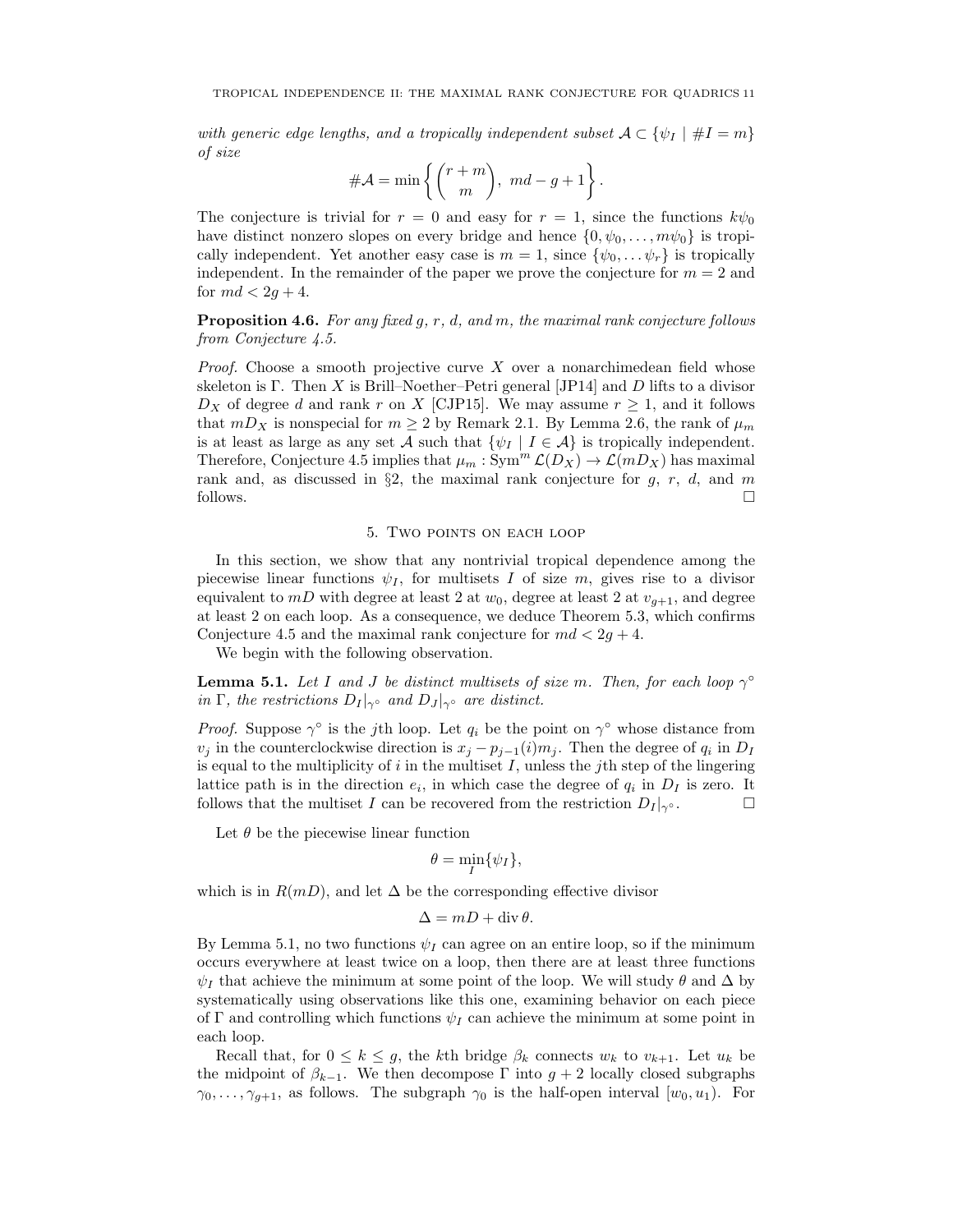$1 \leq i \leq g$ , the subgraph  $\gamma_i$ , which includes the *i*th loop of Γ, is the union of the two half-open intervals  $[u_i, u_{i+1}),$  which contain the top and bottom edges of the *i*th loop, respectively. Finally, the subgraph  $\gamma_{g+1}$  is the closed interval  $[u_{g+1}, v_{g+1}]$ . We further write  $\gamma_i^{\circ}$  for the *i*th embedded loop in  $\Gamma$ , which is a closed subset of  $\gamma_i$ , for  $1 \leq i \leq g$ . The decomposition

$$
\Gamma = \gamma_0 \sqcup \cdots \sqcup \gamma_{g+1}
$$

is illustrated by Figure 2.



FIGURE 2. Decomposition of the graph  $\Gamma$  into locally closed pieces  $\{\gamma_k\}$ .

**Proposition 5.2.** Suppose the minimum of  $\{\psi_I(v)\}_I$  occurs at least twice at every point v in Γ. Then  $\text{deg}_{w_0}(\Delta)$ ,  $\text{deg}_{v_{g+1}}(\Delta)$ , and  $\text{deg}(\Delta|_{\gamma_i^{\circ}})$  are all at least 2.

*Proof.* Note that exactly one function  $\psi_I$  has slope mr on the first bridge; this is the function corresponding to the multiset  $I = \{0, \ldots, 0\}$ . Similarly, the only multiset that gives slope  $mr-1$  is  $\{1,0,\ldots,0\}$ . Therefore, if the minimum occurs twice along the first bridge, then the outgoing slope of  $\theta$  at  $w_0$  is at most  $mr-2$ , and hence  $\text{deg}_{w_0}(\Delta) \geq 2$ , as required. Similarly, we have  $\text{deg}_{v_{g+1}}(\Delta) \geq 2$ .

It remains to show that  $\deg(\Delta|_{\gamma_i^{\circ}}) \geq 2$  for  $1 \leq i \leq g$ . Choose a point  $v \in \gamma_i^{\circ}$ . By assumption, there are at least two distinct multisets I and I' such that both  $\psi_I$ and  $\psi_{I'}$  obtain the minimum on some closed interval containing v. By Lemma 5.1, the functions  $\psi_I$  and  $\psi_{I'}$  do not agree on all of  $\gamma_i^{\circ}$ , so there is another point  $v' \in \gamma_i^{\circ}$ where at least one of these two functions does not obtain the minimum. Without loss of generality, assume that  $\psi_I$  does not obtain the minimum at  $v'$ . Then  $\psi_I$ obtains the minimum on a proper closed subset of  $\gamma_i^{\circ}$ , and since  $\gamma_i^{\circ}$  is a loop, this set has outdegree at least two. By the shape lemma for minima (see §2), it follows that  $(\text{div}(\theta) + mD)|_{\gamma_i^{\circ}}$  has degree at least two.

As an immediate application of this proposition, we prove Conjecture 4.5 for  $md < 2g + 4.$ 

### **Theorem 5.3.** If  $md < 2g + 4$  then  $\{\psi_I \mid \#I = m\}$  is tropically independent.

*Proof.* Suppose that  $\{\psi_I\}_I$  is tropically dependent. After adding a constant to each  $\psi_I$ , we may assume that the minimum  $\theta(v) = \min_I \psi_I(v)$  occurs at least twice at every point v in Γ. By Proposition 5.2, the restriction of  $\Delta = mD + \text{div}(\theta)$  to each of the  $g + 2$  locally closed subgraphs  $\gamma_k \subset \Gamma$  has degree at least two. Therefore the degree of  $\Delta$  is at least  $2g + 4$ , and the theorem follows.  $\Box$ 

In particular, the maximal rank conjecture holds for  $md < 2g + 4$ . This partially generalizes the case where  $m = 2$  and  $d < g+2$ , proved by Teixidor i Bigas [TiB03]. Note, however, that [TiB03] proves that the maximal rank condition holds for all divisors of degree less than  $g + 2$ , whereas Theorem 5.3 implies this statement only for a general divisor.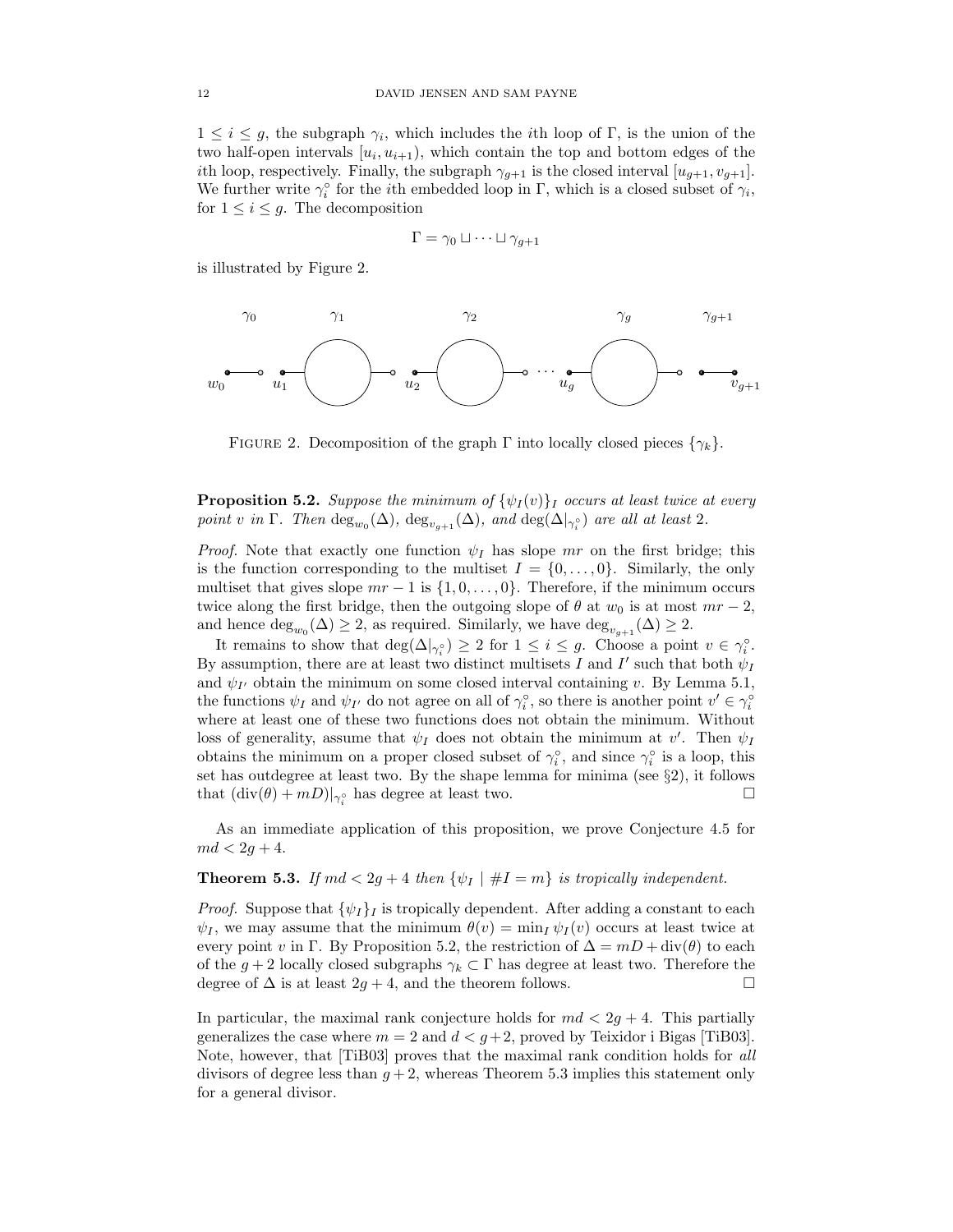#### 6. Permissible functions

In the preceding section, we introduced a decomposition of  $\Gamma$  as the disjoint union of locally closed subgraphs  $\gamma_0, \ldots, \gamma_{g+1}$  and proved that if  $\theta(v) = \min_I \psi_I(v)$ occurs at least twice at every point v in  $\gamma_i$  then the degree of  $\Delta = mD + \text{div}(\theta)$ restricted to  $\gamma_i$  is at least 2. These degrees of restrictions  $\Delta|_{\gamma_i}$  appear repeatedly throughout the rest of the paper, so we fix

$$
\delta_i = \deg(\Delta|_{\gamma_i}).
$$

By Proposition 5.2, we have  $\delta_i \geq 2$  for all *i*.

We now discuss how the nonnegative integer vector  $\delta = (\delta_0, \ldots, \delta_{g+1})$  restricts the multisets I such that  $\psi_I$  can achieve the minimum on the kth loop of Γ.

For  $a \leq b$ , let  $\Gamma_{[a,b]}$  be the locally closed, connected subgraph

$$
\Gamma_{[a,b]} = \gamma_a \sqcup \cdots \sqcup \gamma_b.
$$

Note that the degrees of divisors in a tropical linear series restricted to such subgraphs are governed by the slopes of the associated piecewise linear functions, as follows.

Suppose  $\Gamma' \subset \Gamma$  is a closed connected subgraph and  $\psi$  is a piecewise linear function with integer slopes on Γ. Then  $\text{div}(\psi|_{\Gamma'})$  has degree zero and the multiplicity of each boundary point  $v \in \partial \Gamma'$  is the sum of the incoming slopes at v, along the edges in Γ'. Now div $(\psi)|_{\Gamma'}$  agrees with div $(\psi|_{\Gamma'})$  except at the boundary points and a simple computation at the boundary points of the locally closed subgraph  $\gamma_k$ , for  $1 \leq k \leq g$  shows that

$$
\deg(\mathrm{div}(\psi)|_{\gamma_k}) = \sigma_k(\psi) - \sigma_{k+1}(\psi),
$$

where  $\sigma_k(\psi)$  is the incoming slope of  $\psi$  from the left at  $u_k$ . Similarly,

$$
\deg(\mathrm{div}(\psi)|_{\Gamma_{[0,k]}}) = -\sigma_{k+1}(\psi).
$$

Our indexing conventions for lingering lattice paths are chosen for consistency with [CDPR12], and with this notation we have

$$
\sigma_k(\psi_i) = p_{k-1}(i).
$$

These slopes, and the conditions on the edge lengths on Γ, lead to restrictions on the multisets I such that  $\psi_I$  achieves the minimum at some point in the kth loop  $\gamma_k^{\circ}$ .

**Definition 6.1.** Let  $I \subset \{0, \ldots, r\}$  be a multiset of size m. We say that  $\psi_I$  is δ-permissible *on*  $\gamma_k^{\circ}$  *if* 

$$
\deg(D_I|_{\Gamma_{\leq k-1}}) \geq \delta_0 + \cdots + \delta_{k-1}
$$

and

 $\deg(D_I|_{\Gamma_{\leq k}}) \leq \delta_0 + \cdots + \delta_k.$ 

We say that  $\psi_I$  is δ-permissible on  $\Gamma_{[a,b]}$  if there is some  $k \in [a,b]$  such that  $\psi_I$  is  $\delta$ -permissible on  $\gamma_k^{\circ}$ .

**Lemma 6.2.** If  $\psi_I(v) = \theta(v)$  for some  $v \in \gamma_k^{\circ}$  then  $\psi_I$  is  $\delta$ -permissible on  $\gamma_k^{\circ}$ .

*Proof.* Recall that the edge lengths of  $\Gamma$  are assumed to be admissible, in the sense of Definition 4.1.

Suppose  $\psi_I(v) = \theta(v)$  for some point v in  $\gamma_k^{\circ}$ . We claim that the slope of  $\psi_I$ along the bridge  $\beta_{k-1}$  to the left of the loop is at most the incoming slope of  $\theta$  from the left at  $u_{k-1}$ . Indeed, if the slope of  $\psi_I$  is strictly greater than that of  $\theta$  then, since  $\psi_I(u_{k-1}) \geq \theta(u_{k-1})$  and the slope of  $\theta$  can only decrease when going from  $u_{k-1}$  to  $v_k$ , the difference  $\psi_I(v_k) - \theta(v_k)$  will be at least the distance from  $u_{k-1}$  to  $v_k$ , which is  $n_{k-1}/2$ .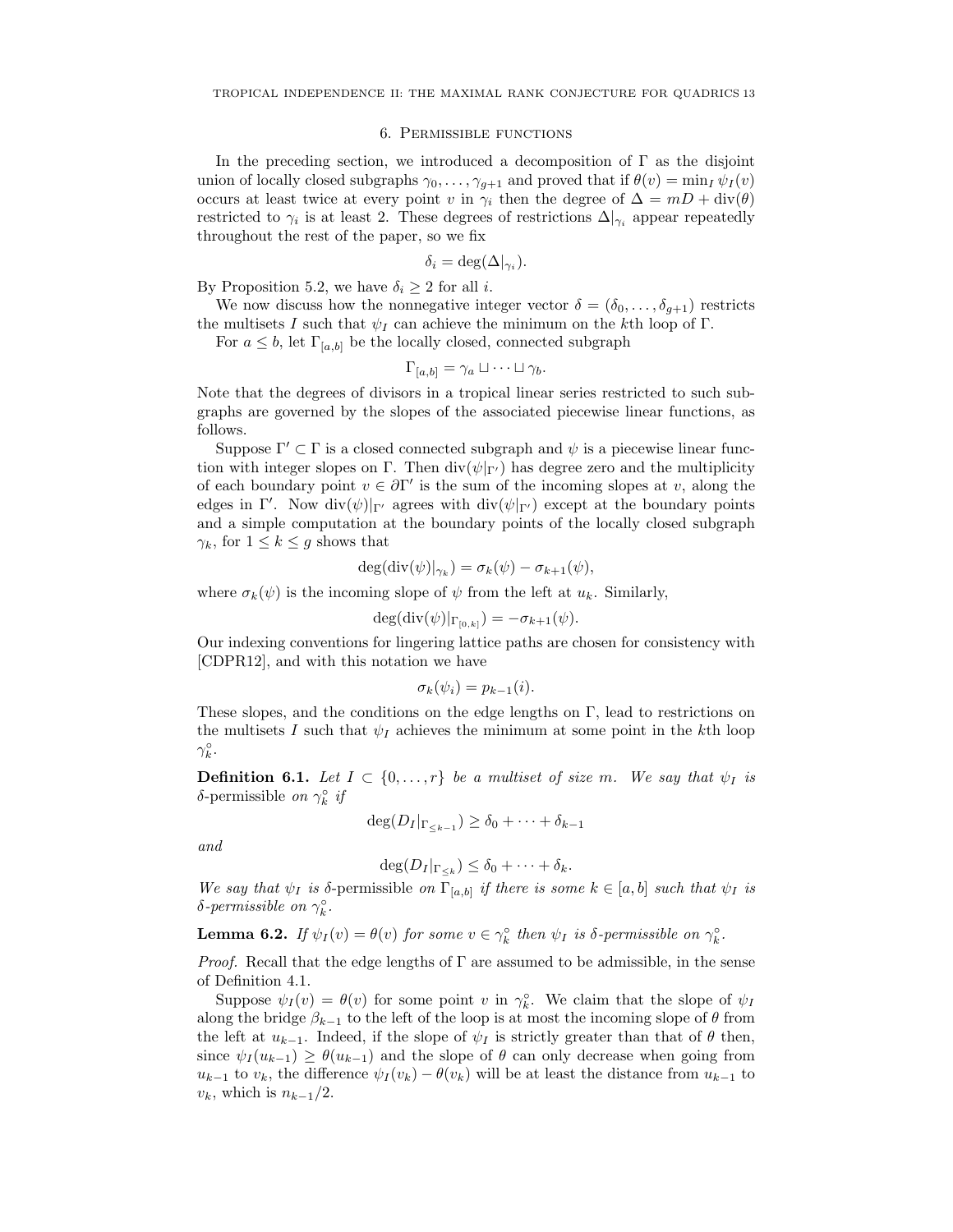The slopes of  $\psi_I$  and  $\theta$  along the bottom edge are between 0 and mg, and the slopes along the top edge are between 0 and m. Since  $\ell_k > 4gm_k$  by assumption, it follows that  $|\psi_I - \theta|$  changes by at most  $m\ell_k$  between  $v_k$  and any other point in  $\gamma_k^{\circ}$ . Assuming  $2m\ell_k < n_{k-1}$ , this proves the claim.

Note that the incoming slopes of  $\psi_I$  and  $\theta$  from the left at  $u_k$  are

 $deg(mD|_{\Gamma_{[0,k-1]}}) - deg(D_I|_{\Gamma_{[0,k-1]}})$ , and  $deg(mD|_{\Gamma_{[0,k-1]}}) - \delta_0 - \cdots - \delta_{k-1}$ ,

respectively. Therefore, the claim implies that  $\deg(D_I |_{\Gamma_{[0,k-1]}}) \geq \delta_0 + \cdots + \delta_{k-1}$ .

A similar argument using slopes along the bridge  $\beta_k$  to the right of  $\gamma_k^{\circ}$  and assuming  $2m\ell_k < n_k$  shows that  $\deg(D_I |_{\Gamma_{\leq k}}) \leq \delta_0 + \cdots + \delta_k$ , and the lemma follows.  $\square$ 

Our general strategy for proving Conjecture 4.5 is to choose the set  $\mathcal A$  carefully, assume that the minimum occurs everywhere at least twice, and then bound  $\delta_0$  +  $\ldots + \delta_i$  inductively, moving from left to right across the graph. By induction, we assume a lower bound on  $\delta_0 + \cdots + \delta_i$ . Then, for a carefully chosen  $j > i$ , we consider  $\delta_0+\cdots+\delta_i$ . If this is too small, then Lemma 6.2 severely restricts which functions  $\psi_I$ can achieve the minimum on loops in  $\Gamma_{[i+1,j]}$ , making it impossible for the minimum to occur everywhere at least twice unless the bottom edge lengths  $m_{i+1}, \ldots, m_j$ satisfy a nontrivial linear relation with small integer coefficients. We deduce a lower bound on  $\delta_0 + \cdots + \delta_j$  and continue until we can show  $\delta_0 + \cdots + \delta_{g+1} > 2d$ , a contradiction. We give a first taste of this type of argument in Lemma 6.4 and Example 6.6. Example 6.7 illustrates how similar techniques may be applied to understand the kernel of  $\mu_m$  when it is not injective. A more general (and more technical) version of the key step in this argument, using the assumption that a small number of functions  $\psi_I$  achieve the minimum everywhere at least twice on  $\Gamma_{[i+1,j]}$  to produce a nontrivial linear relation with small integer coefficients, appears in the proof of Proposition 7.6.

**Notation 6.3.** For the remainder, we fix  $m = 2$ , and I and  $I_j$  will always denote multisets of size 2 in  $\{0, \ldots, r\}$ , which we identify with pairs  $(i, j)$  with  $0 \leq i \leq$  $j \leq r$ . We write  $\psi_{ij}$  for the piecewise linear function  $\psi_i + \psi_j$  corresponding to the multiset  $I = \{i, j\}.$ 

**Lemma 6.4.** Suppose that  $\delta_k = 2$  and  $\theta(v) = \min{\{\psi_{I_1}(v), \psi_{I_2}(v), \psi_{I_3}(v)\}}$  occurs at least twice at every point in  $\gamma_k^{\circ}$ . Then,  $\theta|_{\gamma_k^{\circ}} = \psi_{I_j}|_{\gamma_k^{\circ}}$ , for some  $1 \leq j \leq 3$ .

Proof. By Lemma 5.1, no two of the functions may obtain the minimum on all of  $\gamma_k^{\circ}$ . After renumbering, we may assume that  $\psi_{I_3}$  obtains the minimum on some but not all of the loop. Let v be a boundary point of the locus where  $\psi_{I_3}$  obtains the minimum. Since there are only three functions that obtain the minimum, one must obtain the minimum in a neighborhood of  $v$ . After renumbering we may assume that this is  $\psi_{I_1}$ . We claim that  $\theta$  is equal to  $\psi_{I_1}$  on the whole loop. If not, then by the shape lemma for minima,  $D + \text{div }\theta$  would contain the two points in the boundary of the locus where  $\psi_{I_1}$  obtains the minimum, in addition to v, contradicting the assumption that  $\delta_k$ , the degree of  $D + \text{div }\theta$  on  $\gamma_k$ , is 2.

Remark 6.5. It follows from Lemma 6.4 that, under the given hypotheses, the tropical dependence on the kth loop is essentially unique, in the sense that if  $b_1$ ,  $b_2$ , and  $b_3$  are real numbers such that

$$
\theta(v) = \min{\psi_{I_1}(v) + b_1, \psi_{I_2}(v) + b_2, \psi_{I_3}(v) + b_3}
$$

occurs at least twice at every point on the kth loop, then  $b_1 = b_2 = b_3$ . Furthermore, since each  $\psi_{I_j}$  has constant slope along the bottom edge of  $\gamma_k$  and no two agree on the entire top edge, there must be one pair that agrees on the full bottom edge and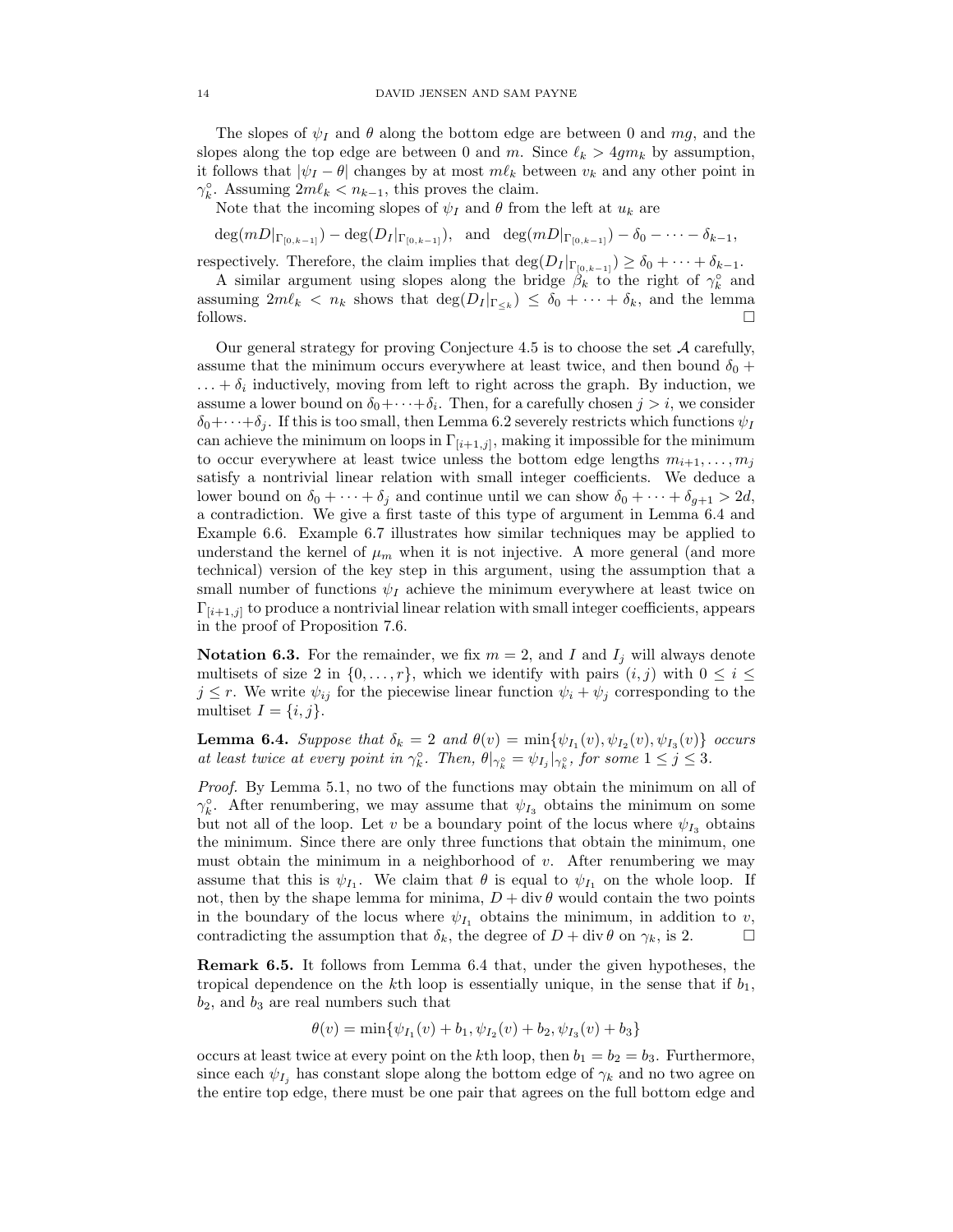part of the top edge and another pair that agrees on part of the top edge, as shown in Figure 3. Note that the divisor  $D + \text{div }\theta$  consists of two points on the top edge and one (but not both) of these points may lie at one of the end points,  $v_k$  or  $w_k$ .



FIGURE 3. An illustration of the regions where different functions obtain the minimum in the situation of Lemma 6.4.

Before we turn to the proof of the main theorem, we illustrate the techniques involved with a pair of examples.

**Example 6.6.** Suppose  $g = 10$ , and let D be the divisor of rank 4 and degree 12 corresponding to the tableau pictured in Figure 4. We note that this special case of the maximal rank conjecture for  $m = 2$  is used to produce a counterexample to the slope conjecture in [FP05].

|                | 3 | 5 |   | 9  |
|----------------|---|---|---|----|
| $\overline{2}$ |   | 6 | 8 | 10 |

FIGURE 4. The tableau corresponding to the divisor  $D$  in Example 6.6.

Assume that the minimum  $\theta = \min{\lbrace \psi_I \rbrace}$  occurs at least twice at every point of Γ. By Proposition 5.2, the divisor  $\Delta = \text{div}(\theta) + 2D$  has degree at least two on each of the 12 locally closed subgraphs  $\gamma_k$ . Since deg(2D) = 24, the degree of  $\Delta$  on each of these subgraphs must be exactly 2. In other words,  $\delta = (2, \ldots, 2)$ .

In the lingering lattice path for  $D$ , we have

$$
p_4 = (6, 5, 2, 1, 0),
$$
  
\n
$$
p_5 = (6, 5, 3, 1, 0),
$$
  
\n
$$
p_6 = (6, 5, 4, 1, 0).
$$

The  $\delta$ -permissible functions  $\psi_{ij}$  on  $\Gamma_{[5,6]}$  are those such that either

$$
p_4(i) + p_4(j) \le 6
$$
 and  $p_5(i) + p_5(j) \ge 6$ , or  
 $p_5(i) + p_5(j) \le 6$  and  $p_6(i) + p_6(j) \ge 6$ .

There are only 3 such pairs:  $(0, 4)$ ,  $(1, 3)$ , and  $(2, 2)$ . By Lemma 6.4, in order for the minimum to occur at least twice at every point of  $\Gamma_{[5,6]}$ , on each of the two loops there must be a single function  $\psi_{ij}$  that obtains the minimum at every point. A simple case analysis shows that for both loops this function must be  $\psi_{13}$  and that  $\psi_{04}$  must achieve the minimum on both bottom edges. Let  $q_5$  and  $q_6$  be the points of D on  $\gamma_5$  and  $\gamma_6$ , respectively, as shown in Figure 5.

The regions of the graph are labeled by the pairs of functions  $\psi_{ij}, \psi_{i'j'}$  that obtain the minimum on that region. For each i, the change in value  $\psi_i(q_6) - \psi_i(q_5)$  may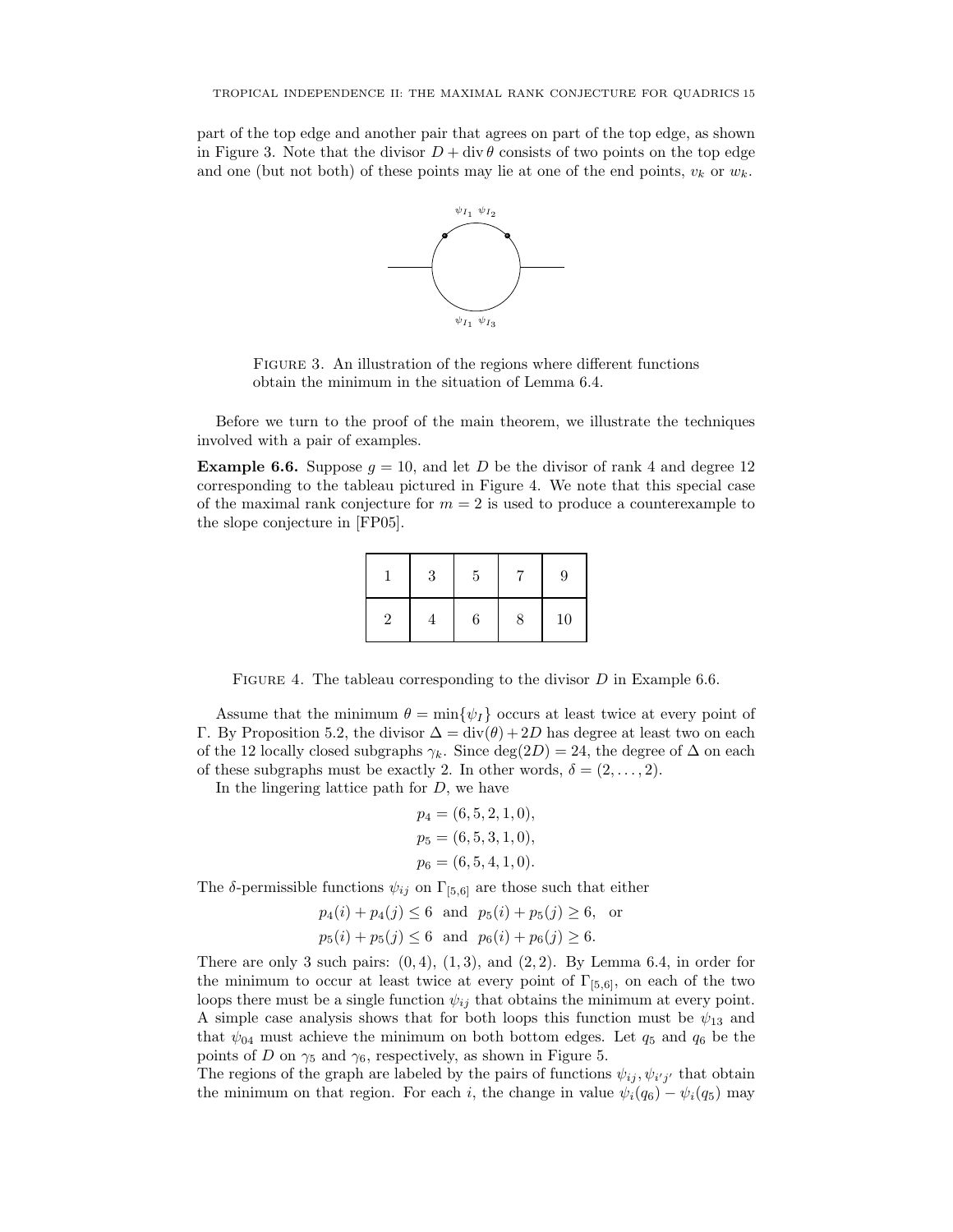

FIGURE 5. Regions of  $\Gamma_{5,6}$  on which the functions obtain the minimum.

be expressed as a function of the entries in the lattice path and the lengths of the edges in Γ. Specifically, as we travel from  $q_5$  to  $q_6$ , the slopes of  $\psi_{22}$  and  $\psi_{13}$  differ by 1 on an interval of length  $m_5$  along the top edge of  $\gamma_5$ , and again on an interval of length  $m_6$  along the top edge of  $\gamma_6$ . This computation shows that

$$
(\psi_{22}(q_5) - \psi_{13}(q_5)) - (\psi_{22}(q_6) - \psi_{13}(q_6)) = m_5 - m_6.
$$

Since  $\psi_{13}$  and  $\psi_{22}$  agree at  $q_5$  and  $q_6$ , it follows that  $m_5$  must equal  $m_6$ , contradicting the hypothesis that  $\Gamma$  has admissible edge lengths in the sense of Definition 4.1.

We conclude that the minimum cannot occur everywhere at least twice, so  $\{\psi_I\}_I$ is tropically independent. Therefore, for any curve X with skeleton  $\Gamma$  and any lift of  $D$  to a divisor  $D_X$  of rank 4, the map

$$
\mu_2:Sym^2\mathcal{L}(D_X)\to\mathcal{L}(2D_X)
$$

is injective.

We now consider an example illustrating our approach via tropical independence when  $\mu_2$  is not injective. Recall that the canonical divisor on a non-hyperelliptic curve of genus 4 gives an embedding in  $\mathbb{P}^3$  whose image is contained in a unique quadric. This is the special case of the maximal rank conjecture where  $q, r, d$ , and  $m$  are 4, 3, 6, and 2, respectively.

**Example 6.7.** Suppose  $g = 4$  and  $m = 2$ . Note that the class of the canonical divisor  $D = K_{\Gamma}$  is vertex avoiding of rank 3. Since  $\Gamma$  is the skeleton of a curve whose canonical embedding lies on a quadric, the functions  $\psi_I$  are tropically dependent, and we may assume  $\min_I \psi_I(v)$  occurs at least twice at every point  $v \in \Gamma$ .

Let  $\theta(v) = \min_I \psi_I(v)$ , and let  $\Delta = 2K_\Gamma + \text{div }\theta$ . By Proposition 5.2, the degree  $\delta_k$  of  $\Delta$  on  $\gamma_k$  is at least 2 for  $k = 0, \ldots, 5$ . Since  $\deg(\Delta) = 12$ , it follows that  $\delta = (2,\ldots,2).$ 

The lingering lattice path associated to  $K_{\Gamma}$  is given by

$$
p_0 = (3, 2, 1, 0),
$$
  
\n
$$
p_1 = (4, 2, 1, 0),
$$
  
\n
$$
p_2 = (4, 3, 1, 0),
$$
  
\n
$$
p_3 = (4, 3, 2, 0),
$$
  
\n
$$
p_4 = (3, 2, 1, 0).
$$

Since  $\delta_0 = \delta_1 = 2$ , the  $\delta$ -permissible functions  $\psi_{ij}$  on  $\gamma_1$  are those such that

$$
p_0(i) + p_0(j) \le 4
$$
 and  $p_1(i) + p_1(j) \ge 4$ .

There are only three such pairs:  $(0, 2)$ ,  $(1, 1)$ , and  $(0, 3)$ . In a similar way, we see that there are precisely three  $\delta$ -permissible functions on each loop  $\gamma_k$ . By Lemma 6.4 and Remark 6.5, the tropical dependence among the three functions that achieve the minimum on each loop is essentially unique. Figure 6 illustrates the combinatorial structure of this dependence.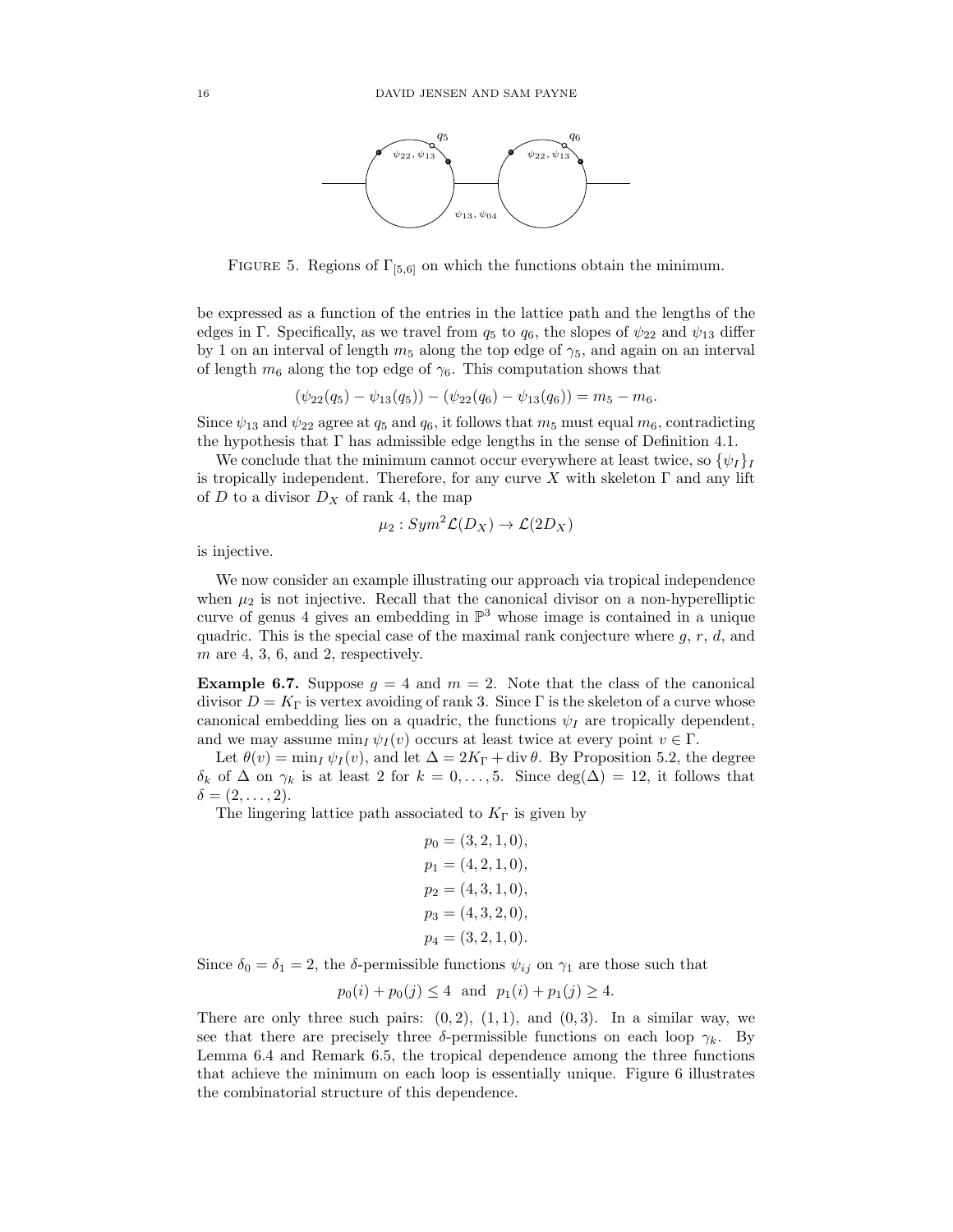

FIGURE 6. The unique tropical dependence for the canonical linear system when  $q = 4$  and  $m = 2$ .

Since this dependence among the functions that realize the minimum at some point in  $\Gamma$  is essentially unique, omitting any one of the six functions that appear leaves a tropically independent set of size 9. Therefore, the map

$$
\mu_2:Sym^2\mathcal{L}(D_X)\to\mathcal{L}(2D_X)
$$

has rank at least 9. Since  $\mathcal{L}(2D_X)$  has dimension 9, it follows that  $\mu_2$  is surjective.

# 7. Shapes of functions, excess degree, and linear relations among edge lengths

In this section, and in §8, below, we assume that  $\rho(q, r, d) = 0$ . All of the essential difficulties appear already in this special case. The case where  $\rho(g, r, d) > 0$  is treated in §9 through a minor variation on these arguments.

We now proceed with the more delicate and precise combinatorial arguments required to prove Theorem 1.1. With q, r, and d fixed, and assuming  $d - q \leq r$ , we must produce a divisor D of degree d and rank r on  $\Gamma$ , together with a set

$$
\mathcal{A} \subset \{(i,j) \mid 0 \le i \le j \le r\}
$$

of size

$$
\#\mathcal{A} = \min\left\{ \binom{r+2}{2}, 2d - g + 1 \right\},\
$$

such that the corresponding collection of rational functions

$$
\{\psi_{ij} \mid (i,j) \in \mathcal{A}\}
$$

is tropically independent.

Notation 7.1. The quantity  $g - d + r$  appears repeatedly throughout, so we fix the notation

$$
s = g - d + r,
$$

which simplifies various formulas. The condition that  $\rho(q, r, d) = 0$  means that  $g = (r + 1)s$ .

We now specify the divisor D that we will use to prove Conjecture 4.5 for  $m = 2$ when  $\rho(g, r, d) = 0$ . The set A is described in §8.

**Notation 7.2.** For the remainder of this section and  $\S$ 8, let D be the divisor of degree d and rank r on  $\Gamma$  corresponding to the standard tableau with  $r+1$  columns and s rows in which the numbers  $1, \ldots, s$  appear in the leftmost column;  $s+1, \ldots, 2s$ appear in the next column, and so on. We number the columns from zero to  $r$ , so the  $\ell$ th column contains the numbers  $\ell s + 1, \ldots, (\ell + 1)s$ . The specific case  $g = 10$ ,  $r = 4$ ,  $d = 12$  is illustrated in Figure 4 from Example 6.6.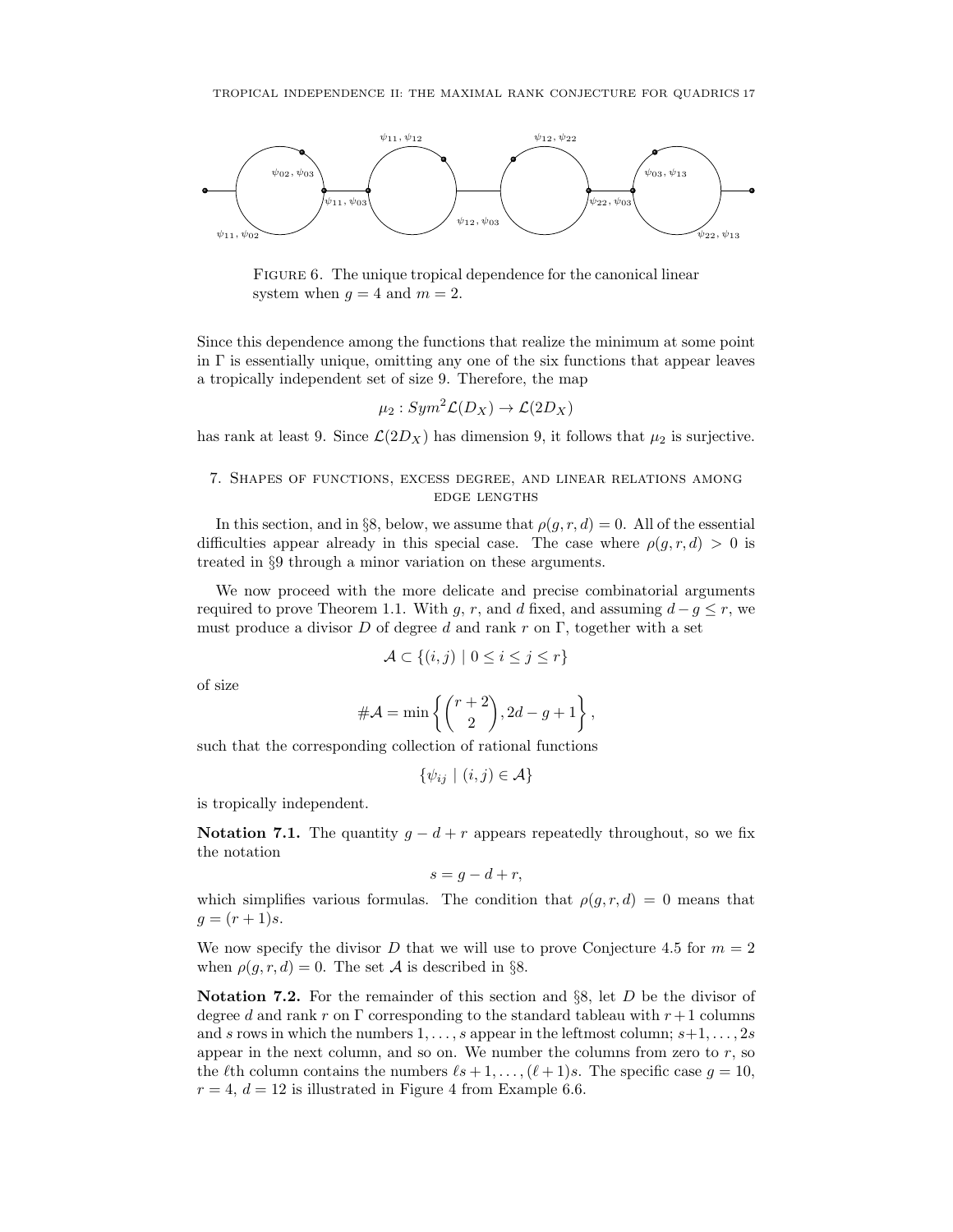Remark 7.3. Our choice of divisor is particularly convenient for the inductive step in the proof of Theorem 1.1, in which we divide the graph  $\Gamma$  into the  $r + 1$  regions  $\Gamma_{[\ell s+1,(\ell+1)s]}$ , for  $0 \leq \ell \leq r$ , and move from left to right across the graph, one region at a time, studying the consequences of the existence of a tropical dependence. Since the numbers  $\ell s + 1, \ldots, (\ell + 1)s$  all appear in the  $\ell$ th column, the slopes of the functions  $\psi_i$ , for  $i \neq \ell$ , are the same along all bridges and bottom edges, respectively, in the subgraph  $\Gamma_{[\ell s+1,(\ell+1)s]}$ . Only the slopes of  $\psi_{\ell}$  are changing in this region.

Here we describe the *shape* of the function  $\psi_i$ , by which we mean the combinatorial configuration of regions on the loops and bridges on which  $\psi_i$  has constant slope, as well as the slopes from left to right on each region. These data determine (and are determined by) the combinatorial configurations of the points in  $D_i = D + \text{div}(\psi_i).$ 

Fix  $0 \leq \ell \leq r$ . Suppose  $\ell s + 1 \leq k \leq (\ell + 1)s$ , so  $\gamma_k^{\circ}$  is a loop in the subgraph  $\Gamma_{[\ell s+1,(\ell+1)s]}$ . Recall from §4 and §6 that D contains one point on the top edge of  $\gamma_k^{\circ}$ , at distance

$$
p_{k-1}(\ell) = \sigma_k(\ell)
$$

in the counterclockwise direction from  $w_k$ , where  $\sigma_k(\ell)$  is the slope of  $\psi_\ell$  along the bridge  $\beta_k$ .

Case 1: The shape of  $\psi_i$ , for  $i < \ell$ . If  $i < \ell$  then  $D_i = D + \text{div } \psi_i$  contains one point on the top edge of  $\gamma_k^{\circ}$ , at distance  $(r + s - i - 1 - \sigma_k(\ell)) \cdot m_k$  from  $v_k$ , the left endpoint of  $\gamma_k^{\circ}$ . This is illustrated schematically in Figure 7. The point of  $D_i$ 



FIGURE 7. The shape of  $\psi_i$ , for  $i < \ell$ .

on the top edge of  $\gamma_k^{\circ}$  is marked with a black circle, and the point of D is marked with a white circle. Each region of constant slope is labeled with the slope of  $\psi_i$ from left to right. The slope of  $\psi_i$  from left to right along each bridge adjacent to  $\gamma_k^{\circ}$  is  $r + s - i$ , and the slope along the bottom edge is  $r + s - i - 1$ .

Case 2: The shape of  $\psi_j$ , for  $j > \ell$ . If  $j > \ell$  then  $D_j = D + \text{div } \psi_j$  contains one point on the top edge of  $\gamma_k^{\circ}$ , at distance  $(\sigma_k(\ell) - r + j)$  from  $w_k$ , as shown in Figure 8. The slope of  $\psi_j$  along the bottom edge and both adjacent bridges is  $r-j$ .

Case 3: The shape of  $\psi_{\ell}$ . The divisor  $D_{\ell}$  has no points on  $\gamma_k^{\circ}$ , as shown in Figure 9. Note that this is the only case in which the slope is not the same along the two bridges adjacent to  $\gamma_k^{\circ}$ .

We use the shapes of the functions  $\psi_i$  to control the set of pairs  $(i, j)$  such that  $\psi_{ij}$ is  $\delta$ -permissible on certain loops, as follows. Suppose  $\{\psi_{ij}\}\$ is tropically dependent, so there are constants  $b_{ij}$  such that  $\min\{\psi_{ij}(v) + b_{ij}\}$  occurs at least twice at every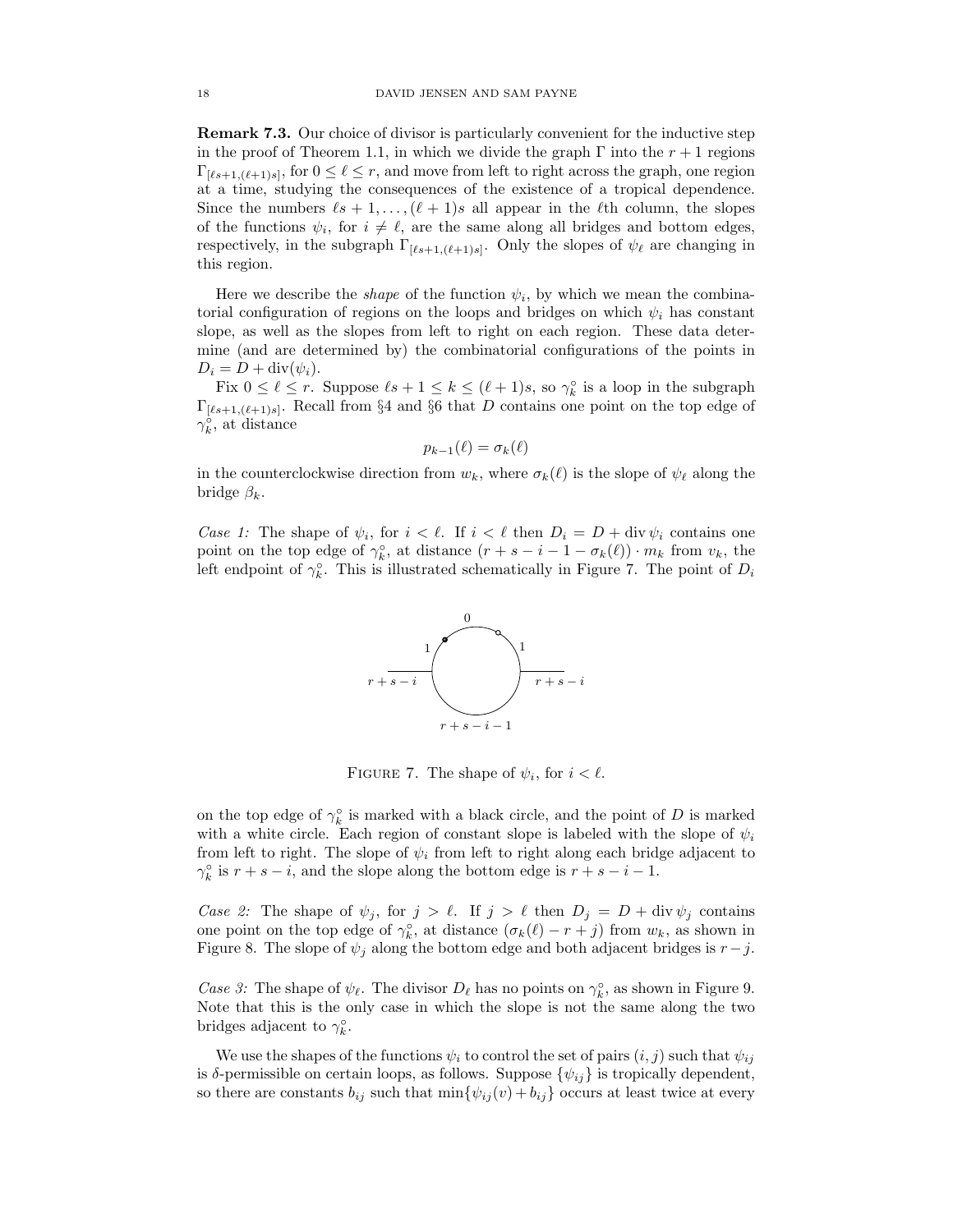

FIGURE 8. The shape of  $\psi_j$ , for  $j > \ell$ .



FIGURE 9. The shape of  $\psi_{\ell}$  on  $\gamma_{k}$ .

point  $v \in \Gamma$ . Replacing  $\psi_{ij}$  with  $\psi_{ij} + b_{ij}$ , we may assume  $\min{\{\psi_{ij}(v)\}}$  occurs at least twice at every point. Let

$$
\theta = \min_{ij} \{ \psi_{ij} \}, \quad \Delta = 2D + \text{div}(\theta), \text{ and } \delta_i = \text{deg}(\Delta|_{\gamma_i}).
$$

By Proposition 5.2, each  $\delta_i$  is at least 2, and some may be strictly greater. We keep track of the excess degree function

$$
e(k) = \delta_0 + \cdots + \delta_k - 2k.
$$

It contains exactly the same information as  $\delta$ , but in a form that is somewhat more convenient for our inductive arguments in §8. Note that  $e(k)$  is positive and nondecreasing as a function of  $k$ .

In the induction step, we study the  $\delta$ -permissible functions  $\psi_{ij}$  on subgraphs

$$
\Gamma_{[a(\ell),b(\ell)]} \subseteq \Gamma_{[\ell s+1,(\ell+1)s]},
$$

where  $a(\ell)$  and  $b(\ell)$  are given by

$$
a(\ell) = \begin{cases} \ell s + 1 & \text{for } \ell \leq \lceil \frac{r}{2} \rceil, \\ \ell(s+1) - \lceil \frac{r}{2} \rceil + 1 & \text{for } \ell > \lceil \frac{r}{2} \rceil, \end{cases}
$$

and

$$
b(\ell) = \begin{cases} \ell(s+1) - \lceil \frac{r}{2} \rceil + s & \text{for } \ell \leq \lceil \frac{r}{2} \rceil, \\ (\ell+1)s & \text{for } \ell > \lceil \frac{r}{2} \rceil. \end{cases}
$$

Note that the subgraph  $\Gamma_{[a(\ell),b(\ell)]}$  is only well-defined if  $a(\ell) \leq b(\ell)$ . This is the case when  $\ell$  is in the range

$$
\max\left\{0,\left\lceil\frac{r}{2}\right\rceil-s\right\}\leq\ell<\min\left\{r,\left\lceil\frac{r}{2}\right\rceil+s\right\}.
$$

We focus on the situation where  $e(\ell s)$  and  $e((\ell + 1)s)$  are both equal to  $\ell - s + \lceil \frac{r}{2} \rceil$ , which is the critical case for our argument.

Lemma 7.4. Suppose

$$
e(\ell s) = e(\ell + 1)s = \ell - s + \left\lceil \frac{r}{2} \right\rceil,
$$

for some  $0 \leq \ell \leq r$ . If  $\psi_{ij}$  is  $\delta$ -permissible on  $\Gamma_{[a(\ell),b(\ell)]}$ , then either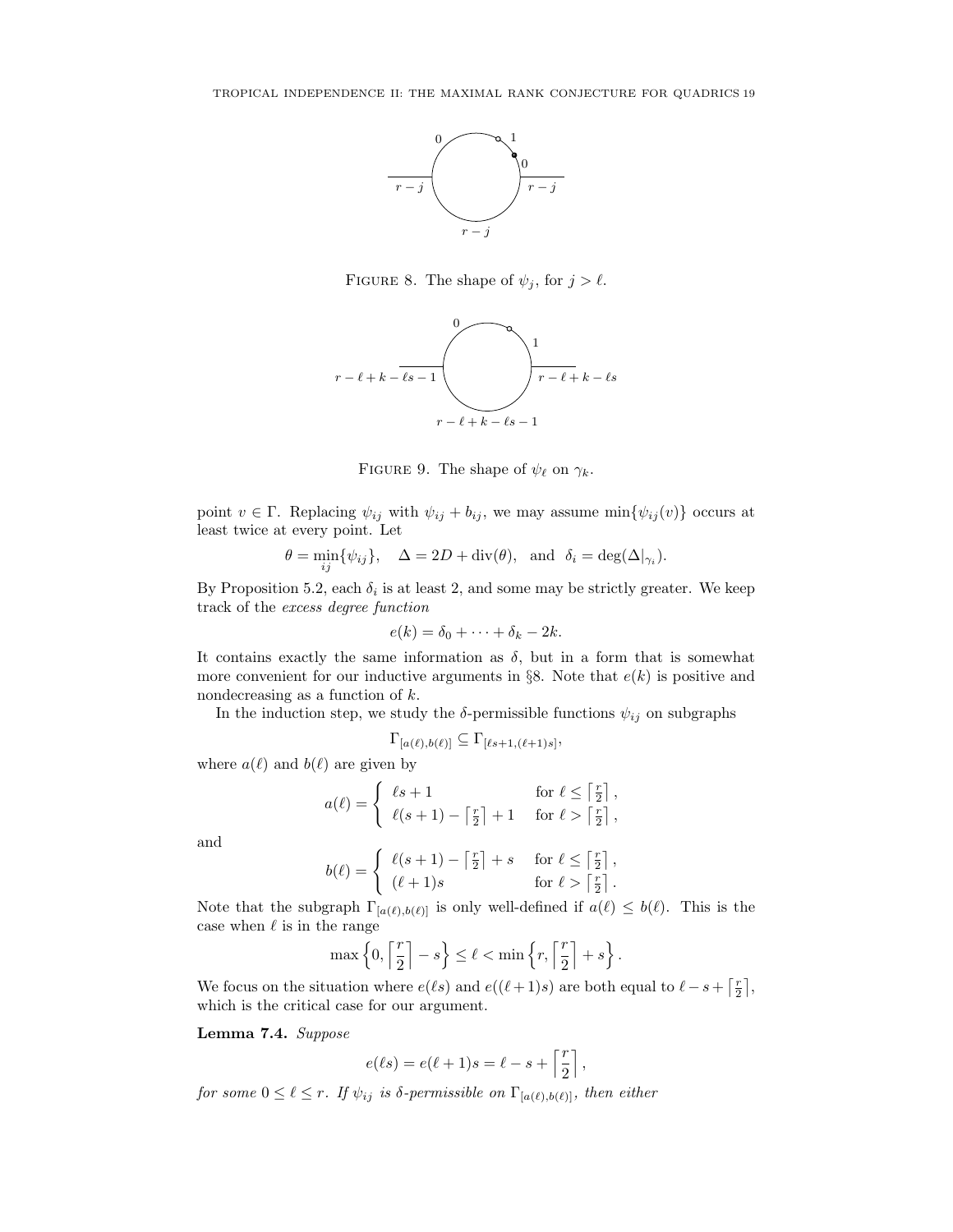(1) 
$$
i < \ell < j
$$
, and  $i + j = \ell + \lceil \frac{r}{2} \rceil$ , or  
(2)  $i = j = \ell$ .

Proof. Note that, by our choice of D,

$$
\deg(D_i|_{\Gamma_{[0,k]}}) = \begin{cases} i+k & \text{for } i > \ell, \\ i+\ell s & \text{for } i = \ell, \\ i+k-s & \text{for } i < \ell. \end{cases}
$$

Also, since  $e(k)$  is nondecreasing,

$$
e(k)=\ell-s+\left\lceil\frac{r}{2}\right\rceil
$$

for all k in  $[\ell s,(\ell + 1)s]$ , and in particular for k in  $[a(\ell), b(\ell)]$ .

We now prove the lemma in the case where  $\ell \leq \lceil \frac{r}{2} \rceil$ . The proof in the case where  $\ell > \lceil \frac{r}{2} \rceil$  is similar. Suppose  $i \geq \ell, j > \ell$ , and  $k \in [a(\ell), b(\ell)]$ . Then

$$
\deg(D_{ij}|_{\Gamma_{[0,k]}}) \geq i+j+k+\ell s
$$
  
> 2\ell+k+\ell s.

On the other hand, we have

$$
\begin{aligned} \deg(\Delta|_{\Gamma_{[0,k]}}) &= 2k + \ell - s + \left\lceil \frac{r}{2} \right\rceil \\ &\leq 2\ell + k + \ell s, \end{aligned}
$$

where the inequality is given by using  $k \leq b(\ell)$  and  $b(\ell) = \ell(s + 1) - \lceil \frac{r}{2} \rceil + s$ . Combining the two displayed inequalities shows that  $\deg(D_{ij}|_{\Gamma_{[0,k]}})$  is greater than  $deg(\Delta|_{\Gamma_{[0,k]}})$ , and hence  $\psi_{ij}$  is not  $\delta$ -permissible on  $\gamma_k^{\circ}$ .

A similar argument shows that, if  $i < \ell, j \leq \ell$ , and  $k \in [a(\ell), b(\ell)]$ , then

$$
\deg(D_{ij}|_{\Gamma_{[0,k-1]}}) \leq i+j+\ell s+k-1-s
$$
  
< 2\ell+\ell s+k-1-s.

On the other hand, since  $\ell \leq \lceil \frac{r}{2} \rceil$  by hypothesis, and  $k \geq \ell s + 1$ , we have

$$
deg(\Delta|_{\Gamma_{[0,k-1]}}) = 2k - 2 + \ell - s + \left\lceil \frac{r}{2} \right\rceil
$$
  
\n
$$
\geq 2k - 2 + 2\ell - s
$$
  
\n
$$
\geq 2\ell + \ell s + k - 1 - s.
$$

In this case, we conclude that  $\deg(D_{ij}|_{\Gamma_{[0,k-1]}})$  is less than  $\deg(\Delta|_{\Gamma_{[0,k-1]}})$ , and hence  $\psi_{ij}$  is not  $\delta$ -permissible on  $\gamma_k^{\circ}$ .

We have shown that, if  $\psi_{ij}$  is δ-permissible on  $\Gamma_{[a(\ell),b(\ell)]}$ , then either  $i = j = \ell$ or  $i < \ell < j$ . It remains to show that if  $i < \ell < j$  then  $i + j = \ell + \lceil \frac{r}{2} \rceil$ . Suppose  $i < \ell < j$ . Then

$$
\deg(D_{ij}|_{\Gamma_{[0,k]}})=i+j+2k-s.
$$

If  $\psi_{ij}$  is  $\delta$ -permissible on  $\gamma_k^{\circ}$ , then this is less than or equal to  $\deg(\Delta|_{\Gamma_{[0,k]}})$ , which is  $2k + \ell - s + \lceil \frac{r}{2} \rceil$ . It follows that  $i + j \leq \ell + \lceil \frac{r}{2} \rceil$ . Similarly, if  $\psi_{ij}$  is  $\delta$ -permissible on  $\gamma_k^{\circ}$  then  $\deg(D_{ij}|_{\Gamma_{[0,k-1]}}) \geq \deg(\Delta|_{\Gamma_{[0,k-1]}})$ , and it follows that  $i + j \geq \ell + \lceil \frac{r}{2} \rceil$ . Therefore,  $i + j = \ell + \lceil \frac{r}{2} \rceil$ , as required.

We continue with the notation from Lemma 7.4, with  $\ell$  a fixed integer between 0 and r, and  $[a(\ell), b(\ell)]$  the corresponding subinterval of  $[\ell s + 1,(\ell + 1)s]$ . We also fix a subset  $A \subset \{(i,j) \in \mathbb{Z}^2 \mid 0 \leq i \leq j \leq r\}$  and suppose that  $\theta(v) =$  $\min{\{\psi_{ij}(v) \mid (i,j) \in \mathcal{A}\}}$  occurs at least twice at every point. Equivalently, in the set up of Lemma 7.4, we assume that  $b_{ij} \gg 0$  for  $(i, j)$  not in A.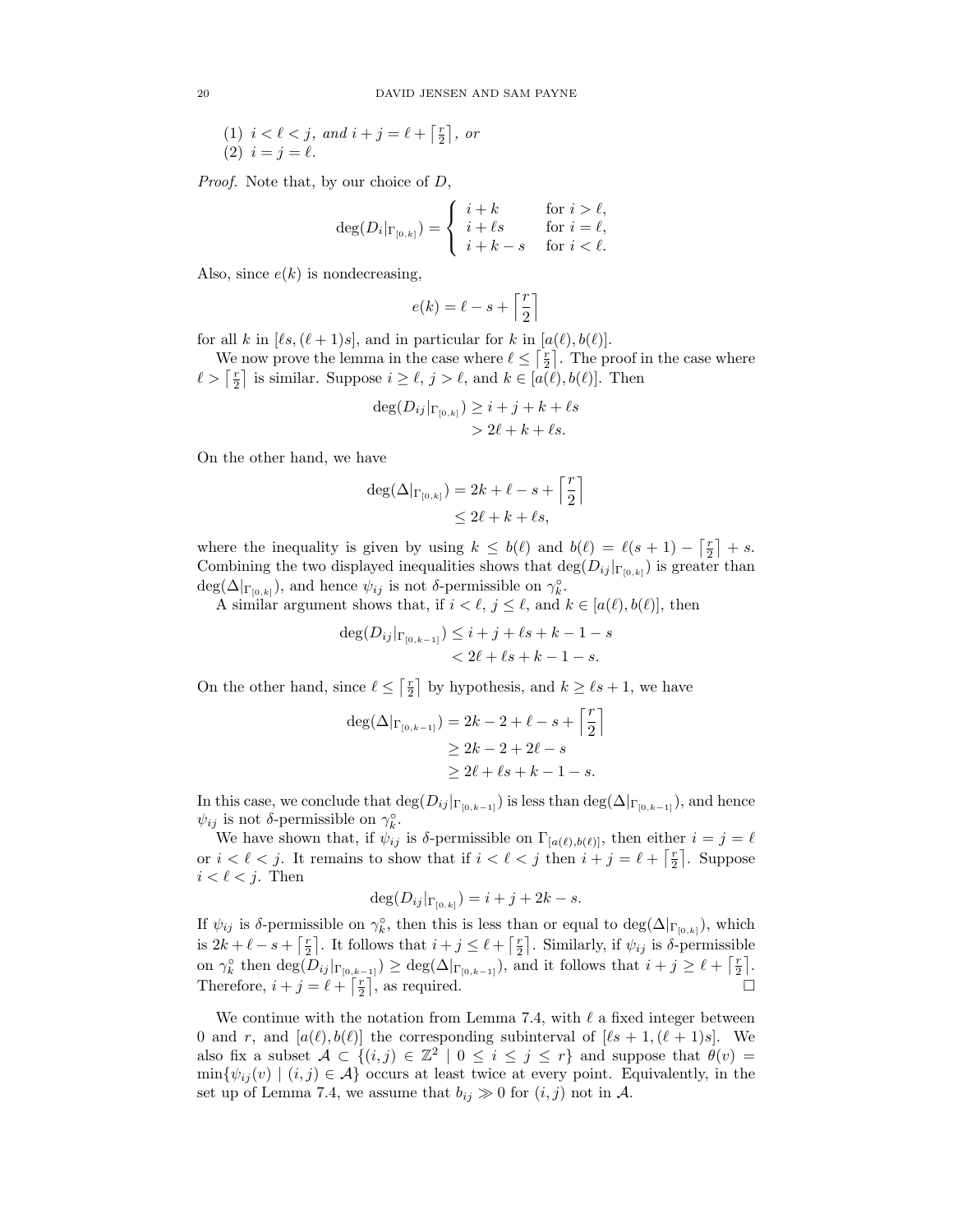Remark 7.5. The following proposition is the key technical step in our inductive argument, and may be seen as a generalization of the following two simple facts. In order for the minimum to be achieved everywhere at least twice, on a chain of zero loops (i.e. a single edge), at least two functions are required, and on a chain of one loop, at least three functions are required (Lemma 5.1).

**Proposition 7.6.** Suppose  $e(a(\ell)) = e(b(\ell)) = \ell - s + \lceil \frac{r}{2} \rceil$ . Then there are at least  $b(\ell) - a(\ell) + 3$  functions  $\psi_{ij}$ , with  $(i, j) \in \mathcal{A}$ , that are  $\delta$ -permissible on  $\Gamma_{[a(\ell),b(\ell)]}$ .

*Proof.* Let  $a = a(\ell)$  and  $b = b(\ell)$ . Assume that there are at most  $b - a + 2$  functions that are  $\delta$ -permissible on  $\Gamma_{[a,b]}$ . We will show that the bottom edge lengths  $m_k$  for  $k \in [a, b]$  satisfy a linear relation with small integer coefficients, contradicting the admissibility of the edge lengths of  $\Gamma$  (Definition 4.1).

Since  $e(k)$  is nondecreasing, the assumption that  $e(a) = e(b)$  implies that  $\Delta$ contains exactly two points on each loop in  $\Gamma_{[a,b]}$ , and no points in the interiors of the bridges. It follows that  $\theta$  has constant slope on each of these bridges. As discussed in Section 6, the slope at the midpoint of  $\beta_k$  is determined by the degree of div  $\theta$  on  $\Gamma_{[0,k]}$ , and one computes that this slope is  $2r - e(k)$ . Therefore, the slope of  $\theta$  is constant on every bridge in  $\Gamma_{[a,b]}$ , and equal to

$$
\sigma := 2r - \ell + s - \left\lceil \frac{r}{2} \right\rceil.
$$

We begin by describing the shapes of the  $\delta$ -permissible functions  $\psi_{ij}$  on  $\Gamma_{[a,b]}$ . By Lemma 7.4, the  $\delta$ -permissible functions  $\psi_{ij}$  satisfy either  $i = j = \ell$  or  $i < \ell < j$ and  $i + j = \ell + \lceil \frac{r}{2} \rceil$ . Suppose  $i < \ell < j$ . In this case, the shape of  $\psi_{ij}$  on the subgraph  $\gamma_k$  is as pictured in Figure 10.



FIGURE 10. The shape of  $\psi_{ij}$  on  $\gamma_k$ , for  $i < \ell < j$ .

Note that the shape of  $\psi_{ij}$  is determined by the shapes of  $\psi_i$  and  $\psi_j$ , as shown in Figures 7 and 8, respectively. The point  $q_k$  of D on  $\gamma_k^{\circ}$  is marked with a white circle. The fact that the slopes of  $\psi_{ij}$  along the bridges are equal to  $\sigma$  is due to the condition  $i + j = \ell + \lceil \frac{r}{2} \rceil$ .

We now describe the shape of the function  $\psi_{\ell\ell}$ . Note that the slope of  $\psi_{\ell\ell}$  along the bridge  $\beta_{\ell s}$  is  $2r-2\ell$ , and the slope increases by two along each successive bridge  $\beta_k$ , for  $k \in [\ell s + 1, (\ell + 1)s]$ . It follows that if  $\sigma$  is odd then  $\psi_{\ell\ell}$  is  $\delta$ -permissible on only one loop  $\gamma_h^{\circ}$ , as shown in Figure 11.

If  $\sigma$  is even, then  $\psi_{\ell\ell}$  is  $\delta$ -permissible on two consecutive loops  $\gamma_h$  and  $\gamma_{h+1}$ , as shown in Figure 12. We choose h so that  $\gamma_h^{\circ}$  is the leftmost loop on which  $\psi_{\ell\ell}$  is δ-permissible. We will use  $v<sub>h</sub>$  as a point of reference for the remaining calculations in the proof of the proposition. (The values of  $\psi_{ij}$  and  $\psi_{\ell\ell}$  at every point in  $\Gamma_{[a,b]}$ are determined by the shape computations above and the values at  $v_h$ .)

For the permissible functions  $\psi_{ij}$  with  $i < \ell < j$ , the slopes along the bridges and bottom edges are independent of  $(i, j)$ . One then computes directly that

(1) 
$$
\psi_{ij}(q_k) - \psi_{i'j'}(q_k) = \psi_{ij}(v_h) - \psi_{i'j'}(v_h) + (i'-i)m_k.
$$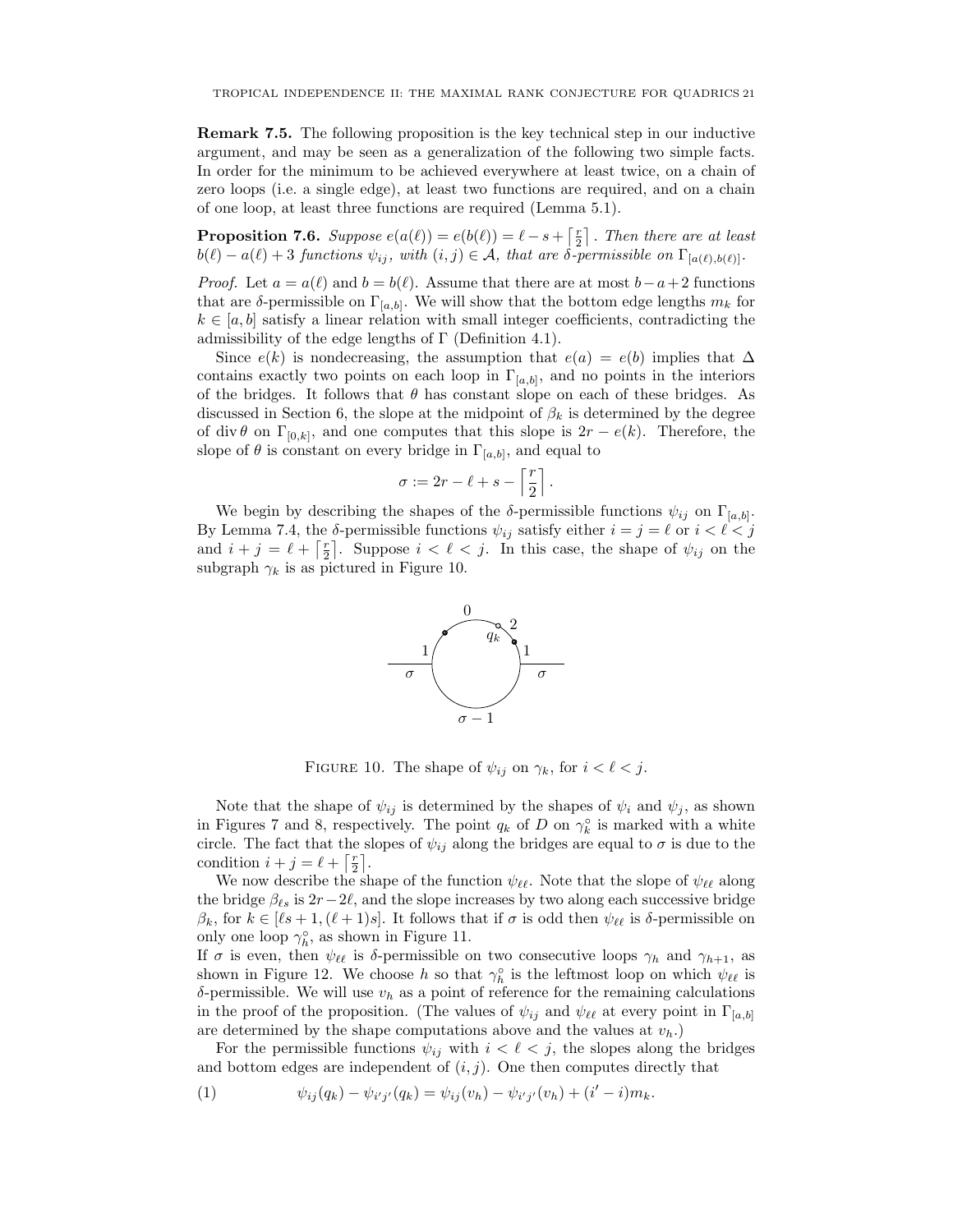

FIGURE 11. The shape of  $\psi_{\ell\ell}$  on  $\gamma_h$ , when  $\sigma$  is odd.



FIGURE 12. Ths shape of  $\psi_{\ell\ell}$  on  $\Gamma_{[h,h+1]}$ , when  $\sigma$  is even.

Similarly, one computes

(2) 
$$
\psi_{ij}(q_h) - \psi_{\ell\ell}(q_h) = \psi_{ij}(v_h) - \psi_{\ell\ell}(v_h) + (r + s - i - 1 - \sigma_h(\ell)) \cdot m_h,
$$

and, when  $\sigma$  is even,

$$
(3) \ \psi_{ij}(q_{h+1}) - \psi_{\ell\ell}(q_{h+1}) = \psi_{ij}(v_h) - \psi_{\ell\ell}(v_h) + (r + s - i - 1 - \sigma_{h+1}(\ell)) \cdot m_{h+1} + m_h.
$$

We use these expressions, together with the tropical dependence hypothesis (our standing assumption that  $\min{\{\psi_{ij}(v) \mid (i,j) \in \mathcal{A}\}}$  occurs at least twice at every point) to produce a linear relation with small integer coefficients among the bottom edge lengths  $m_a, \ldots, m_b$ , as follows.

Let  $\mathcal{A}' \subset \mathcal{A}$  be the set of pairs  $(i, j)$  such that  $\psi_{ij}$  is  $\delta$ -permissible on  $\Gamma_{[a, b]}$ . We now build a graph whose vertices are the pairs  $(i, j) \in \mathcal{A}'$ , and whose edges record the pairs that achieve the minimum at  $v_h$  and the points  $q_k$ . Say  $\psi_{i_0 j_0}$  and  $\psi_{i'_0 j'_0}$ achieve the minimum at  $v_h$ . Then we add an edge  $e_0$  from  $(i_0, j_0)$  to  $(i'_0, j'_0)$  in the graph. Associated to this edge, we have the equation

$$
(E_0) \t\t \psi_{i_0j_0}(v_h) - \psi_{i'_0j'_0}(v_h) = 0.
$$

Next, for  $a \leq k \leq b$ , say  $\psi_{i_k j_k}$  and  $\psi_{i'_k j'_k}$  achieve the minimum at  $q_k$ . Then we add an edge  $e_k$  from  $(i_k, j_k)$  to  $(i'_k, j'_k)$  and, associated to this edge, we have the equation

$$
(E_k) \t\t \psi_{i_k j_k}(v_h) - \psi_{i'_k j'_k}(v_h) = \alpha_k m_k + \lambda_k m_{k-1},
$$

where  $\alpha_k$  and  $\lambda_k$  are small positive integers determined by the formula (1), (2), or (3), according to whether one of the pairs is equal to  $(\ell, \ell)$  and, if so, whether k is equal to h or  $h + 1$ . Note that, in every case,  $\alpha_k$  is nonzero.

The graph now has  $b - a + 2$  edges and, by hypothesis, it has at most  $b - a + 2$ vertices. Therefore, it must contain a loop. If the edges  $e_{k_1}, \ldots e_{k_t}$  form a loop then we can take a linear combination of the equations  $E_{k_1}, ..., E_{k_t}$ , each with coefficient  $\pm 1$ , so that the left hand sides add up to zero. This gives a linear relation among the bottom edge lengths  $m_{k_1}, \ldots, m_{k_t}$ , with small integer coefficients. Furthermore, if  $k_t > k_j$  for all  $j \neq t$ , then  $m_{k_t}$  appears with nonzero coefficient in  $E_{k_t}$ , and does not appear in  $E_{k_j}$  for  $j < t$ , so this linear relation is nontrivial. Finally, note that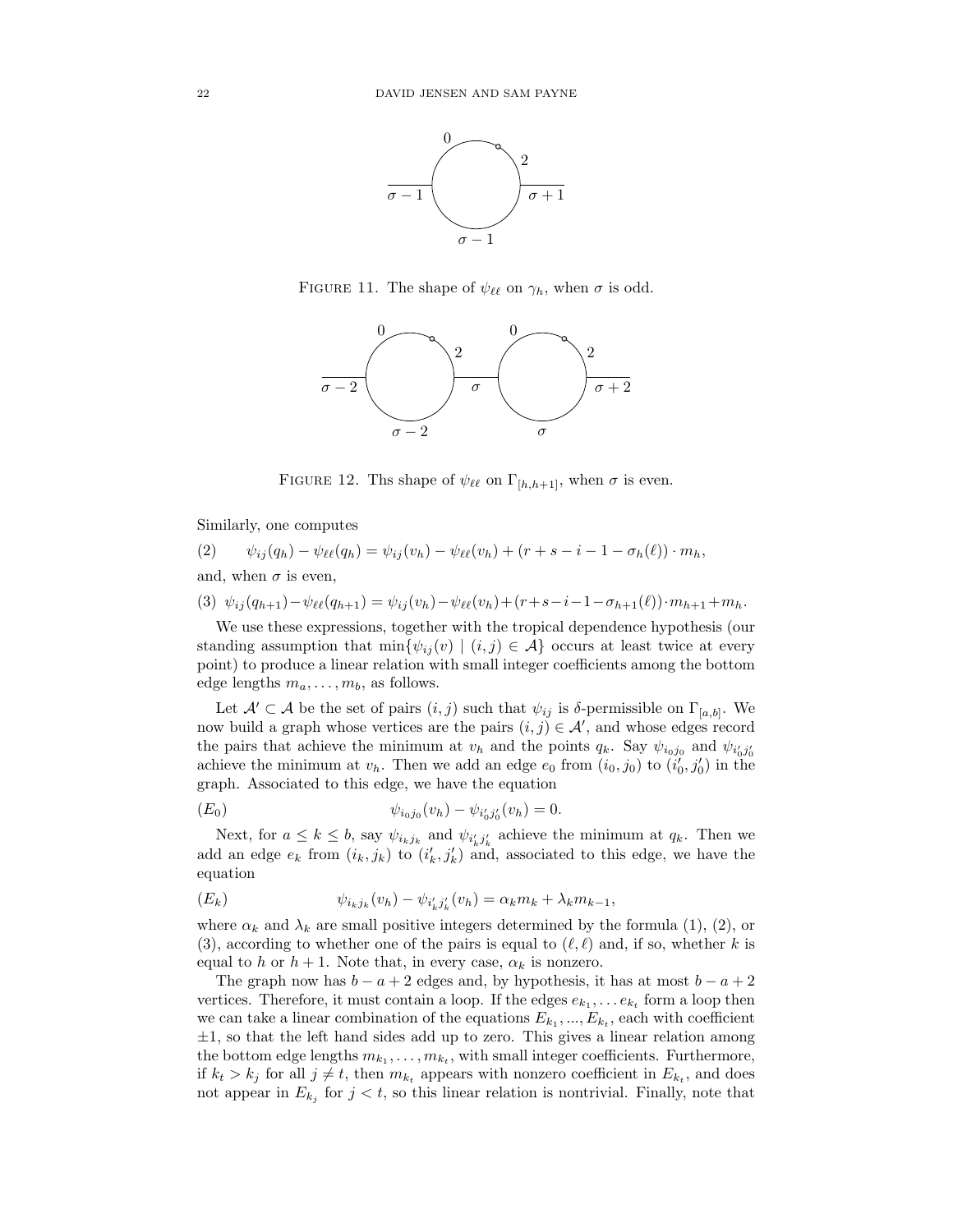$|\alpha_k| \leq r + s \leq g$  for all k, and  $\lambda_k$  is either 0 or 1, so the coefficient of each edge length  $m_k$  is an integer of absolute value less than or equal to  $g+1$ . This contradicts the hypothesis that  $\Gamma$  has admissible edge lengths, and proves the proposition.  $\Box$ 

## 8. PROOF OF THEOREM 1.1 FOR  $\rho(g, r, d) = 0$

In this section, we continue with the assumption from §7 that  $\rho(g, r, d) = 0$  and prove Conjecture 4.5 for  $m = 2$ , applying an inductive argument that relies on Lemma 7.4 and Proposition 7.6 in the inductive step. The case  $\rho(q, r, d) > 0$  is handled by a minor variation on these arguments in §9.

Remark 8.1. Wang has recently shown that the maximal rank conjecture for  $m = 2$  follows from the special case where  $\rho(g, r, d) = 0$  [Wan15]. Our proof of Theorem 1.1 does not rely on this reduction. We prove Conjecture 4.5 for  $m = 2$ and arbitrary  $\rho(g, r, d)$ .

We separate the argument into two cases, according to whether or not  $\mu_2$  is injective. The following identity is used to characterize the range of cases in which  $\mu_2$  is injective and to count the set A that we define in the remaining cases.

**Lemma 8.2.** Suppose  $s \leq r$ . Then

$$
\binom{r+2}{2} - \binom{r-s}{2} + \binom{s}{2} = 2d - g + 1.
$$

Proof. The lemma follows from a series of algebraic manipulations. Expand the left hand side as a polynomial in  $r$  and  $s$ , collect terms, and apply the identities  $s = g - d + r$  and  $g = (r + 1)s$ .

It follows immediately from Lemma 8.2 that

$$
\binom{r+2}{2} \le 2d - g + 1 \quad \text{if and only if} \quad r - s \le s.
$$

In particular, the maximal rank conjecture predicts that  $\mu_2$  is injective for a general linear series on a general curve exactly when  $r \leq 2s$ . We now proceed with the proof that  $\{\psi_{ij} \mid 0 \le i \le j \le r\}$  is tropically independent in the injective case.

*Proof of Conjecture 4.5 for*  $m = 2$ ,  $\rho(g, r, d) = 0$ , and  $r \leq 2s$ . We must show that the set of functions  $\{\psi_{ij} \mid 0 \le i \le j \le r\}$  is tropically independent. Suppose not. Then there are constants  $b_{ij}$  such that the minimum

$$
\theta(v) = \min_{ij} \psi_{ij}(v) + b_{ij}
$$

occurs at least twice at every point  $v \in \Gamma$ . We continue with the notation from §7, setting

$$
\Delta = 2D + \operatorname{div} \theta, \quad \delta_i = \deg(\Delta)|_{\gamma_i}, \quad \text{and} \quad e(k) = \delta_0 + \dots + \delta_k - 2k.
$$

As described above, our strategy is to bound the excess degree function  $e(k)$  =  $\delta_0 + \cdots + \delta_k - 2k$  inductively, moving from left to right across the graph.

More precisely, we claim that

(4) 
$$
e(\ell s) \ge \ell - s + \left\lceil \frac{r}{2} \right\rceil
$$
 for  $\ell \le r$ .

We prove this claim by induction on  $\ell$ , using Lemma 7.4 and Proposition 7.6. To see that the theorem follows from the claim, note that the claim implies that

$$
\deg(\Delta) \ge 2g + r - s + \left\lceil \frac{r}{2} \right\rceil + 2.
$$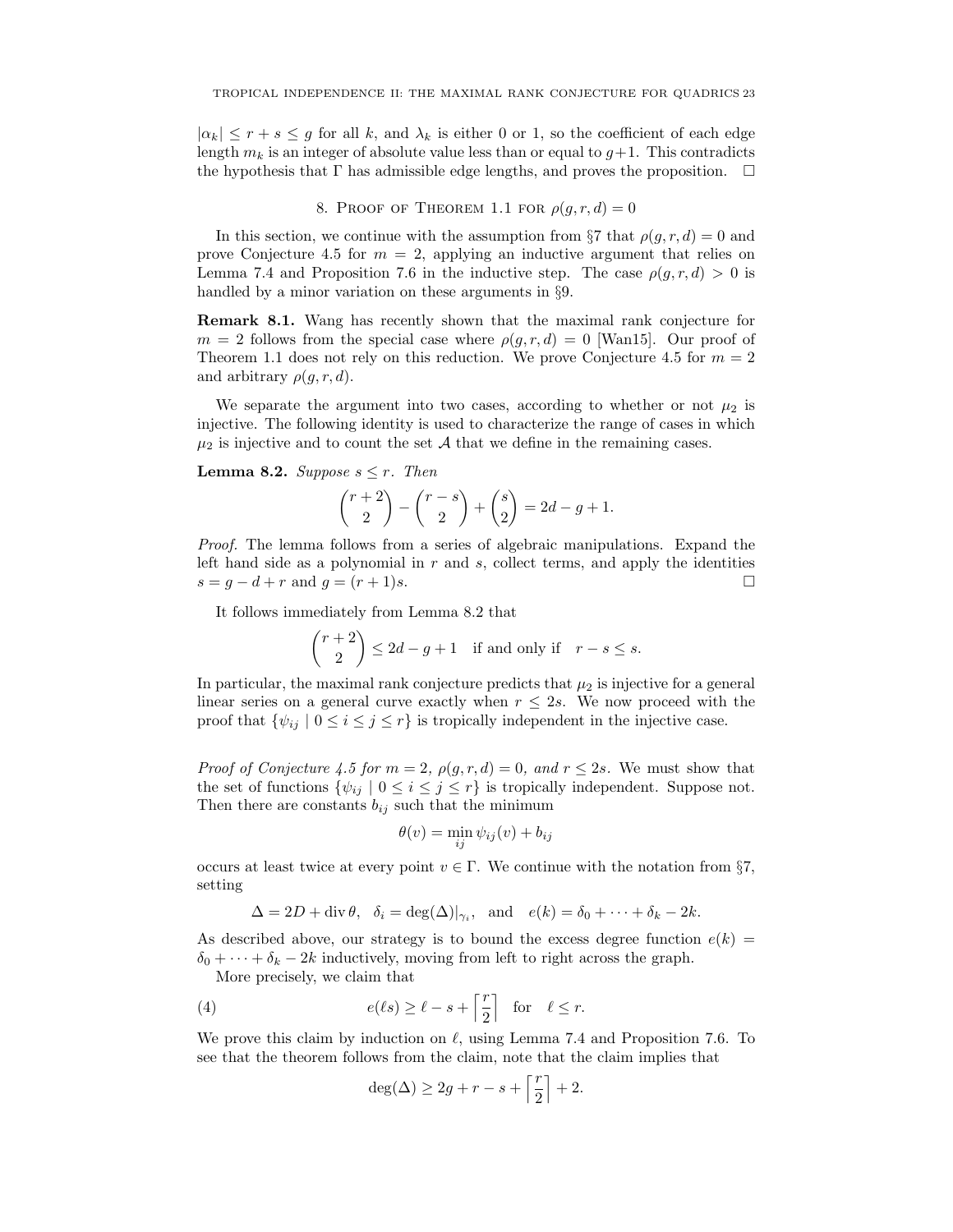Since  $d = g + r - s$ , this gives  $\deg(\Delta) \geq 2d + s - \lfloor \frac{r}{2} \rfloor + 2$ , a contradiction, since  $r \leq 2s$ . It remains to prove the claim (4).

The claim is clear for  $\ell = 1$ , since  $e(k) \ge \delta_0 \ge 2$  for all k and  $\lceil \frac{r}{2} \rceil \le s$ , by assumption. We proceed by induction on  $\ell$ . Assume that  $\ell < 2r - s - 1 - \lceil \frac{r}{2} \rceil$  and

$$
e(\ell s) \geq \ell - s + \left\lceil \frac{r}{2} \right\rceil
$$

.

We must show that  $e((\ell + 1)s) \ge \ell - s + \lceil \frac{r}{2} \rceil + 1$ . If  $e(\ell s) > \ell - s + \lceil \frac{r}{2} \rceil$  then there is nothing to prove, since  $e$  is nondecreasing. It remains to rule out the possibility that  $e(\ell s) = e((\ell + 1)s) = \ell - s + \lceil \frac{r}{2} \rceil$ .

Suppose that  $e(\ell s) = e((\ell + 1)s) = \ell - s + \lceil \frac{r}{2} \rceil$ . Fix  $a = a(\ell)$  and  $b = b(\ell)$  as in §7. By Lemma 7.4, if  $ψ_{ij}$  is δ-admissible on  $\Gamma_{[a,b]}$  then either  $i = j = \ell$  or  $i < \ell < j$ and  $i + j = \ell + \lceil \frac{r}{2} \rceil$ . We consider two cases and use Proposition 7.6 to reach a contradiction in each case.

Case 1: If  $1 \leq \ell \leq \lceil \frac{r}{2} \rceil$  then there are exactly  $\ell + 1$  possibilities for i, and j is uniquely determined by *i*. In this case  $b - a = \ell + s - \lceil \frac{r}{2} \rceil - 1$ . Since  $r \leq 2s$ , this implies that the number of  $\delta$ -permissible functions is at most  $b - a + 2$ , which contradicts Proposition 7.6, and the claim follows.

Case 2: If  $\lceil \frac{r}{2} \rceil < \ell < r$  then there are exactly  $r - \ell + 1$  possibilities for j, and i is uniquely determined by j. In this case,  $b - a = s - \ell + \lceil \frac{r}{2} \rceil + 1$ , which is at least  $r - \ell - 1$ , since  $r \leq 2s$ . Therefore, the number of  $\delta$ -permissible functions on  $\Gamma_{[a,b]}$ is at most  $b - a + 2$ , which contradicts Proposition 7.6, and the claim follows.

This completes the proof of Conjecture 4.5 (and hence Theorem 1.1) in the case where  $m = 2$ ,  $\rho(g, r, d) = 0$ , and  $r \leq 2s$ .

Our proof of Conjecture 4.5 for  $m = 2$ ,  $\rho(g, r, d) = 0$ , and  $r > 2s$  is similar to the argument above, bounding the excess degree function  $e(\ell s)$  by induction on  $\ell$ , with Lemma 7.4 and Proposition 7.6 playing a key role in the inductive step. The one essential new feature is that we must specify the subset  $A$ . The description of this set, and the argument that follows, depend in a minor way on the parity of  $r$ , so we fix

$$
\epsilon(r) = \begin{cases} 0 & \text{if } r \text{ is even,} \\ 1 & \text{if } r \text{ is odd.} \end{cases}
$$

Let A be the subset of the integer points in the triangle  $0 \leq i \leq j \leq r$  that are not in any of the following three regions:

- (1) the half-open triangle where  $j \geq i+2$  and  $i+j < r-2s+\epsilon(r)$ ,
- (2) the half-open triangle where  $j \geq i+2$  and  $i+j > r+2s$ ,
- (3) the closed chevron where  $r s + \epsilon(r) \leq i + j \leq r + s$ , and either

$$
i \leq \frac{1}{2}(r - 2s - 2 + \epsilon(r))
$$
 or  $j \geq \frac{1}{2}(r + 2s + 2).$ 

Figure 13 illustrates the case  $g = 36$ ,  $r = 11$ ,  $d = 44$ , and  $s = 3$ . The points of A are marked with black dots, the three regions are shaded gray, and the omitted integer points are marked with white circles.

**Remark 8.3.** There are many possible choices for  $A$ , as one can see even in relatively simple cases, such as Example 6.7. We present one particular choice that works uniformly for all  $g, r$ , and  $d$ . (In the situation of Example 6.7, the two halfopen triangles are empty, and the closed chevron contains a single integer point, namely  $(0, 3)$ .) The essential property for the purposes of our inductive argument is the number of points  $(i, j)$  in A, with  $i \neq j$ , on each diagonal line  $i + j = k$ , for  $0 \leq k \leq 2r$ . The argument presented here works essentially verbatim for any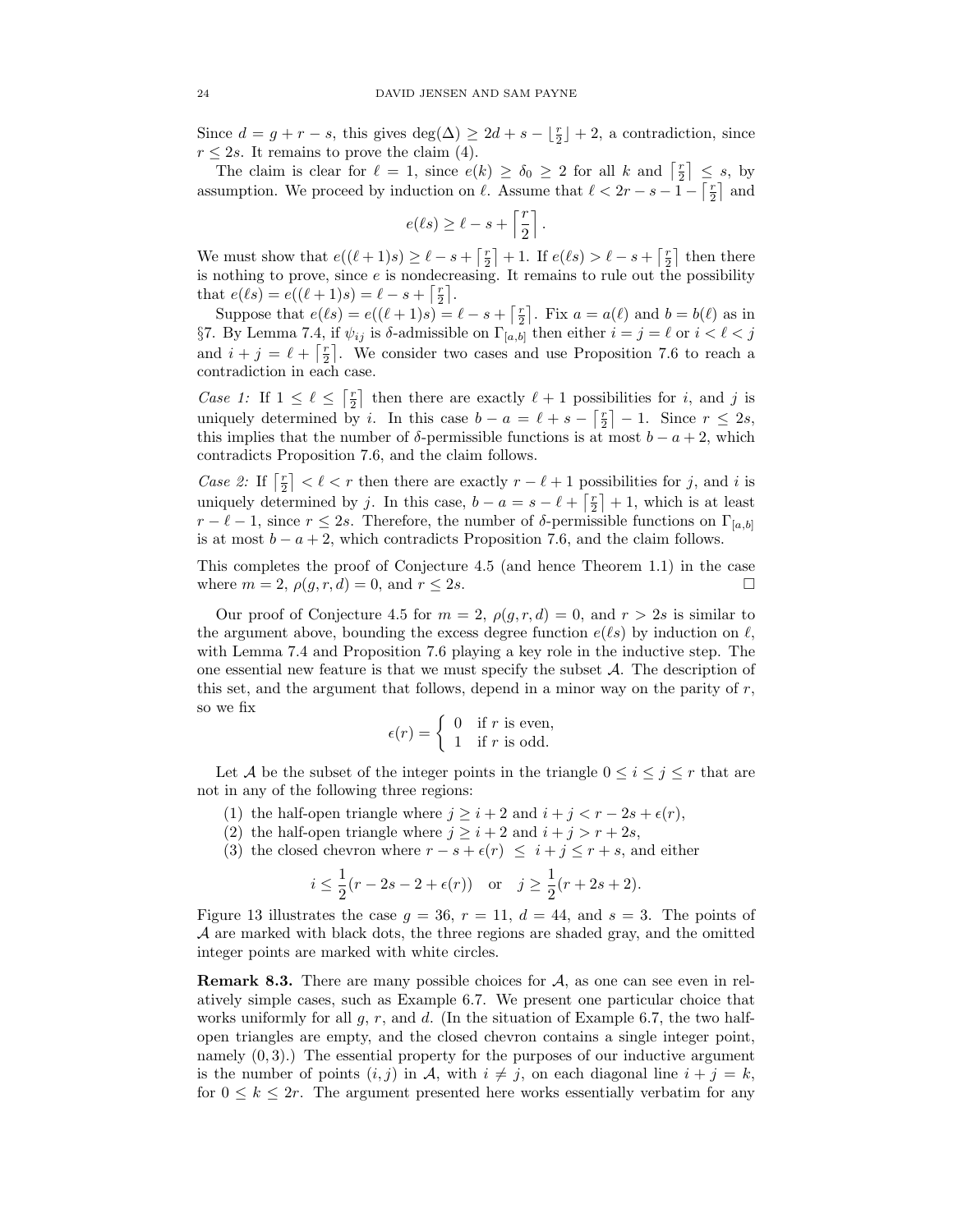

FIGURE 13. Points in the set  $A$  are marked by black dots. The integer points in the triangle  $0 \leq i \leq j \leq r$  that are omitted from A are marked with white circles.

other subset of the integer points in the triangle with this property, and can be adapted to work somewhat more generally. We have made no effort to characterize those subsets that are tropically independent, since producing a single such subset is sufficient for the proof of Theorem 1.1.

Remark 8.4. Our choice of A, suitably intepreted, works even in the injective case. When  $r - s \leq s$ , the shaded regions are empty, since the half space  $i \leq$  $\frac{1}{2}(r-2s-2+\epsilon(r))$  lies entirely to the left of the triangle  $0 \leq i \leq j \leq r$ , and the half space  $j \geq \frac{1}{2}(r+2s+2)$  lies above it.

We now verify that the set  $A$  described above has the correct size.

**Lemma 8.5.** The size of  $A$  is

$$
\#\mathcal{A} = 2d - g + 1.
$$

Proof. As shown in Figure 13, moving the lower left triangle vertically and the upper right triangle horizontally by integer translations, we can assemble the shaded regions to form a closed triangle minus a half-open triangle. These translations show that the two half-open triangles plus the convex hull of the chevron shape are scissors congruent to a triangle of side length  $r - s - 2$  that contains  $\binom{r-s}{2}$ integer points. The difference between the chevron shape and its convex hull is a half-open triangle that contains  $\binom{s}{2}$  integer points. Therefore, the shaded region contains exactly  $\binom{r-s}{2} - \binom{s}{2}$  lattice points, and the proposition then follows from the identity in Lemma 8.2.

*Proof of Conjecture 4.5 for*  $m = 2$ ,  $\rho(g, r, d) = 0$ , and  $r > 2s$ . We will show that  $\{\psi_{ij} \mid (i,j) \in \mathcal{A}\}\$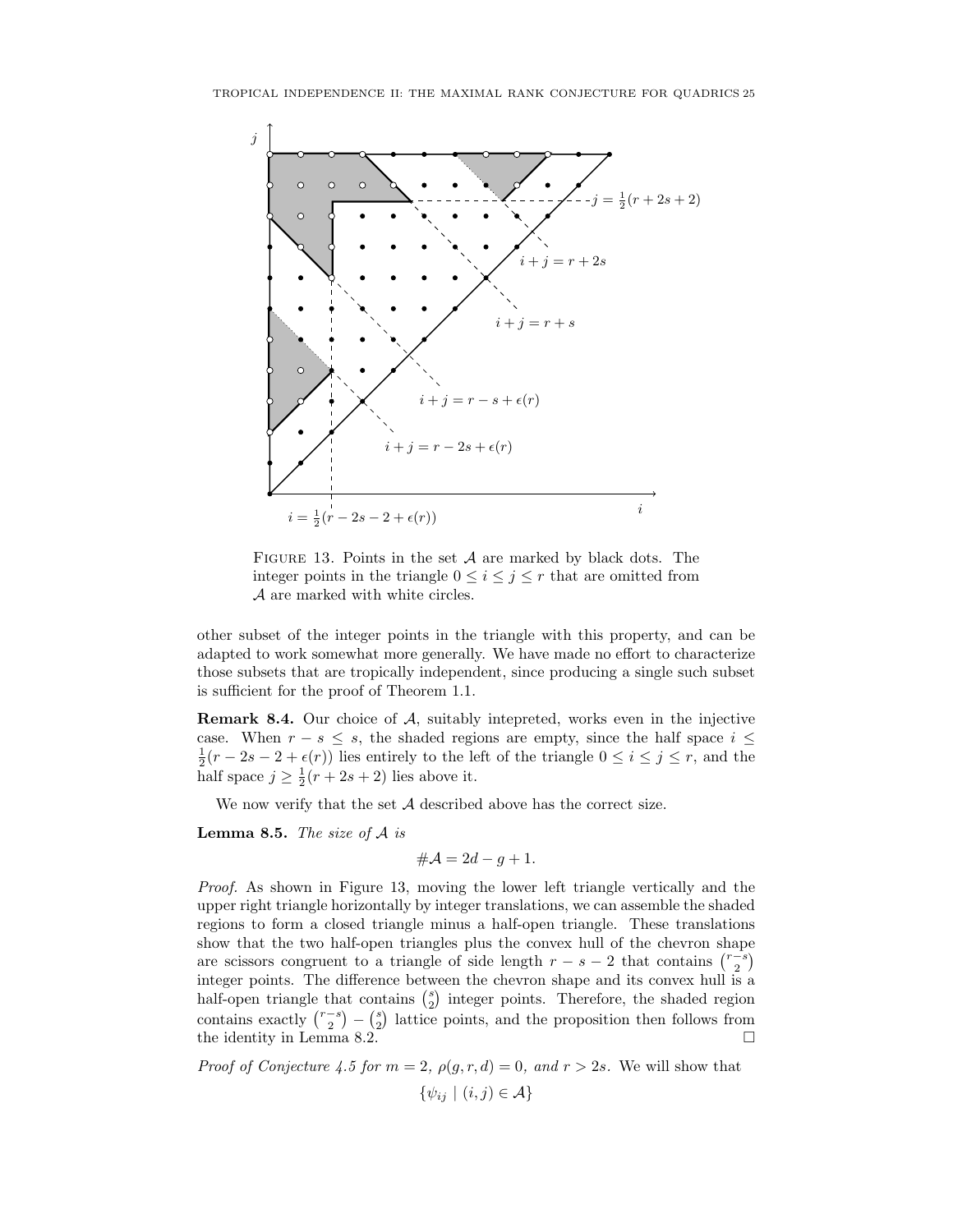is tropically independent. Suppose not. Then there are constants  $b_{ij}$  such that  $\theta(v) = \min_{(i,j)\in\mathcal{A}} \{\psi_{ij}(v) + b_{ij}\}\)$  occurs at least twice at every point v in Γ. Let

$$
\Delta = \text{div}(\theta) + 2D, \quad \delta_i = \text{deg}(\Delta)|_{\gamma_i}, \text{ and } e(k) = \delta_0 + \dots + \delta_k - 2k.
$$

Note that  $\deg_{w_0}(\Delta)$  is  $2r - \sigma_0(\theta)$ , where  $\sigma_0(\theta)$  is the outgoing slope of  $\theta$  at  $w_0$ . Since the minimum is achieved twice at every point, this slope must agree with the slope  $\sigma_0(\psi_{ii}) = 2r - i - j$  for at least two pairs  $(i, j) \in \mathcal{A}$ . The points in the half-open triangle where  $j \geq i + 2$  and  $i + j > r + 2s$  are omitted from A, so there is only one pair  $(i, j) \in \mathcal{A}$  such that  $i + j = k$ , for  $k < r - 2s + \epsilon(r)$ . It follows that  $\deg_{w_0}(\Delta) \ge r - 2s + \epsilon(r)$ . Similarly,  $\deg_{v_{g+1}}(\Delta) \ge r - 2s$ .

We claim that

(5) 
$$
e(\ell s) \ge \ell - s + \left\lceil \frac{r}{2} \right\rceil
$$
 for  $\ell \le \left\lfloor \frac{r}{2} \right\rfloor + s + 1$ .

Note that the assumption  $r > 2s$  implies that  $\lfloor \frac{r}{2} \rfloor + s + 1 \leq r$ . Since e is a nondecreasing function of k, and  $\deg_{v_{g+1}}(\Delta) \geq r - 2s$ , the claim implies that

$$
\deg(\Delta) \ge 2g + \left( \left\lfloor \frac{r}{2} \right\rfloor + s + 1 - s + \left\lceil \frac{r}{2} \right\rceil \right) + r - 2s.
$$

Collecting terms gives deg( $\Delta$ )  $\geq 2g + 2r - 2s + 1 = 2d + 1$ , a contradiction.

It remains to prove claim (5). Since  $\delta_0 \ge r - 2s + \epsilon(r)$ , the claim holds for  $\ell \leq \lceil \frac{r}{2} \rceil - s$ . We proceed by induction on  $\ell$ . Assume that  $e(\ell s) \geq \ell - s + \lceil \frac{r}{2} \rceil$  and  $\ell \leq \lfloor \frac{r}{2} \rfloor + s$ . We must show that  $e((\ell + 1)s \geq \ell - s + \lceil \frac{r}{2} \rceil + 1$ . If  $e(\ell s) > \ell - s + \lceil \frac{r}{2} \rceil$ then there is nothing to prove, since  $e$  is nondecreasing. It remains to rule out the possibility that  $e(\ell s) = e((\ell + 1)s) = \ell - s + \lceil \frac{r}{2} \rceil$ .

Suppose  $e(\ell s) = e((\ell + 1)s) = \ell - s + \lceil \frac{r}{2} \rceil$ . Fix  $a = a(\ell)$  and  $b = b(\ell)$  as in §7. By Lemma 7.4, if  $\psi_{ij}$  is δ-admissible on  $\Gamma_{[a,b]}$  then either  $i = j = \ell$  or  $i < \ell < j$ and  $i + j = \ell + \lceil \frac{r}{2} \rceil$ . We consider three cases.

Case 1: If  $\lceil \frac{r}{2} \rceil - s \leq \ell \leq \lfloor \frac{r}{2} \rfloor$  then there are  $\lceil \frac{r}{2} \rceil - s$  pairs  $(i, j)$  with  $i \neq j$  and  $i + j = \ell + \lceil \frac{r}{2} \rceil$  that are contained in the closed chevron and hence omitted from A. This leaves

$$
\ell+1-\left\lceil\frac{r}{2}\right\rceil+s=b-a+2
$$

pairs  $(i, j) \in \mathcal{A}$  such that  $\psi_{ij}$  is  $\delta$ -permissible on  $\Gamma_{[a,b]}$ . We can then apply Proposition 7.6, and the claim follows.

Case 2: If  $\lfloor \frac{r}{2} \rfloor < \ell < \frac{r}{2} + s$  then there are  $\lfloor \frac{r}{2} \rfloor - s$  pairs  $(i, j)$  with  $i + j = \ell + \lceil \frac{r}{2} \rceil$ that are in the closed chevron and hence omitted from  $A$ . This leaves

$$
r-\ell+1-\left\lfloor\frac{r}{2}\right\rfloor+s=b-a+2
$$

pairs  $(i, j) \in \mathcal{A}$  such that  $\psi_{ij}$  is  $\delta$ -permissible on  $\Gamma_{[a,b]}$ . We can then apply Proposition 7.6, and the claim follows.

Case 3: If  $\ell = \frac{r}{2} + s$ , then there are  $\frac{r}{2} - s$  pairs  $(i, j)$  with  $i + j = r + s$  that are contained in the closed chevron and hence omitted from  $A$ . This leaves one pair  $(i, j) \in \mathcal{A}$  such that  $\psi_{ij}$  has slope r on the bridge  $\beta_{(\frac{r}{2}+s)s}$ . It follows that  $\theta$ cannot have slope r at any point of this bridge. If  $e((\ell + 1)s) \leq r$ , however, then the inductive hypothesis implies that  $e(\ell s) = e(\ell s + 1) = r$ , hence  $\theta$  has constant slope r on this bridge, a contradiction, and the claim follows.  $\Box$ 

**Remark 8.6.** In Case 3 of the above argument, the formulas for  $a(\ell)$  and  $b(\ell)$ would give  $a(\ell) = b(\ell) + 1$ , so the subgraph  $\Gamma_{[a(\ell),b(\ell)]}$  might be thought of as a chain of  $b(\ell) - a(\ell) + 1 = 0$  loops. The inductive step in this case is then an application of a degenerate version of Proposition 7.6 for a chain of zero loops, i.e. for a single edge. See also Remark 7.5.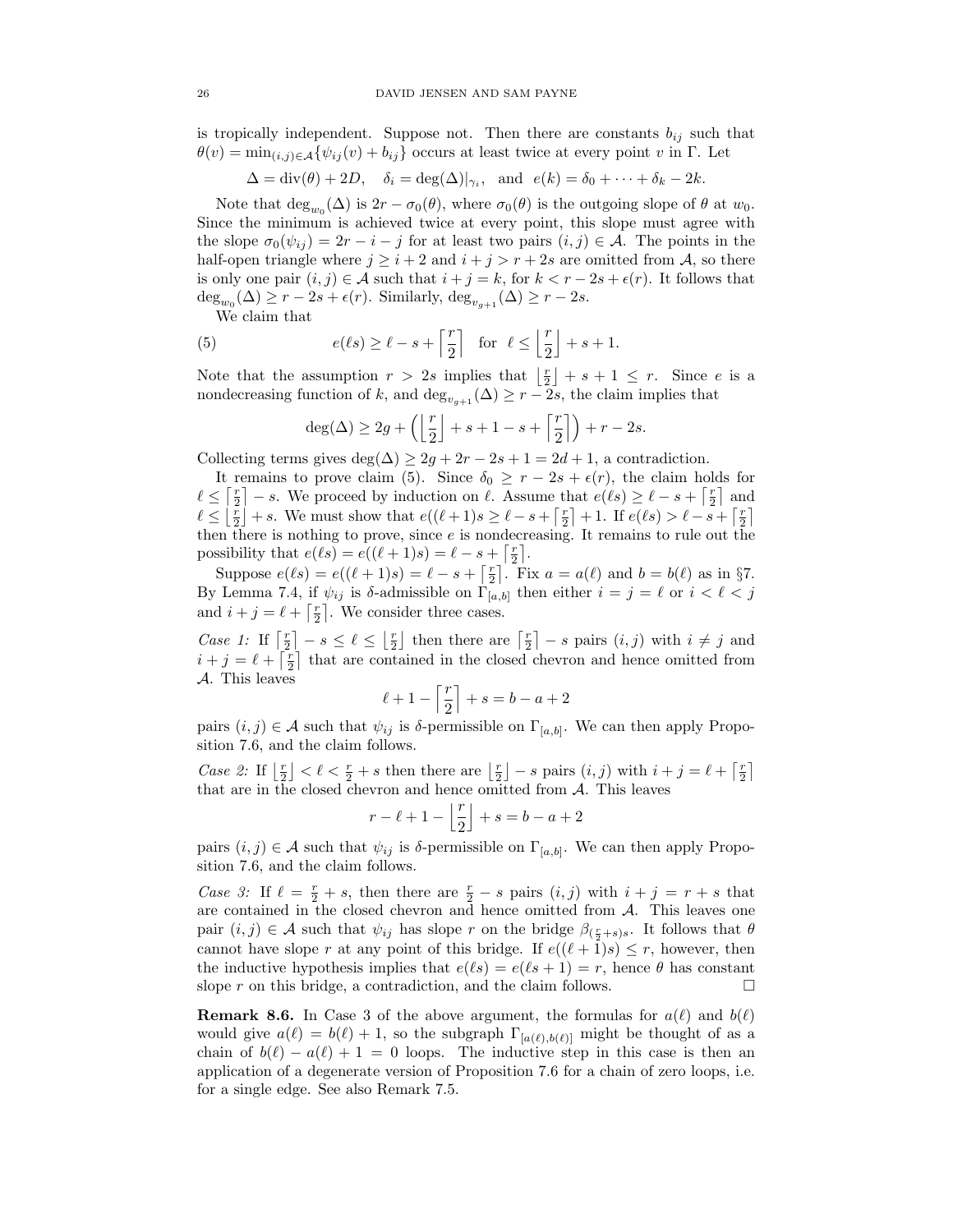### 9. PROOF OF THEOREM 1.1 FOR  $\rho(g, r, d) > 0$

Fix  $\rho = \rho(g, r, d), g' = g - \rho$ , and  $d' = d - \rho$ . Let  $\Gamma'$  be a chain of g' loops with admissible edge lengths. Note that  $\rho(g', r, d') = 0$ . Therefore, the constructions in §7-8 produce a divisor  $D'$  on  $\Gamma'$  of rank r and degree d' whose class is vertex avoiding, together with a set A' of integer points  $(i, j)$  with  $0 \leq i \leq j \leq r$  of size

$$
\#\mathcal{A}'\ =\ \min\left\{ \binom{r+2}{2}, 2d' - g' + 1 \right\}\ =\ \min\left\{ \binom{r+2}{2}, 2d - g + 1 - \rho \right\},\
$$

such that the collection of piecewise linear functions  $\{\psi'_{ij} \in R(D') \mid (i,j) \in \mathcal{A}'\}$  is tropically independent.

We use  $\Gamma'$ , D', and A' as starting points to construct a chain of g loops with admissible edge lengths Γ, a divisor  $D$  of degree  $d$  and rank  $r$  whose class is vertex avoiding, and a set A of size  $\#\mathcal{A} = \min\left\{ {r+2 \choose 2}, 2d-g+1 \right\}$  such that  $\{\psi_{ij} \in$  $R(D) | (i, j) \in \mathcal{A}$  is tropically independent. Note that

$$
g = g' + \rho
$$
,  $d = d' + \rho$ , and  $\#A - \#A' = \min \left\{ \rho, \binom{r+2}{2} - \#A' \right\}.$ 

Proof of Conjecture 4.5 for  $m = 2$ ,  $\rho(g, r, d) > 0$ , and  $\binom{r+2}{2} \geq 2d - g + 1$ . We construct Γ, D and A by adding  $\rho$  new loops to Γ',  $\rho$  new points to D', and  $\rho$  new points to  $\mathcal{A}'$ . Any collection of  $\rho$  points in the complement of  $\mathcal{A}'$  will work, but the location of the new loops added to  $\Gamma'$  depends on the set  $\mathcal{A} \setminus \mathcal{A}'$ .

Recall that the complement of  $A'$  consists of the integer points in the closed chevron, the lower left half-open triangle, and the upper right half-open triangle, as shown in Figure 13. Suppose  $A \setminus A'$  consists of  $\nu$  new points in the chevron,  $\nu_1$  new points in the lower left half-open triangle, and  $\nu_2$  new points in the upper right half-open triangle. Then construct Γ from Γ' by adding  $\nu_1$  new loops to the left end of Γ',  $\nu_2$  new loops to the right end of Γ', and  $\nu$  new loops in the middle of the chain, at locations that are specified as follows.

For  $\lceil \frac{r}{2} \rceil - s \leq \ell < \lceil \frac{r}{2} \rceil + s$ , let  $a(\ell)$  and  $b(\ell)$  be as defined in §7. For each new element  $(i, j)$  from the chevron, we add a corresponding loop to the end of the subgraph  $\Gamma'_{[a(\ell),b(\ell)]}$ , where  $\ell$  is the unique integer such that  $i + j = \ell + \lceil \frac{r}{2} \rceil$ . In other words, if there are t points  $(i, j)$  in  $\mathcal{A} \setminus \mathcal{A}'$  such that  $i + j = \ell + \lceil \frac{r}{2} \rceil$ , we add t new loops immediately to the right of the  $b(\ell)$ th loop in Γ'.

Let  $\alpha(k)$  denote the number of new points  $(i, j) \in \mathcal{A} \setminus \mathcal{A}'$  such that  $i + j \leq k$ . We construct our divisor  $D'$  so that it has one chip on each of the new loops. The new loops correspond to lingering steps in the associated lattice path, and the location of the points on the new loops are chosen in specific regions on the top edges, as described below, and sufficiently general so that the class of  $D'$  is vertex avoiding.

Just as in §7-8, we suppose that  $\{\psi_{ij} \mid (i,j) \in \mathcal{A}\}\$ is tropically dependent, choose constants  $b_{ij}$  such that the minimum

$$
\theta(v) = \min_{ij} \{ \psi_{ij}(v) + b_{ij} \}
$$

occurs at least twice at every point  $v$  in  $\Gamma$ , and fix

$$
\Delta = \operatorname{div}(\theta) + 2D, \quad \delta_i = \operatorname{deg}(\Delta)|_{\gamma_i}, \quad e(k) = \delta_0 + \cdots + \delta_k - 2k.
$$

We again fix  $s = g - d + r$ , which is the same as  $g' - d' + r$ . We claim that

- (1)  $\delta_0 + \cdots + \delta_{\nu_1} \geq r 2s + \epsilon(r)$ ,
- (2)  $e(\ell s + \alpha(\ell + \lceil \frac{r}{2} \rceil)) \ge \ell s + \lceil \frac{r}{2} \rceil$  for  $\lfloor \frac{r}{2} \rfloor s + \epsilon(r) \le \ell \le \lfloor \frac{r}{2} \rfloor + s + 1$ , (3)  $\delta_{g-\nu_2+1} + \cdots + \delta_{g+1} \geq r-2s.$

Just as in the proof for  $\rho = 0$  and  $r > 2s$ , the claim implies that deg( $\Delta$ )  $\geq 2d + 1$ , which is a contradiction. It remains to prove the claim, which we do inductively, moving from left to right across the graph.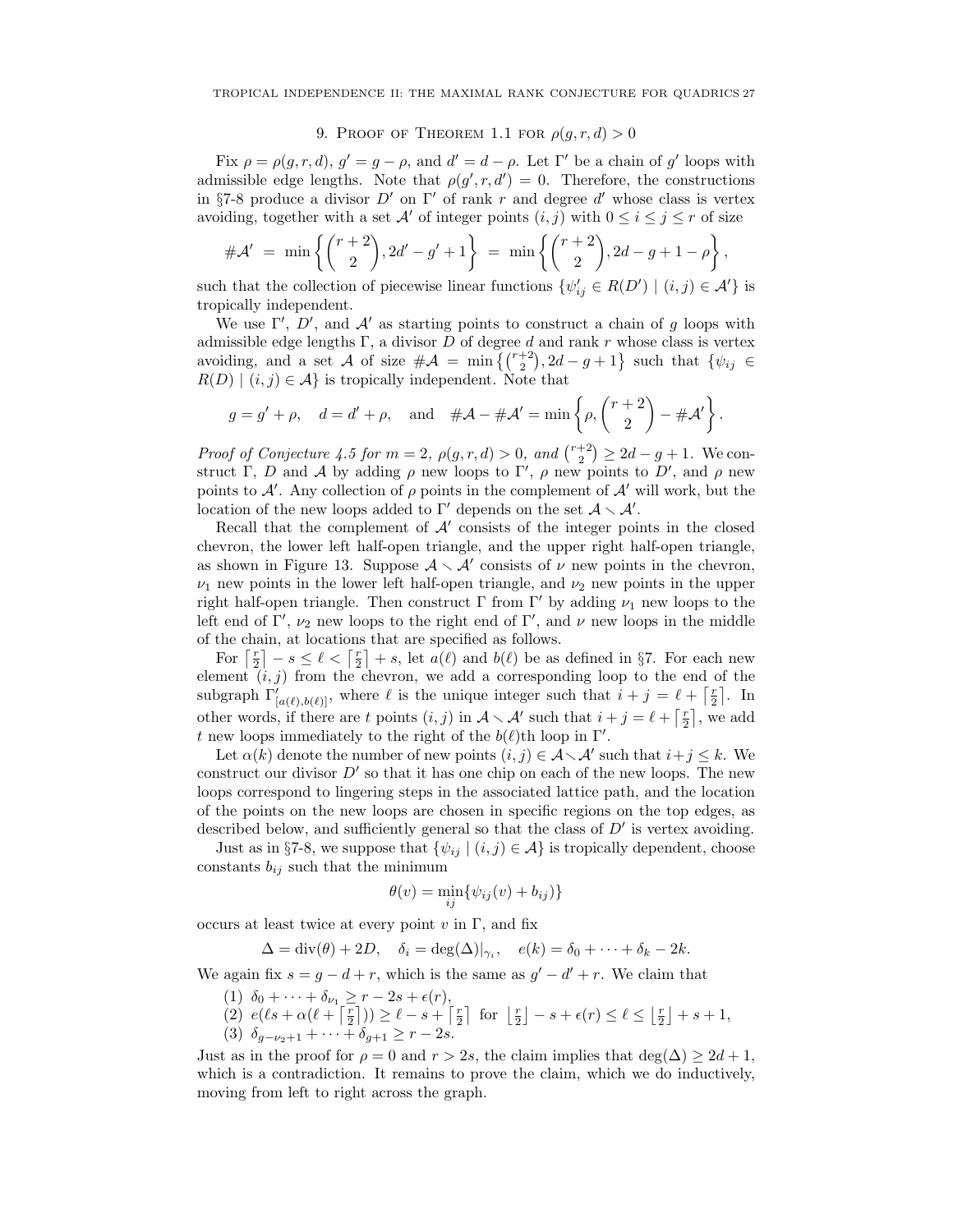To prove (1), we show that  $e(\alpha(k)) \geq k$ , for  $0 \leq k \leq r-2s+\epsilon(r)$ . For  $k=0$ , there is nothing to prove, and we proceed by induction on k. Let  $a = \alpha(k) + 1$ and  $b = \alpha(k + 1)$ . As in the  $\rho = 0$  case, we must rule out the possibility that  $e(a) = e(b) = k$ . Just as in Lemma 7.4, if  $e(a) = e(b) = k$  then the  $\delta$ -permissible functions on  $\Gamma_{[a,b]}$  are exactly those  $\psi_{ij}$  such that  $i+j=k$ . We choose the location of the new points on the loops in  $\Gamma_{[a,b]}$  so that the functions  $\psi_i$  for  $i \leq \frac{k}{2}$  have the combinatorial shape shown in Figure 7, on each loop in  $\Gamma_{[a,b]}$ , and those for  $i > \frac{k}{2}$  have the combinatorial shape shown in Figure 8. It follows that each  $\delta$ permissible  $\psi_{ij}$  has the combinatorial shape shown in Figure 10. By construction, there are exactly  $b - a + 2$  pairs  $(i, j) \in \mathcal{A}$  such that  $i + j = k$ . Then, just as in Proposition 7.6, we conclude that  $e(b) \geq k+1$ , which proves (1). (The argument in this case is somewhat simpler than in Proposition 7.6, since the combinatorial shapes appearing in Figures 11 and 12 do not occur.) The proof of (3) is similar.

It remains to prove (2). Note that (2) follows from (1) for  $\ell = \lfloor \frac{r}{2} \rfloor - s + \epsilon(r)$ . We proceed by induction on  $\ell$ . Let  $a = a(\ell) + \alpha(\ell + \lceil \frac{r}{2} \rceil - 1)$  and let  $b = b(\ell) + \alpha(\ell + \lceil \frac{r}{2} \rceil)$ . As in the  $\rho = 0$  case, it suffices to rule out the possibility that  $e(a) = e(b) =$  $\ell - s + \lceil \frac{r}{2} \rceil$ .

Suppose  $e(a) = e(b) = \ell - s + \lceil \frac{r}{2} \rceil$ . Then, just as in Lemma 7.4, if  $\psi_{ij}$  is  $\delta$ permissible on  $\Gamma_{[a,b]}$ , then either  $i = j = \ell$  or  $i < \ell < j$  and  $i + j = \ell + \lceil \frac{r}{2} \rceil$ . We choose the location of the points on the new loops in  $\Gamma_{[a,b]}$  so that  $\psi_{ij}$  has the shape shown in Figure 10 for  $i < \ell < j$ . Then, just as in Proposition 7.6, it follows that there must be at least  $b - a + 3$  functions that are  $\delta$ -permissible on  $\Gamma_{[a,b]}$ . However, by construction, there are only  $b - a + 2$  functions that are  $\delta$ -permissible on  $\Gamma_{[a,b]}$ , a contradiction. We conclude that  $e(b) > \ell - s + \lceil \frac{r}{2} \rceil$ , as required. This completes the proof of the claim, and the theorem follows.

**Remark 9.1.** The analogue of (1) in the case  $\rho(g, r, d) = 0$  and  $r > 2s$  is the lower bound  $\delta_0 \ge r-2s+\epsilon(r)$  which comes from having only one pair  $(i, j) \in A$  such that  $\psi_{ij}$  has a given slope  $\sigma$  at  $w_0$ , for  $0 \leq \sigma < r-2s+\epsilon(r)$ . This bound may be seen as coming from  $r - 2s + \epsilon(r)$  applications of the degenerate version of Proposition 7.6 for a chain of zero loops, i.e. a single edge. As we add points to  $A$  and add loops to the left of  $w_0$ , these chains of zero loops become actual chains of loops, and we then use the usual version of Proposition 7.6. A similar remark applies to (3).

Proof of Conjecture 4.5 for  $m = 2$ ,  $\rho(g, r, d) > 0$ , and  $\binom{r+2}{2} \leq 2d - g + 1$ . Again, it suffices to construct a divisor D on  $\Gamma$  of rank r and degree d whose class is vertex avoiding such that all of the functions  $\psi_{ij}$  are tropically independent. Let

$$
\eta = \min \left\{ \rho, 2d - g + 1 - \binom{r+2}{2} \right\}.
$$

By the arguments in the preceding case, on the chain of  $q - \eta$  loops with bridges, there exists a vertex avoiding divisor D' of rank r and degree  $d - \eta$  such that the functions  $\psi_{ij}$  are tropically independent. We construct a divisor D on  $\Gamma$  of rank r and degree d by specifying that  $D|_{\Gamma_{[0,g-\eta]}} = D'$ , and the remaining  $\eta$  steps of the corresponding lattice path are all lingering, with the points on the last  $\eta$ loops chosen sufficiently general so that the class of  $D$  is vertex avoiding. Then the restrictions of the functions  $\psi_{ij}$  to  $\Gamma_{[0,q-\eta]}$  are tropically independent, so the functions themselves are tropically independent as well.

#### **REFERENCES**

[AB15] O. Amini and M. Baker. Linear series on metrized complexes of algebraic curves. Math. Ann., 362(1-2):55–106, 2015.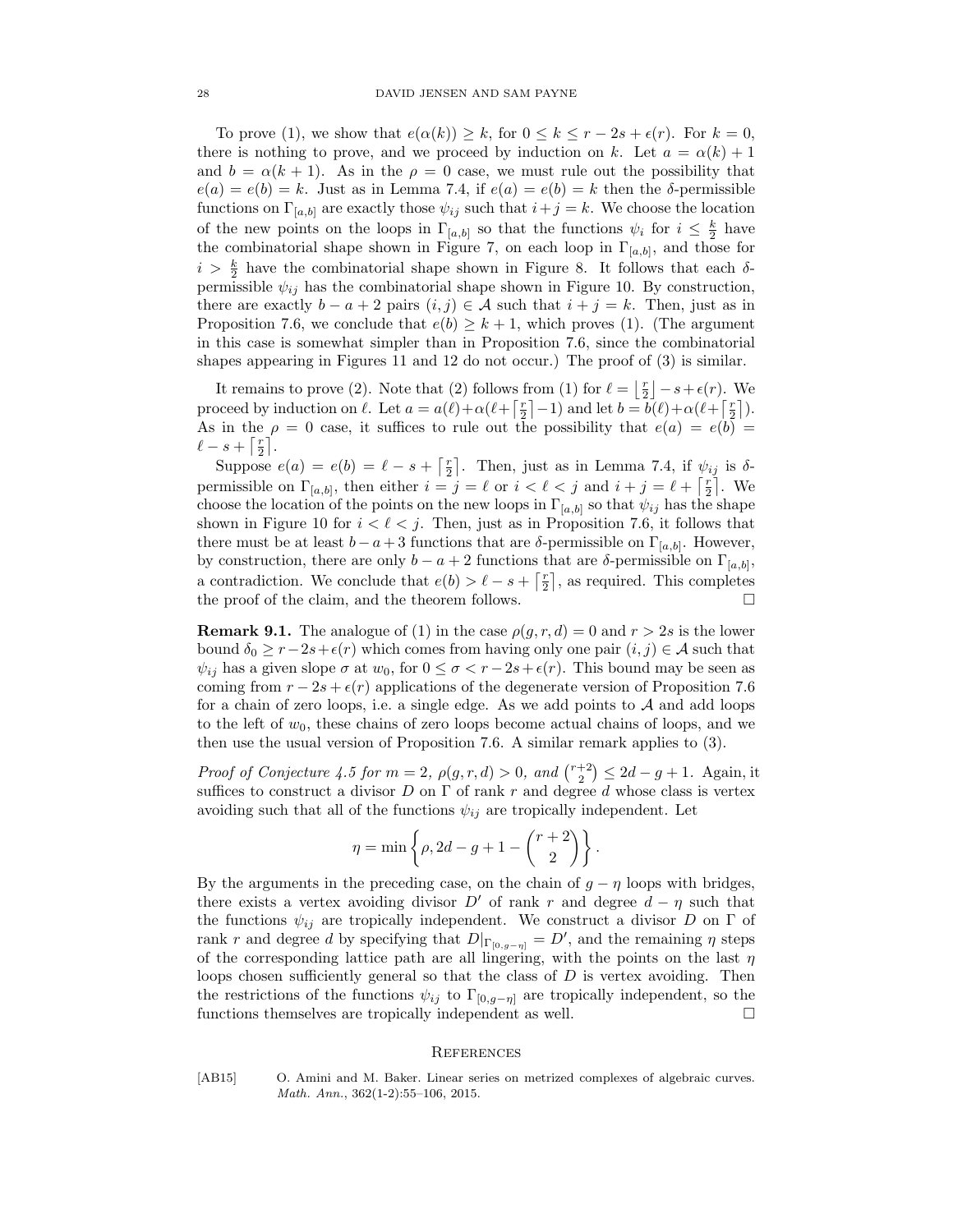- [AC83] E. Arbarello and C. Ciliberto. Adjoint hypersurfaces to curves in  $\mathbf{P}^r$  following Petri. In Commutative algebra (Trento, 1981), volume 84 of Lecture Notes in Pure and Appl. Math., pages 1–21. Dekker, New York, 1983.
- [ACGH85] E. Arbarello, M. Cornalba, P. A. Griffiths, and J. Harris. Geometry of algebraic curves. Vol. I, volume 267 of Grundlehren der Mathematischen Wissenschaften. Springer-Verlag, New York, 1985.
- [ACP12] D. Abramovich, L. Caporaso, and S. Payne. The tropicalization of the moduli space of curves. To appear in Ann. Sci. Ec. Norm. Sup. arXiv:1212.0373, 2012. ´
- [Bak08] M. Baker. Specialization of linear systems from curves to graphs. Algebra Number Theory, 2(6):613–653, 2008.
- [Bal12] E. Ballico. Embeddings of general curves in projective spaces: the range of the quadrics. Lith. Math. J., 52(2):134–137, 2012.
- [BE87a] E. Ballico and P. Ellia. Beyond the maximal rank conjecture for curves in  $\mathbf{P}^3$ . In Space curves (Rocca di Papa, 1985), volume 1266 of Lecture Notes in Math., pages 1–23. Springer, Berlin, 1987.
- [BE87b] E. Ballico and P. Ellia. The maximal rank conjecture for nonspecial curves in  $\mathbf{P}^n$ . Math. Z., 196(3):355–367, 1987.
- [BE91] D. Bayer and D. Eisenbud. Graph curves. Adv. Math., 86(1):1–40, 1991. With an appendix by Sung Won Park.
- [BN07] M. Baker and S. Norine. Riemann-Roch and Abel-Jacobi theory on a finite graph. Adv. Math., 215(2):766–788, 2007.
- [BN09] M. Baker and S. Norine. Harmonic morphisms and hyperelliptic graphs. Int. Math. Res. Not., 2009(15):2914–2955, 2009.
- [CDPR12] F. Cools, J. Draisma, S. Payne, and E. Robeva. A tropical proof of the Brill-Noether theorem. Adv. Math., 230(2):759–776, 2012.
- [CES25] G. Castelnuovo, F. Enriques, and F. Severi. Max Noether. Math. Ann., 93(1):161– 181, 1925.
- [CJP15] D. Cartwright, D. Jensen, and S. Payne. Lifting divisors on a generic chain of loops. Canad. Math. Bull., 58(2):250–262, 2015.
- [CLMTiB14] A. Castorena, A. López Martín, and M. Teixidor i Bigas. Invariants of the Brill– Noether curve. arXiv:1403.7489, 2014.
- [EH83] D. Eisenbud and J. Harris. A simpler proof of the Gieseker-Petri theorem on special divisors. Invent. Math., 74(2):269–280, 1983.
- [EH86] D. Eisenbud and J. Harris. Limit linear series: Basic theory. Invent. Math., 85(2):337–371, 1986.
- [EH87a] D. Eisenbud and J. Harris. Irreducibility and monodromy of some families of linear series. Ann. Sci. École Norm. Sup.  $(4)$ , 20 $(1)$ :65–87, 1987.
- [EH87b] D. Eisenbud and J. Harris. The Kodaira dimension of the moduli space of curves of genus  $\geq 23$ . Invent. Math., 90(2):359-387, 1987.
- [EH87c] D. Eisenbud and J. Harris. The monodromy of Weierstrass points. Invent. Math., 90(2):333–341, 1987.
- [EH89] D. Eisenbud and J. Harris. Irreducibility of some families of linear series with Brill-Noether number −1. Ann. Sci. École Norm. Sup. (4), 22(1):33–53, 1989.
- [Far09] G. Farkas. Birational aspects of the geometry of  $\overline{\mathcal{M}}_q$ . In Surveys in differential geometry. Vol. XIV. Geometry of Riemann surfaces and their moduli spaces, volume 14 of Surv. Differ. Geom., pages 57–110. Int. Press, Somerville, MA, 2009.
- [FP05] G. Farkas and M. Popa. Effective divisors on  $\overline{\mathcal{M}}_q$ , curves on K3 surfaces, and the slope conjecture. J. Algebraic Geom., 14(2):241–267, 2005.
- [GL86] M. Green and R. Lazarsfeld. On the projective normality of complete linear series on an algebraic curve. Invent. Math., 83(1):73–90, 1986.
- [Har80] J. Harris. The genus of space curves. Math. Ann., 249(3):191–204, 1980.
- [Har82] J. Harris. Curves in projective space, volume 85 of Séminaire de Mathématiques Supérieures. Presses de l'Université de Montréal, Montreal, Que., 1982. With the collaboration of David Eisenbud.
- [HMY12] C. Haase, G. Musiker, and J. Yu. Linear systems on tropical curves. Math. Z., 270(3-4):1111–1140, 2012.
- [JP14] D. Jensen and S. Payne. Tropical independence I: Shapes of divisors and a proof of the Gieseker-Petri theorem. Algebra Number Theory, 8(9):2043–2066, 2014.
- [KRZB15] E. Katz, J. Rabinoff, and D. Zureick-Brown. Uniform bounds for the number of rational points on curves of small Mordell–Weil rank. arXiv:1504.00694, 2015.
- [Lar12] E. Larson. The maximal rank conjecture for sections of curves. arXiv:1208.2730, 2012.